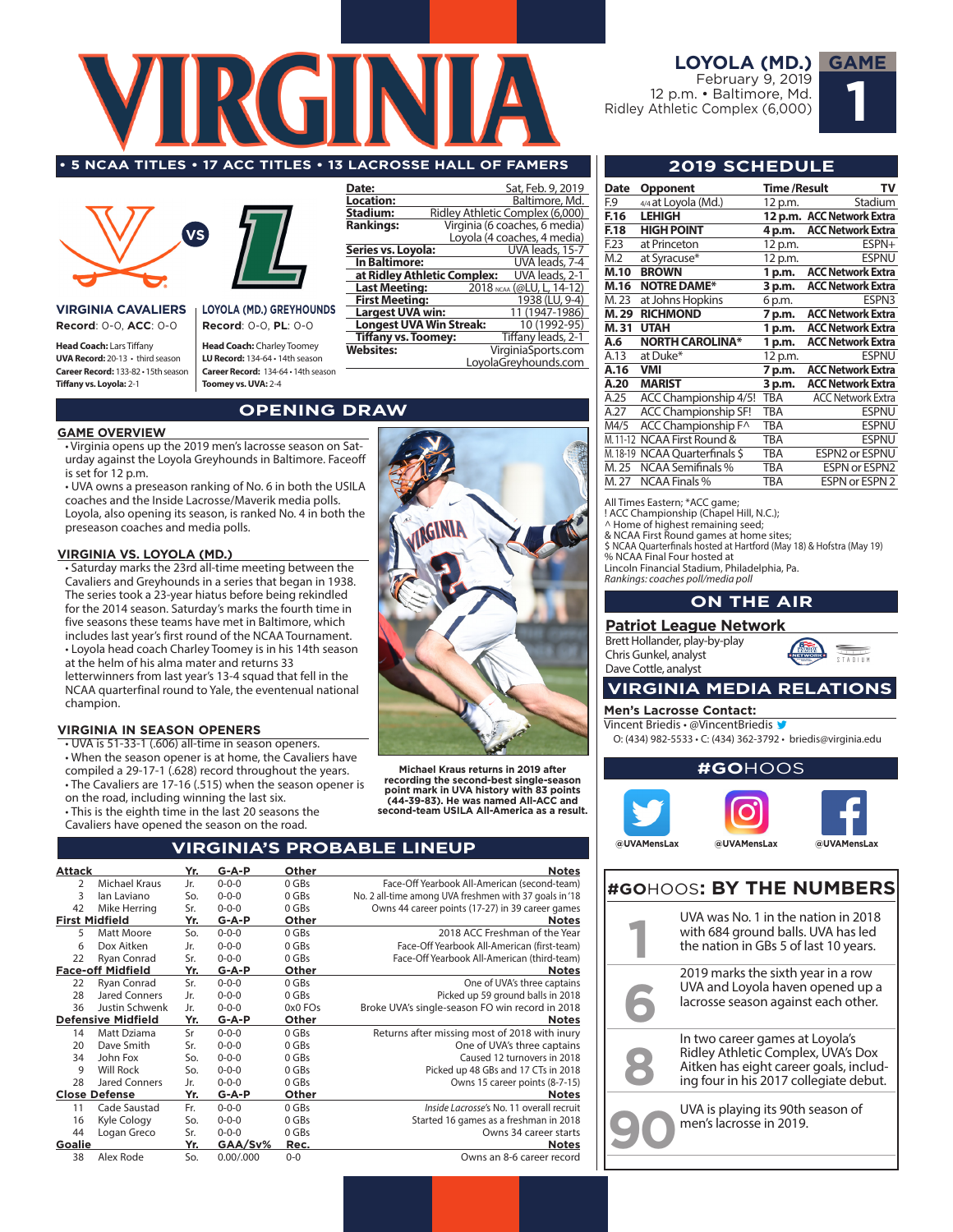## **COVERING THE CAVALIERS**

#### **UNIQUELY UVA**

The University of Virginia is an institution rich with history and tradition. Here is some of the terminology that contributes to UVA's culture.

Grounds: The term used by students, faculty and alumni to refer to the University dating as far back as Thomas Jefferson. "Campus" is never used.

First Year, Second Year, Third Year, Fourth Year: Instead of freshman, sophomore, junior, senior. Why you may ask? To be a "senior" implies that a person has reached the final phase of learning, a feat that Thomas Jefferson believed to be impossible, arguing instead that education is a life-long process.

Commonwealth: Virginia is one of four constituent states of the United States of America that officially uses the name "Commonwealth" instead of the word state in all references. The other three commonwealths are Kentucky, Massachusetts and Pennsylvania.

#### **UNIVERSITY NICKNAMES**

Virginia's athletics teams have been accompanied by a somewhat confusing array of nicknames. The most prominent and widely accepted of these monikers are "Cavaliers," "Wahoos" and "Hoos."

Although the terms "Cavaliers," "Wahoos" and "Hoos" are used almost interchangeably to refer to University teams and players, "Cavaliers" is more often used by the media, while "Wahoos" and "Hoos" are frequently used by Virginia students and fans.

Legend has it that Washington & Lee baseball fans dubbed the Virginia players "Wahoos" during the fiercely contested rivalry that existed between the two in-state schools in the 1890s. By 1940, "Wahoos" was in general use around Grounds to denote University students or events relating to them. The abbreviated "Hoos" sprang up later in student newspapers and has gained growing popularity in recent years.

#### **THE CAVALIER MASCOT**

The costumed Cavalier with a large character head debuted during Virginia's 1984 football season and has remained the official mascot of the University.

#### **UNIVERSITY COLORS**

Orange and blue were adopted as the University of Virginia's official athletic colors at a mass student meeting in 1888. UVA athletic teams had previously worn silver gray and cardinal red, but those colors did not stand out on muddy football fields, prompting a student movement to change them.

One of the students attending the mass meeting was Allen Potts, a star athlete who played on Virginia's first football team in 1888. Potts showed up at the meeting wearing a navy blue-and-orange scarf that he had acquired during a summer boating expedition at Oxford University. Orange and blue were chosen as the official athletic colors after one of Potts' fellow students pulled the scarf off Potts' neck and, waving it to the crowd, yelled, "How will this do?" UVA later served as the inspiration for schools like Auburn and Florida when they selected school colors.

#### **WAH-HOO-WAH**

The origin of "Wah-hoo-wah" is uncertain. The cheer was used to root on Virginia teams as early as 1890 and may have been borrowed from Dartmouth College, whose athletics teams were once known as the Indians.

Legend attributes the yell to Natalie Floyd Otey, who sang the ballad "Where'er You Are, There Shall My Love Be" at Charlottesville's Levy Opera House in 1893. The predominantly student audience noticed that Otey warbled the first three words of the song between each of the stanzas and decided to join in the refrain. By evening's end, goes the legend, the crowd had corrupted "Where'er You Are" into "Wah-hoowah."

The Levy Opera House stands at the corner of High Street and Park Street and has since been renovated into an office building.



#### **ATHLETICS MEDIA RELATIONS**



Asst. Director for Media Relations (Primary Men's Lacrosse Contact)

**Office:** 434-982-5533 **Mobile:** 434-326-3792 briedis@virginia.edu briedis@virginia.e<br>@VincentBriedis

**MAILING ADDRESS** John Paul Jones Arena 295 Massie Road, Room 154 P.O. Box 400853 Charlottesville, VA 22904

#### **CREDENTIALS**

Admission to the press box is by official credential only and is strictly limited to members of the working press, radio and television personnel. Please allow ample time for the mailing of credentials or they will be left at the Will Call window at Klöckner Stadium.

Special requests should be made in advance. Parking is always available on an unreserved basis at University Hall. Normal pregame and postgame information is supplied.

#### **PHOTOGRAPHERS**

Requests for photo passes must be made in advance through the Athletics Media Relations Office. Photographers must observe the field markings for lacrosse. No tri-pod equipment may be used on the field level, for the safety of the players and photographers.

#### **RADIO**

Broadcasts are made from the radio broadcast facilities in Klöckner Stadium. There is one courtesy line available for use by visiting radio crews. Adequate space is available for the visiting team needs. Arrangement for broadcasts must be validated in advance through the UVA Athletics Media Relations Office.

#### **INTERVIEWS**

All requests for interviews with coaches and players should be made through Vincent Briedis in the Athletics Media Relations Office. Postgame interviews are conducted at field level following the postgame handshake. Locker rooms are closed.

#### **COVERING A GAME AT KLÖCKNER STADIUM**

When covering a game at Klöckner Stadium, please include the umlaut above the letter 'o' in Klöckner. Mac users can do this by clicking Alt-u or Option-u and then typing the letter o. PC users should make sure their number lock is off and then type Alt 0246.

### **PRONUNCIATION GUIDE**

| <b>PLAYERS</b>  |                           |
|-----------------|---------------------------|
| 6 - Dox Aitken  | Dox (like Sox) - (Aiken)  |
| 48 - Brugel     | Brew-Gull                 |
| 24 - Cormier    | Cor-mee-aye               |
| 41 - Theo Dol   | Tay-OH Dahl               |
| 14 - Dziama     | Jomma (rhymes with momma) |
| 18 - Milan      | Milan (like in Italy)     |
| 35 - Kian Olexo | Kee-on Oh-lex-oh          |
| 32 - Sallade    | Saul-a-day                |
| 11 - Saustad    | Saw-Stead                 |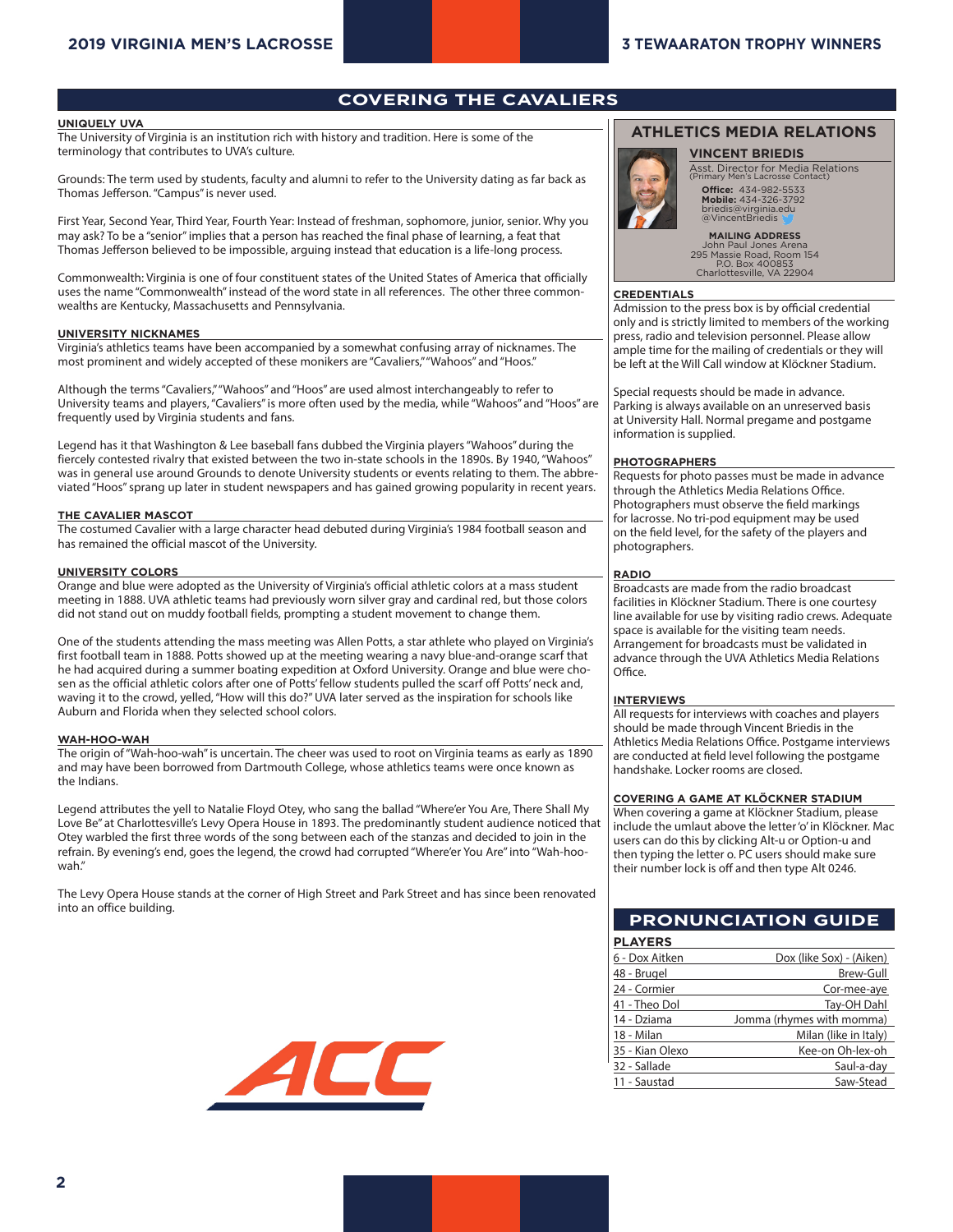#### **THE SERIES VS. THE GREYHOUNDS**

• Virginia leads the all-time series with Loyola by a 14-7 margin.

• The series between these programs began in 1938, and only five current Division I programs have an all-time series with UVA that began earlier: Johns Hopkins (1926), Maryland (1926), Yale (1927), Navy (1928) and Penn (1929).

• Saturday marks the fifth year in a row these programs have met.

• UVA and Loyola started the 2014 season off with a bang as UVA escaped with a 14-13 overtime win at Klöckner Stadium. UVA was cruising with a 12-4 lead through three quarters. The fourth quarter started with UVA's Greg Danseglio serving a one-minute slashing penalty, which helped jump-start a nine-goal run by Loyola. The Greyhounds took a 13-12 lead with 18 seconds remaining in regulation when Tyler Albrecht capped the run. Mick Parks won the ensuing faceoff and James Pannell found Ryan Tucker, who scored with one-tenth of a second to force overtime. UVA's Parks won the overtime faceoff and Pannell tallied the game-winning goal with 2:16 left in the overtime period in the instant classic. The game was dubbed nationally via social media as "the most watched game on Twitter."

• UVA manufactured a five-goal third quarter and survived a late rally by No. 7 Loyola to win the 2015 season opener in Baltimore, 13-12.

• Prior to the 2014 meeting, the most recent meeting between UVA and Loyola was in 1991 at Scott Stadium in a matchup between the No. 2 Greyhounds and the No. 3 Cavaliers. Loyola started the game on a 6-1 run and it looked as if the Greyhounds would roll.

• After that lackluster first quarter, UVA jumped on the shoulders of sophomore attackman Kevin Pehlke for a 14-1 run and Virginia never looked back, winning 17-10. Pehlke scored seven goals and finished with 10 points.

• The win in 1991 snapped Loyola's three-game winning streak in the series, and coupled that week with a loss by No. 1 Syracuse, UVA ascended to the top of the polls. At the time it was the first time UVA had been No. 1 in the nation since the end of the 1980 regular season.

• Before Loyola's win in 1987, UVA had enjoyed a 10-game winning streak in the series that spanned from 1947-1986.

• UVA and Loyola played every season from 1982-1988.

#### **SERIES HISTORY**

UVA, 15-7 • **In Charlottesville**: UVA leads, 8-3

• **In Baltimore**: UVA leads, 7-4 • **at Neutral Site**: 0-0

- **Longest UVA win streak**: 10 (1947-1986)
	- **Longest LU win Streak**: 3 (1987-1990)
- **Largest Victory**: 11 (18-7 ), UVA in 1982; (24-13) UVA in 1983

| <b>Season UVA</b> |    | Loyola          | W/L/T                   | Site       |
|-------------------|----|-----------------|-------------------------|------------|
| 1938              | 4  | 9               |                         | <b>UVA</b> |
| 1939              | 5  | 12              | L                       | LU         |
| 1947              | 7  | 6               | W                       | LU         |
| 1948              | 4  | 3               | W                       | <b>UVA</b> |
| 1950              | 12 | 4               | W                       | LU         |
| 1951              | 15 | 6               | W                       | <b>UVA</b> |
| 1955              | 10 | $\overline{2}$  | $\overline{\mathsf{w}}$ | LU         |
| 1982              | 18 | 7               | W                       | <b>UVA</b> |
| 1983              | 24 | 13              | W                       | LU         |
| 1984              | 13 | 9               | W                       | <b>UVA</b> |
| 1985              | 13 | 8               | W                       | LU         |
| 1986              | 15 | 10              | W                       | <b>UVA</b> |
| 1987              | 10 | $\overline{12}$ | L                       | LU         |
| 1988              | 7  | 13              | L                       | <b>UVA</b> |
| 1990              | 8  | 14              | L                       | LU         |
| 1991              | 17 | 10              | W                       | <b>UVA</b> |
| 2014 (ot) 14      |    | 13              | W                       | <b>UVA</b> |
| 2015              | 13 | 12              | W                       | LU         |
| 2016              | 4  | 11              | L                       | <b>UVA</b> |
| 2017              | 16 | 15              | W                       | LU         |
| 2018 (2ot) 13     |    | 12              | W                       | <b>UVA</b> |
| 2018              | 12 | 14              | L                       | LU - NCAA  |

**UVA goals:** 241 **Loyola goals:** 203

#### **UVA Series Superlatives:**

**Goals:** 7, Kevin Pehlke, 1991 **Assists:** 10, Mike Caravana, 1983\* **Points:** 11, Mike Caravana, 1983 **Saves:** 18, Pete Sheehan, 1988

*\* - UVA school record for a game*

## **2018 COMPARISONS**

|                      | <b>UVA</b> | LOY        |
|----------------------|------------|------------|
| Goals-Shot Attempts  | 227-708    | 223-635    |
| Goals Scored Average | 12.61      | 13.11      |
| Shot Pct.            | .321       | .351       |
| Assists              | 139        | 126        |
| Ground Balls         | 684        | 525        |
| <b>Turnovers</b>     | 267        | 207        |
| Caused Turnovers     | 149        | 164        |
| Total Goals          | 227        | 223        |
| Man-up Goals         | 21         | 12         |
| Man-down Goals       | 4          | 0          |
| Overtime             | 1          | 0          |
| Man-up Opp.          | $21 - 55$  | $12 - 47$  |
| Faceoffs             | 282-of-489 | 185-of-434 |
| Faceoff W-L Pct.     | .577       | .426       |
| Clears               | 281-of-331 | 289-of-333 |
| Clear Pct.           | .849       | .868       |
| Penalties            | 79         | 51         |
| Penalty Min.         | 62:30      | 38:30      |

#### **CURRENT POLLS**

| USILA<br>Coaches Poll (Preseason)                                         | <b>IL/Maverik</b><br>Media Poll (Preseason)                          |
|---------------------------------------------------------------------------|----------------------------------------------------------------------|
| 1. Yale                                                                   | 1. Yale                                                              |
| 2. Duke                                                                   | 2. Duke                                                              |
| 3. Maryland                                                               | 3. Maryland                                                          |
| 4. Loyola                                                                 | 4. Loyola                                                            |
| 5. Cornell                                                                | 5. Cornell                                                           |
| 6. Virginia                                                               | 6. Virginia                                                          |
| 7. Johns Hopkins                                                          | 7. Johns Hopkins                                                     |
| 8. Denver                                                                 | 8. Denver                                                            |
| 9. Penn State                                                             | 9. Penn State                                                        |
| 10. Notre Dame                                                            | 10. Syracuse                                                         |
| 11. Syracuse                                                              | 11. Notre Dame                                                       |
| 12. Rutgers                                                               | 12. Rutgers                                                          |
| 13. Lehigh                                                                | 13. Lehigh                                                           |
| North Carolina                                                            | 14. Albany                                                           |
| 15. Ohio State                                                            | 15. North Carolina                                                   |
| 16. Albany                                                                | 16. Ohio State                                                       |
| 17. Princeton                                                             | 17. Princeton                                                        |
| 18. Georgetown                                                            | 18. UMass                                                            |
| 19. Marquette                                                             | 19. Georgetown                                                       |
| 20. Villanova                                                             | 20. Michigan                                                         |
| ORV: Michigan, Robert Morris, Penn,<br>Bucknell, Navy, Air Force, Brvant, | <b>ORV:</b> Robert Morris, Marquette,<br>Villanova Tourcon Donn Navy |

**ORV:** Michigan, Robert Morris, Penn,<br>Bucknell, Navy, Air Force, Bryant,<br>Towson, Hofstra

**ORV:** Robert Morris, Marquette,<br>Villanova, Towson, Penn, Navy,<br>Vermont, Bryant, Army, UMBC, Jacksonville, Boston

### **VIRGINIA WEEK-BY-WEEK**

| Week      | <b>Coaches</b> | Media |
|-----------|----------------|-------|
| Preseason |                |       |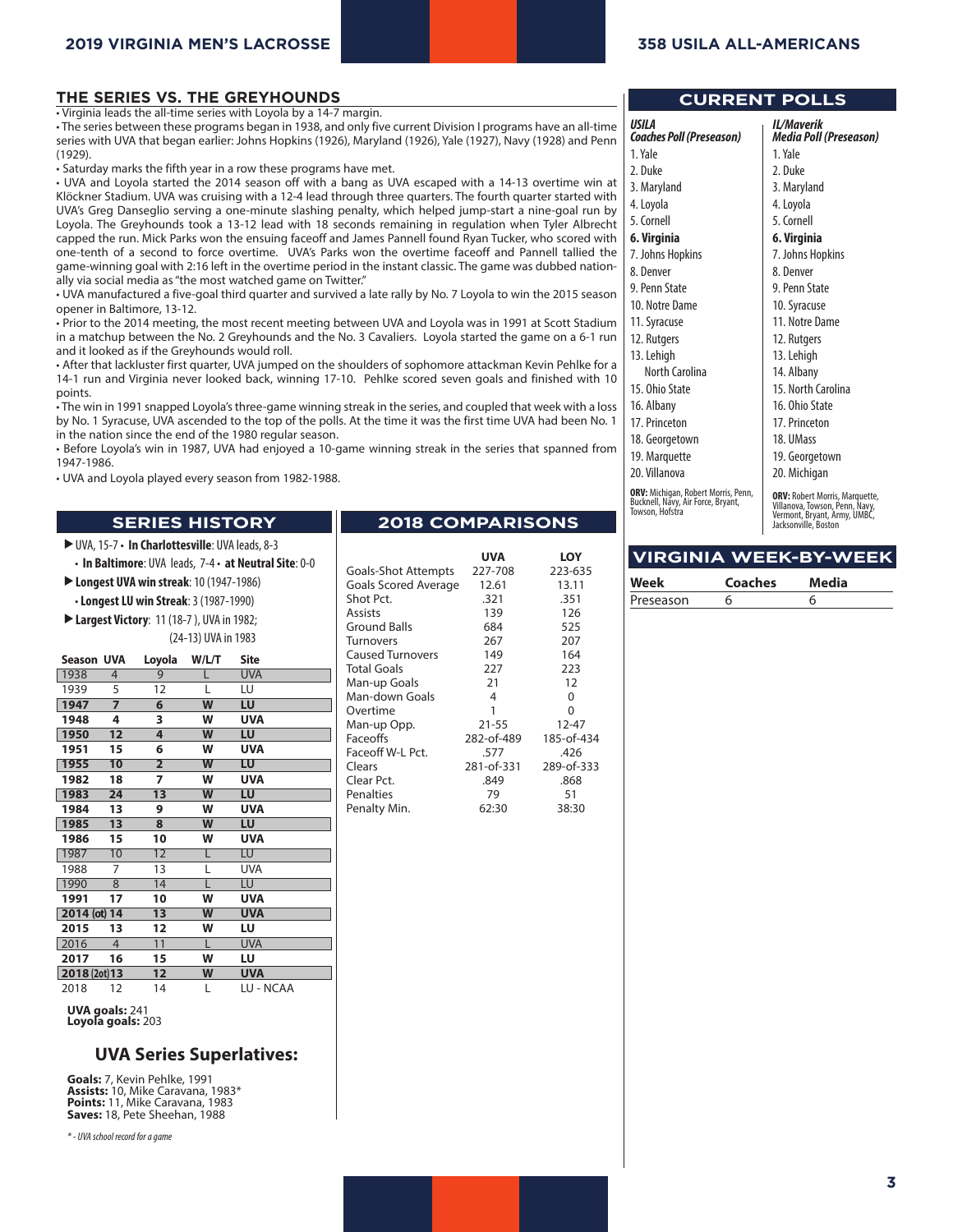#### **LOYOLA'S CHARLEY TOOMEY AND VIRGINIA**

• Charley Toomey never lost to the Cavaliers as a player, going 3-0. The 2014 season-opening 14-13 overtime win by UVA was the first time Toomey faced Virginia as a coach. He is now 2-4 against UVA as a coach.

• The two-time All-American goalie made 13 saves for the Greyhounds in the 1990 meeting, a 14-8 Loyola win in Baltimore. Toomey did not play in the 1987 or 1988 meetings, but Loyola came away with wins during the Greyhounds' three-game win streak, the longest of the series for Loyola.

• Toomey served as the NCAA Charlottesville site rep during UVA's 2011 NCAA First Round game with Bucknell, a game that the Cavaliers won in overtime, 13-12, catapulting Virginia to its fifth NCAA title.

#### **FAMILIAR FACE ON LOYOLA SIDELINE**

• Former Virginia associate head coach Marc Van Arsdale is in his third season as an assistant coach for Loyola.

• Van Arsdale spent 21 years as an assistant coach at Virginia under Hall of Fame coaches Jim Adams and Dom Starsia.

• Van Arsdale's first stint at UVA was from 1991-96, which he left to become the head coach at Penn from 1997-2001. He returned to UVA in 2002 and was the top assistant on UVA's 2003, 2006 and 2011 NCAA title teams.

#### **VIRGINIA IN SEASON OPENERS**

• UVA is 51-33-1 (.606) all-time in season openers.

• When the season opener is at home, the Cavaliers have compiled a 29-17-1 (.628) record throughout the years.

• The Cavaliers are 17-16 (.515) when the season opener is on the road, including winning the last six.

• This is the eighth time in the last 20 seasons the Cavaliers have opened the season on the road.

## **KRAUS HAS A POINT IN 32-STRAIGHT GAMES** • Michael Kraus has a point in all 32 games of his career, which ranks No. 5

among active players

|                    |                                        | $G-A-P$       |                       |
|--------------------|----------------------------------------|---------------|-----------------------|
| Games              | <b>Player School, Pos.</b>             | during streak | <b>Streak Started</b> |
| $\overline{1.}$ 51 | Pat Spencer, Loyola, A*                | 100-166-266   | Feb. 13, 2016         |
| 2.43               | Simon Mathias, Penn, A*                | 84-51-135     | Feb. 20, 2016         |
| 3.35               | Brad Smith, Duke, M                    | 48-52-100     | Feb. 10, 2017         |
| 4. 33              | Daniel Bucaro, Georgetown, A 80-39-110 |               | March 23, 2016        |
| 5.32               | Michael Kraus, Virginia, A*78-61-139   |               | Feb. 11, 2017         |
| 32                 | Grant Ament, Penn State, A* 51-69-120  |               | Feb. 6, 2016          |

*\* Denotes the player has scored a point in every game of his career*

#### **FIRST-TIME OPPONENTS**

• UVA has three first-time opponents on its schedule in 2019, hosting Lehigh (Feb. 16), Marist (April 20) and Utah (31).

#### **VIRGINIA IN THE POLLS**

• Virginia has been ranked in the top five of the USILA Coaches poll 281 weeks all-time.

• UVA has been ranked in the Top 10 in 421 polls all-time.

• The USILA Poll began in 1973.

### **CONSECUTIVE GAMES WITH A GOAL**

| Name, Pos.        | <b>Streak</b> | '19 Goals | <b>Career Goals</b> | <b>Streak Started</b> |
|-------------------|---------------|-----------|---------------------|-----------------------|
| Michael Kraus, A  | 15            |           | 78                  | Feb. 20, 2018         |
| Ryan Conrad, M    | 3             | $\left($  | 30                  | Feb. 20, 2018         |
| Dox Aitken, M     |               |           | 68                  | May 1, 2018           |
| lan Laviano, A    | 2             |           | 37                  | May 1, 2018           |
| Jackson Appelt, A |               | O         |                     | May 1, 2018           |
| Ryan Lamb, M      |               | O         | 6                   | May 1, 2018           |
| Lawson Pisani, M  |               |           |                     | May 1, 2018           |
| Matt Moore, M     |               | ∩         | 19                  | May 12, 2018          |
| Regan Quinn, M    |               |           | 8                   | May 12, 2018          |
| Jared Conners, D  |               |           | 8                   | May 12, 2018          |

## **CONSECUTIVE GAMES WITH A POINT**

| Name, Pos.        | <b>Streak</b> | '19 Points  | <b>Career Points</b> | <b>Streak Started</b> |
|-------------------|---------------|-------------|----------------------|-----------------------|
| Michael Kraus, A  | 32            | $0 - 0 - 0$ | 78-61-139            | Feb. 11, 2017         |
| lan Laviano, A    | 10            | $0 - 0 - 0$ | 37-9-46              | March 20, 2018        |
| Matt Moore, M     | 7             | $0 - 0 - 0$ | 19-15-34             | March 31, 2018        |
| Ryan Conrad, M    | 6             | $0 - 0 - 0$ | 30-17-47             | April 29, 2017        |
| Dox Aitken, M     | 2             | $0 - 0 - 0$ | 68-23-91             | May 1, 2018           |
| Milan Murray, M   |               | $0 - 0 - 0$ | $8 - 3 - 11$         | May 1, 2018           |
| Jackson Appelt, A |               | $0 - 0 - 0$ | $2 - 0 - 2$          | May 1, 2018           |
| Ryan Lamb, M      |               | $0 - 0 - 0$ | $6 - 2 - 8$          | May 1, 2018           |
| Lawson Pisani, M  |               | $0 - 0 - 0$ | $1 - 0 - 1$          | May 1, 2018           |
| Regan Quinn, M    |               | $0 - 0 - 0$ | $8 - 5 - 13$         | May 12, 2019          |
| Jared Conners, D  |               | $0 - 0 - 0$ | $8 - 7 - 15$         | May 12, 2019          |

| <b>CAREER STARTS</b> |                   |                   |                   |     |          |        |               |
|----------------------|-------------------|-------------------|-------------------|-----|----------|--------|---------------|
| Name, Pos.           | '15               | '16               | 17'               | '18 | 19'      | Career | <b>Streak</b> |
| Logan Greco, D       | 13                |                   | ∗                 | 14  | 0        | 34     | 11            |
| Michael Kraus, A     | ₩                 | ₩                 | 13                | 17  | 0        | 30     |               |
| Dox Aitken, M        | ₩                 | $\overline{\ast}$ | 9                 | 18  | 0        | 27     | 20            |
| Ryan Conrad, M       | $*$               | C                 | 13                | 5   | 0        | 20     |               |
| lan Laviano, A       | ⋇                 | ₩                 | ∗                 | 16  | $\Omega$ | 16     |               |
| Kyle Kology, D       | $\overline{\ast}$ | $\overline{\ast}$ | ∗                 | 16  | 0        | 16     |               |
| Griffin Thompson, GK | ₩                 | ₩                 |                   | 6   | 0        | 13     |               |
| Matt Moore, M        | $\overline{\ast}$ | ₩                 | $\overline{\ast}$ | 12  | 0        | 12     |               |
| Alex Rode, GK        | ₩                 | $\overline{\ast}$ | ∗                 | 11  | 0        | 11     | 9             |
| Regan Quinn, M       | $\overline{\ast}$ | ₩                 | ∗                 | 8   | 0        | 8      |               |
| Mikey Herring, A/M   | ₩                 | 0                 | $\Omega$          | 5   | 0        | 5      | 5             |
| Mitch Gordon, A      | $*$               | $\overline{\ast}$ | 0                 | ς   | 0        | 3      |               |
|                      |                   |                   |                   |     |          |        |               |

\* did not play

*Note: Some starts may be at positions other than the ones listed.*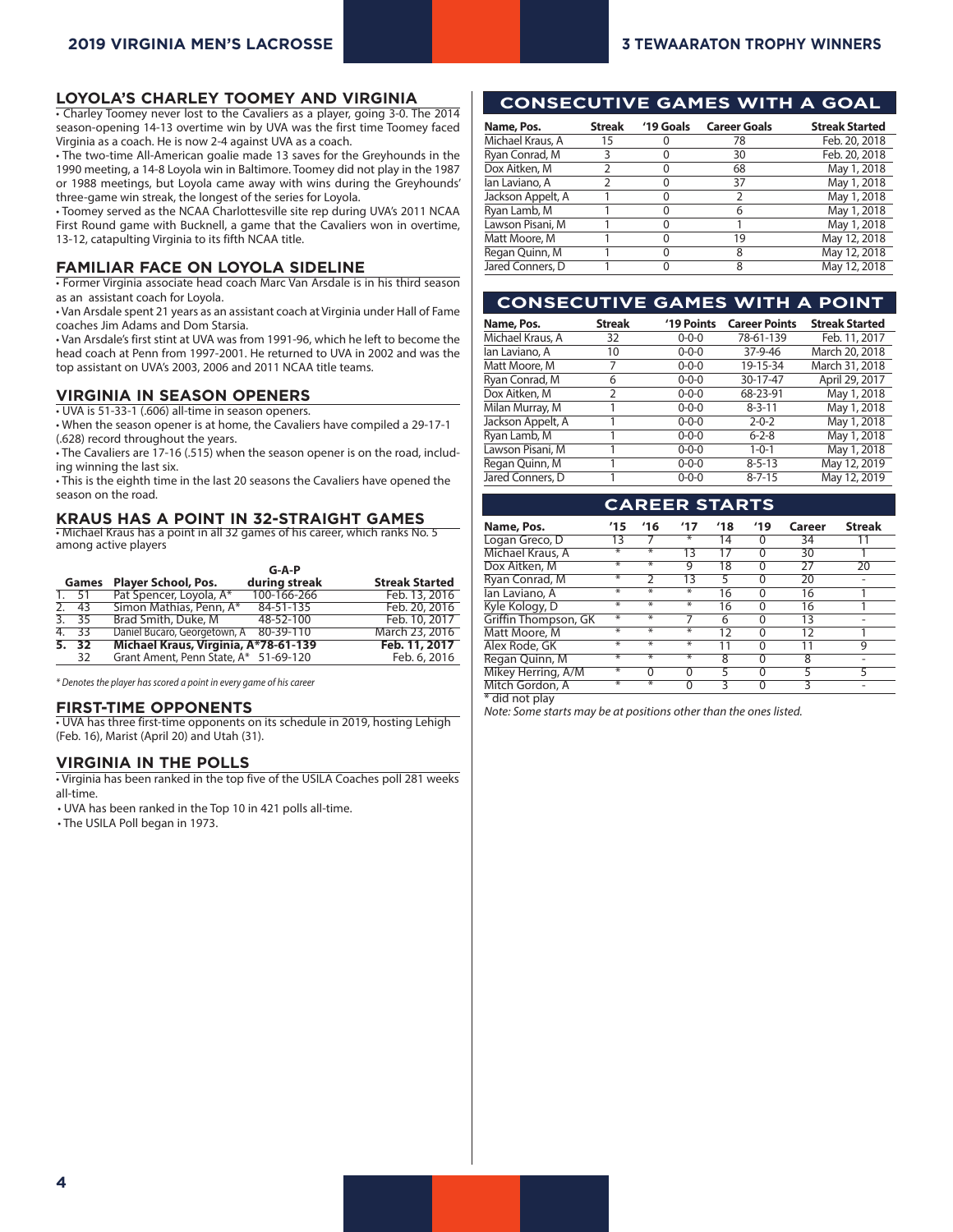#### **FIRST YEARS SHINE VS. LOYOLA IN 2017 & 2018**

• Second year Ian Laviano scored six points (five goals, one assist) in his collegiate debut against then-No. 13 Loyola in the 2018 season opener. Along with Matt Moore's three points (two goals, one assist), the duo matched Dox Aitken and Michael Kraus' duo debut in 2017 with nine combined points. • Aitken (four goals) and Kraus (two goals, three assists) led UVA with nine combined points at then-No. 6 Loyola in 2017.

• The nine combined points by the 2017 and 2018 UVA freshmen duos in a season-opening collegiate debut is the most since Drew McKnight (two goals, four assists) and Jay Jalbert (four goals) combined for 10 points in the 1997 season opener against then-No. 2 Syracuse.

• Laviano became the 8th Cavalier freshman since 1997 to record at least four points in a season-opening deubt. Aitken and Kraus were No. 6 and No. 7. • Laviano was named ACC Offensive Player of the Week and the *Baltimore Sun*'s National Player of the Week for his efforts in this year's season-opening win.

• Here is a list of UVA true freshmen **since 1990** that tallied at least four points in a collegiate debut that came in the season opener:

| <b>NAME</b>            | <b>YEAR</b> | <b>OPPONENT</b>  | <b>POINTS</b>          |
|------------------------|-------------|------------------|------------------------|
| Kevin Pehlke           | 1990        | Washington & Lee | 7 (5 goals, 2 assists) |
| Drew McKnight          | 1997        | Syracuse         | 6 (2 goals, 4 assists) |
| <b>Ian Laviano</b>     | 2018        | Loyola           | 6 (5 goals, 1 assist)  |
| <b>Michael Kraus</b>   | 2017        | Loyola           | 5 (2 goals, 3 assists) |
| Jay Jalbert            | 1997        | Syracuse         | $4(4$ goals)           |
| Ben Rubeor             | 2005        | Drexel           | 4 (1 goal, 3 assists)  |
| Danny Glading          | 2006        | Drexel           | 4 (2 goals, 2 assists) |
| <b>Steele Stanwick</b> | 2009        | Drexel           | 4 (2 goals, 2 assists) |
| <b>Dox Aitken</b>      | 2017        | Lovola           | $4(4$ goals)           |

#### **FIRST YEARS SCORING A SEASON'S FIRST GOAL**

• Dox Aitken scored the first goal of 2017 for the Cavaliers at then-No. 6 Loyola on Feb. 11, 2017.

• It was the second year in a row the first goal of the season for UVA was scored by a true freshman. Ryan Conrad scored the first goal of 2016 for UVA against Loyola at Klöckner Stadium. Conrad was the first true freshman to do so since Ryan Tucker in 2012 at Drexel.

• The streak was snapped last year when Mikey Herring scored the first goal of the season against Loyola at Klöckner Stadium.

• Since 2010 a UVA true freshman has scored the season's first goal five times. Connor English did so in 2010 and Rob Emery in 2011.

#### **VIRGINIA ON THE GREEN GRASS OF KLÖCKNER**

• Virginia owns a 137-38 (.7829) all-time record at Klöckner Stadium, including a 6-4 mark in 2018. UVA also is 11-3 all-time at Klöckner Stadium in the NCAA Tournament.

• UVA is 11-6 all-time at Klöckner Stadium under head coach Lars Tiffany.

• Klöckner Stadium first hosted lacrosse in 1993.

#### **TIFFANY CONNECTED TO UVA'S TITLE COACHES**

• UVA head coach Lars Tiffany is connected in the lacrosse world to both Glenn Thiel and Dom Starsia, the two Virginia coaches who brought NCAA titles to Charlottesville.

• Tiffany played for Starsia at Brown and coached under Thiel at Penn State (2000-04).

#### **VIRGINIA IS A GROUND BALL MACHINE**

• UVA has led the nation in ground balls five of the last 10 years.

- In 2018, UVA ranked No. 1 in the nation in ground balls (38.00).
- UVA is the only school in the nation to finish in the Top-5 nationally in ground balls per game nine times over the last 10 seasons.

• Duke is the closest team to UVA, finishing in the Top-5 four times during the same span.

• The only school in 2016 to finish with more ground balls per game was UVA head coach Lars Tiffany's 2016 Brown team.

• Below is how UVA has fared over the last nine seasons in ground balls:

#### **Virginia's NCAA Ranking for Ground Balls Per Game**

|      | Year NCAA Rank | <b>Ground Balls</b> | <b>Teams Ahead of UVA (Rank)</b> |
|------|----------------|---------------------|----------------------------------|
| 2009 | 2              | 40.78 per game      | North Carolina (1)               |
| 2010 |                | 37.17 per game      | N/A                              |
| 2011 | 3              | 36.83 per game      | VMI (1), Jacksonville (2)        |
| 2012 | 3              | 35.25 per game      | Bryant (1), Robert Morris (2)    |
| 2013 |                | 39.93 per game      | N/A                              |
| 2014 |                | 37.75 per game      | N/A                              |
| 2015 | 12             | 32.13 per game      | 11 other teams                   |
| 2016 | 2              | 35.20 per game      | Brown (1)                        |
| 2017 |                | 43.33 per game      | N/A                              |
| 2018 |                | 38.00 per game      | N/A                              |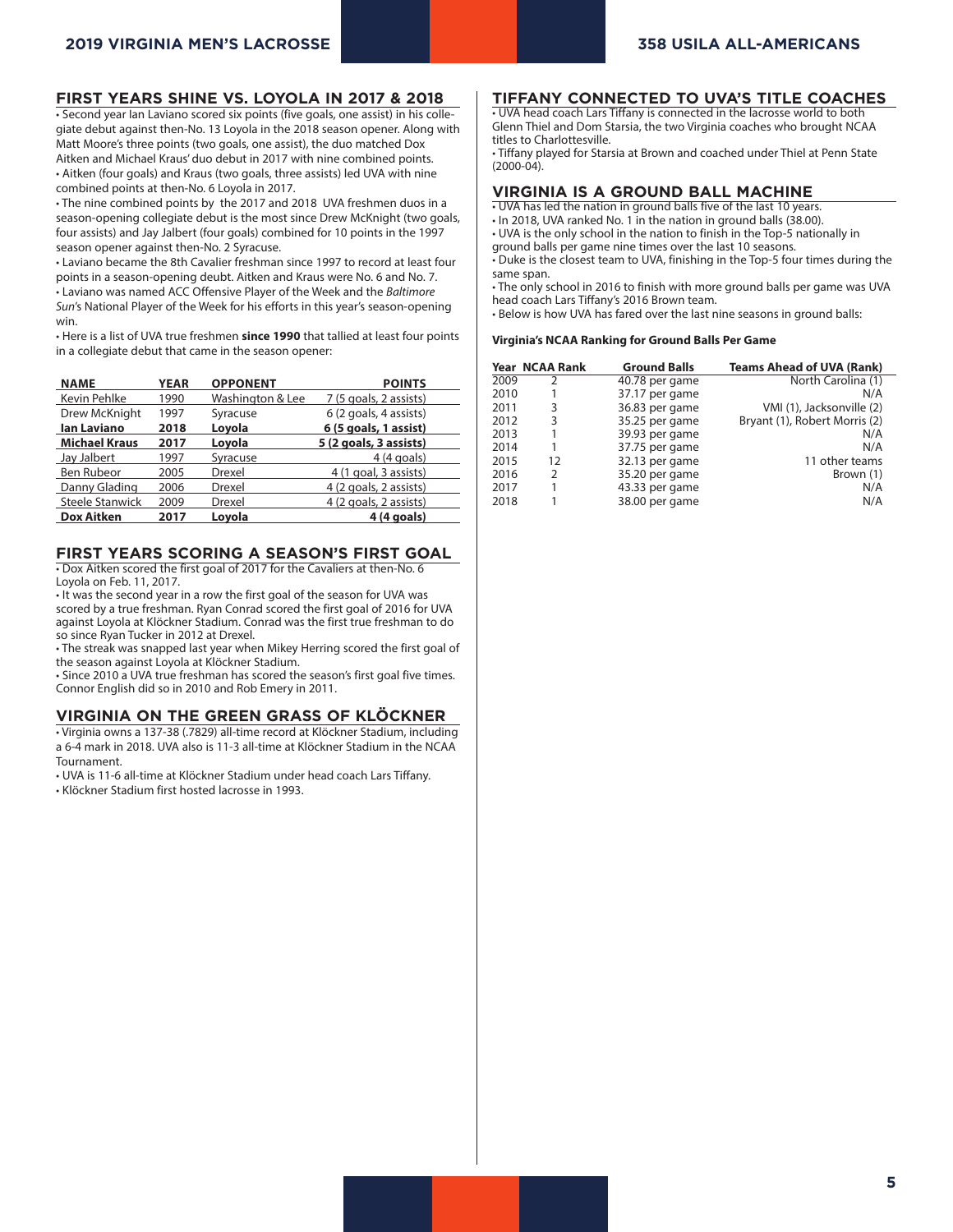#### **MULTIPLE GOAL GAMES**

|         | 2019 | <b>CAREER</b> | <b>CAREER 3+ GOALS</b> |  |
|---------|------|---------------|------------------------|--|
| Kraus   | 0    | 22            | 15                     |  |
| Aitken  | 0    | 20            | 11                     |  |
| Laviano | 0    | 11            | 6                      |  |
| Moore   | 0    | 6             |                        |  |
| Herring | O    | 3             |                        |  |
| Conners | 0    |               |                        |  |
| Quinn   | 0    |               |                        |  |
| Conrad  | 0    | 6             | 3                      |  |
| Murray  | 0    | 3             |                        |  |
| Lamb    |      |               |                        |  |

#### **MULTIPLE ASSIST GAMES**

|               | 2019 | <b>CAREER</b> | <b>CAREER 3+ ASSISTS</b> |  |
|---------------|------|---------------|--------------------------|--|
| Kraus         | 0    | 16            | 10                       |  |
| Herring       |      |               | 6                        |  |
| Aitken        | O    | 8             |                          |  |
| Moore         |      | 3             |                          |  |
| Laviano       | O)   | 2             |                          |  |
| Gordon        |      | フ             |                          |  |
| Conrad        |      |               |                          |  |
| Quinn         |      |               |                          |  |
| Maloney       | 0    |               |                          |  |
| Murray        | 0    |               |                          |  |
| <b>Harris</b> |      |               |                          |  |
| Lamb          |      |               |                          |  |

## **2019 HONORS**

#### **IL FACE-OFF YEARBOOK PRESEASON ALL-AMERICANS**

- Dox Aitken, M (second-team) • Michael Kraus, A (second-team)
- Ryan Conrad, M (third-team)

#### **PRESEASON ALL-ACC**

- Dox Aitken, M • Michael Kraus, A
- Alex Rode, GK
- Justin Schwenk, FO

|    |                         |              |              |              | <b>AII-TIME UVA CAREER 100 GOAL SCORERS</b> |
|----|-------------------------|--------------|--------------|--------------|---------------------------------------------|
|    | <b>Name</b>             | <b>Years</b> | <b>Games</b> | <b>Goals</b> | <b>Goals Per Game</b>                       |
| 1. | Doug Knight             | 1994-97      | 60           | 165          | 2.75                                        |
| 2. | <b>Michael Watson</b>   | 1994-97      | 62           | 142          | 2.29                                        |
| 3. | <b>Matt Ward</b>        | 2003-06      | 62           | 139          | 2.24                                        |
| 4. | <b>Kevin Pehlke</b>     | 1990-93      | 55           | 138          | 2.51                                        |
| 5. | <b>Chris Bocklet</b>    | 2009-12      | 63           | 137          | 2.17                                        |
| 6. | <b>Ben Rubeor</b>       | 2005-08      | 61           | 136          | 2.23                                        |
| 7. | <b>Steele Stanwick</b>  | 2009-12      | 69           | 126          | 1.83                                        |
| 8. | <b>Garrett Billings</b> | 2006-09      | 69           | 125          | 1.81                                        |
|    | <b>Mark Cockerton</b>   | 2011-14      | 63           | 125          | 1.98                                        |
|    | 10. Danny Glading       | 2006-09      | 69           | 119          | 1.72                                        |
|    | 11. Chase Monroe        | 1985-88      | 53           | 116          | 2.19                                        |
|    | 12. Jay Jalbert         | 1997-00      | 58           | 112          | 1.93                                        |
|    | 13. Tom Duquette        | 1970-73      | 51           | 107          | 2.10                                        |
|    | 14. Tucker Radebaugh    | 1996-99      | 59           | 106          | 1.80                                        |
|    | 15. Jeff Nicklas        | 1982-86      | 52           | 104          | 2.00                                        |

#### **UVA ALL-TIME MIDFIELDER CAREER GOAL LEADERS**

| <b>Name</b>                      | <b>Years</b> | <b>GIS</b> |
|----------------------------------|--------------|------------|
| Eldredge, Pete<br>1.             | 1969-72      | 94         |
| Carroll, Brian                   | 2007-10      | 94         |
| <b>Bratton, Shamel</b><br>3.     | 2008-11      | 89         |
| Poskay, Matt<br>4.               | 2003-06      | 88         |
| Rotelli, Chris<br>5.             | 2000-03      | 85         |
| <b>Traynor, Greg</b><br>6.       | 1992-95      | 82         |
| Jalbert, Jay*<br>7.              | 1997-00      | 78         |
| 8. Tucker, Ryan                  | 2012-15      | 77         |
| Kraus, Andy<br>9.                | 87-89, 91    | 75         |
| 10. Emery, Rob                   | 2011-14      | 73         |
| 11. Holman, Tom                  | 1976-79      | 70         |
| 12. Giusto, Rick                 | 1979-82      | 69         |
| Jones, David                     | 1992-95      | 69         |
| 14. Aitken, Dox                  | 2017-pres.   | 68         |
| 15. Cooper, Doug                 | 1971-74      | 66         |
| Kroll, Rich                      | 1974-77      | 66         |
| 17. Colin Briggs                 | 2009-12      | 63         |
| 18. Shannon, A.J.*               | 2000-03      | 59         |
| <b>Bratton, Rhamel</b>           | 2008-11      | 59         |
| 20. Curry, David*                | 1996-97      | 55         |
| Dixon, Kyle                      | 2003-06      | 55         |
| Coholan, Greg*                   | 2013-16      | 55         |
| * - career goals as a midfielder |              |            |
|                                  |              |            |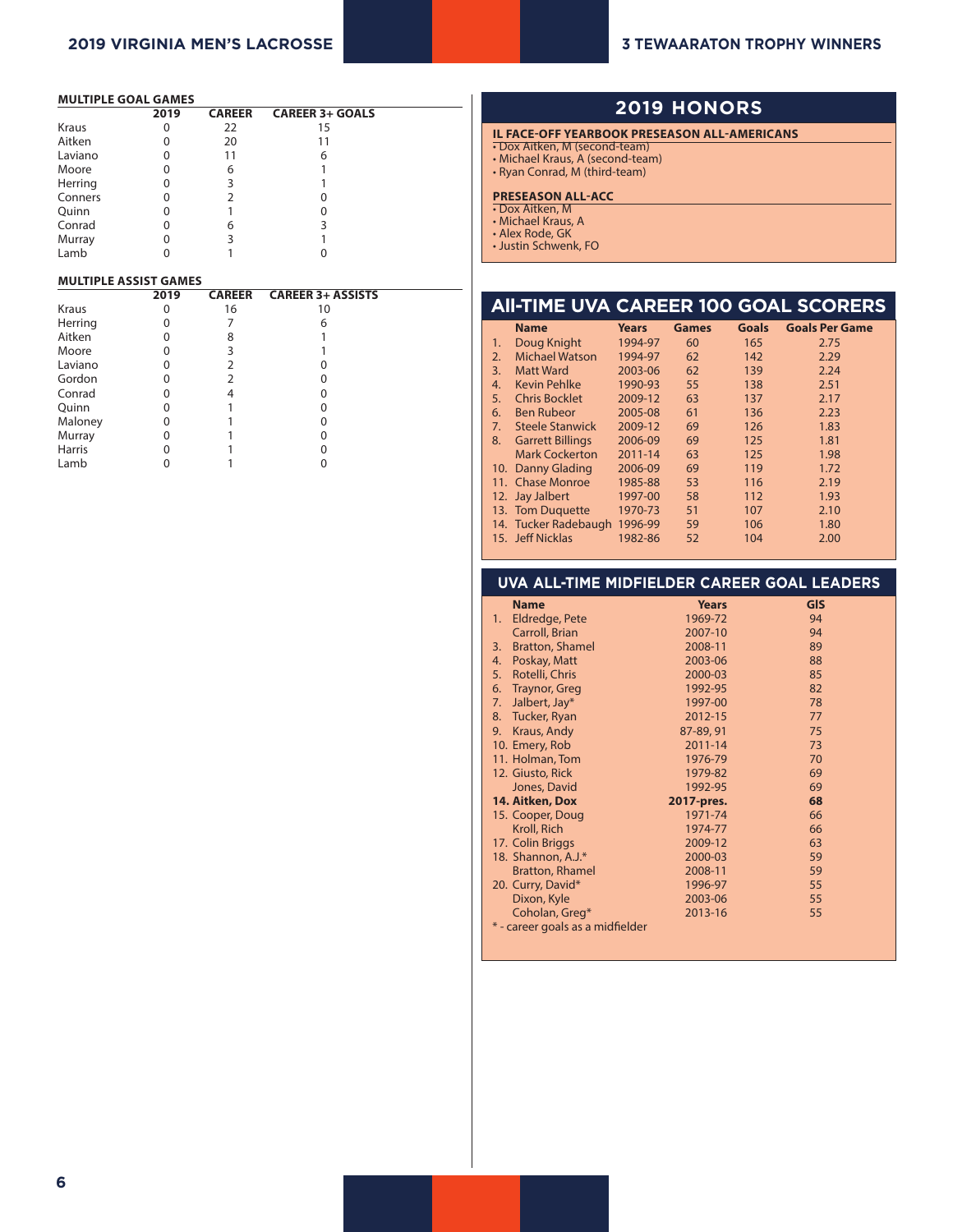## **2019 VIRGINIA MEN'S LACROSSE 358 USILA ALL-AMERICANS**

### **VIRGINIA IN THE 2018 NCAA RANKINGS**

|                                         | <b>National Conference</b> |             |                | <b>Value National Leader</b> |              | Conference Value     |       |
|-----------------------------------------|----------------------------|-------------|----------------|------------------------------|--------------|----------------------|-------|
| <b>Statistic</b>                        | <b>Rank</b>                | <b>Rank</b> |                |                              | <b>Value</b> | Leader               |       |
| Assists Per Game (71 ranked)            |                            |             |                | 7.72 Albany (NY)             |              | 9.58 Virginia        | 7.72  |
| Caused Turnovers Per Game (71 ranked)   | 11                         |             |                | 8.28 Hampton                 |              | 11.58 Virginia       | 8.28  |
| Clearing Percentage (71 ranked)         | 55                         |             |                | 0.849 Monmouth               |              | 0.936 Notre Dame     | 0.919 |
| Face-Off Winning Percentage (71 ranked) | 13                         |             |                | $0.577$ Albany (NY)          |              | 0.769 Virginia       | 0.577 |
| Ground Balls Per Game (71 ranked)       |                            |             |                | 38.00 Virginia               |              | 38.00 Virginia       | 38.00 |
| Man-Down Defense (71 ranked)            | 34                         |             |                | 0.676 Manhattan              |              | 0.816 North Carolina | 0.698 |
| Man-Up Offense (71 ranked)              | 21                         |             |                | 0.382 Lehigh                 |              | 0.634 Duke           | 0.500 |
| Points Per Game (71 ranked)             |                            |             |                | $20.33$ Albany (NY)          |              | 24.00 Duke           | 21.10 |
| Saves Per Game (71 ranked)              | 32                         |             |                | 10.61 UMass Lowell           |              | 13.81 Virginia       | 10.61 |
| Scoring Defense (71 ranked)             | 52                         |             |                | 11.44 UMBC                   |              | 7.77 Notre Dame      | 8.60  |
| Scoring Margin (71 ranked)              | 23                         |             |                | $1.17$ Albany (NY)           |              | 5.79 Duke            | 4.95  |
| Scoring Offense (71 ranked)             |                            |             |                | $12.61$ Albany (NY)          |              | 14.42 Duke           | 13.60 |
| Shot Percentage (71 ranked)             | 21                         |             |                | 0.321 Cornell                |              | 0.389 Duke           | 0.372 |
| Turnovers Per Game (71 ranked)          | 55                         |             |                | 14.83 Maryland               |              | 9.83 North Carolina  | 10.64 |
| Winning Percentage (71 ranked)          | 15                         |             | $0.667$ $Yale$ |                              |              | 0.850 Duke           | 0.800 |

| <b>Statistic</b>                                   | National Conference Value National Leader<br><b>Conference</b><br><b>Value</b><br><b>Value</b><br><b>Player</b> |             |                 |       |                                      |    |                                  |       |
|----------------------------------------------------|-----------------------------------------------------------------------------------------------------------------|-------------|-----------------|-------|--------------------------------------|----|----------------------------------|-------|
|                                                    |                                                                                                                 | <b>Rank</b> | Rank            |       |                                      |    | <b>Leader</b>                    |       |
| Assists Per Game (147 ranked)                      | Michael Kraus                                                                                                   | 13          | $\overline{2}$  |       | 2.29 Michael Sowers, Princeton       |    | 4.31 Justin Guterding, Duke      | 2.35  |
|                                                    | Mikey Herring                                                                                                   | 99          | 8               | 1.00  |                                      |    |                                  |       |
|                                                    | Matt Moore                                                                                                      | 123         | 10 <sup>1</sup> | 0.88  |                                      |    |                                  |       |
| Caused Turnovers Per Game (75 ranked) Scott Hooper |                                                                                                                 | 24          |                 |       | 1.47 Foster Huggins, Loyola Maryland |    | 3.06 Scott Hooper, Virginia      | 1.47  |
|                                                    | Logan Greco                                                                                                     | 69          | 6 <sup>1</sup>  | 1.11  |                                      |    |                                  |       |
| Face-Off Winning Pct (75 ranked)                   | llustin Schwenk                                                                                                 | 12          |                 |       | 0.598 TD lerlan, Albany (NY)         |    | 0.791 Justin Schwenk, Virginia   | 0.598 |
| Goals Per Game (149 ranked)                        | Michael Kraus                                                                                                   | 15          | $\overline{2}$  |       | 2.59 Justin Guterding, Duke          |    | 3.30 Justin Guterding, Duke      | 3.30  |
|                                                    | Dox Aitken                                                                                                      | 47          |                 | 2.17  |                                      |    |                                  |       |
|                                                    | Ian Laviano                                                                                                     | 65          |                 | 2.06  |                                      |    |                                  |       |
|                                                    | Mike D'Amario                                                                                                   | 87          | 9               | 1.88  |                                      |    |                                  |       |
| Goals-Against Average (65 ranked)                  | Alex Rode                                                                                                       | 50          |                 |       | 11.50 Thomas Lingner, UMBC           |    | 7.33 Matthew Schmidt, Notre Dame | 8.35  |
| Ground Balls Per Game (74 ranked)                  | llustin Schwenk                                                                                                 | 21          |                 |       | 5.71 TD lerlan, Albany (NY)          |    | 13.37 Justin Schwenk, Virginia   | 5.71  |
|                                                    | Alex Rode                                                                                                       | 61          | 5               | 3.60  |                                      |    |                                  |       |
| Individual Man-up Goals (67 ranked)                | Dox Aitken                                                                                                      | 36          |                 |       | 5 Jakob Patterson, Albany (NY)       |    | 11 William Perry, North Carolina | 11    |
|                                                    | Mike D'Amario                                                                                                   | 67          |                 |       | 4 William Perry, North Carolina      | 11 |                                  |       |
|                                                    | Mikey Herring                                                                                                   | 67          | 6               |       |                                      |    |                                  |       |
| Points Per Game (149 ranked)                       | Michael Kraus                                                                                                   | 8           |                 |       | 4.88 Michael Sowers, Princeton       |    | 6.38 Justin Guterding, Duke      | 5.65  |
|                                                    | Dox Aitken                                                                                                      | 86          |                 | 2.83  |                                      |    |                                  |       |
|                                                    | llan Laviano                                                                                                    | 123         | 11              | 2.56  |                                      |    |                                  |       |
| Save Percentage (65 ranked)                        | Alex Rode                                                                                                       | 38          |                 |       | 0.495 Nick Washuta, Vermont          |    | 0.609 Danny Fowler, Duke         | 0.532 |
| Saves Per Game (66 ranked)                         | Alex Rode                                                                                                       | 41          |                 |       | 9.20 Hunter Braun, UMass Lowell      |    | 13.53 Dom Madonna, Syracuse      | 9.20  |
|                                                    |                                                                                                                 |             |                 |       |                                      |    | Alex Rode, Virginia              | 9.20  |
| Shot Percentage (75 ranked)                        | Mike D'Amario                                                                                                   | 9           |                 |       | 0.508 Phillip Robertson, Princeton   |    | 0.635 Mike D'Amario, Virginia    | 0.508 |
|                                                    | llan Laviano                                                                                                    | 59          | 8               | 0.385 |                                      |    |                                  |       |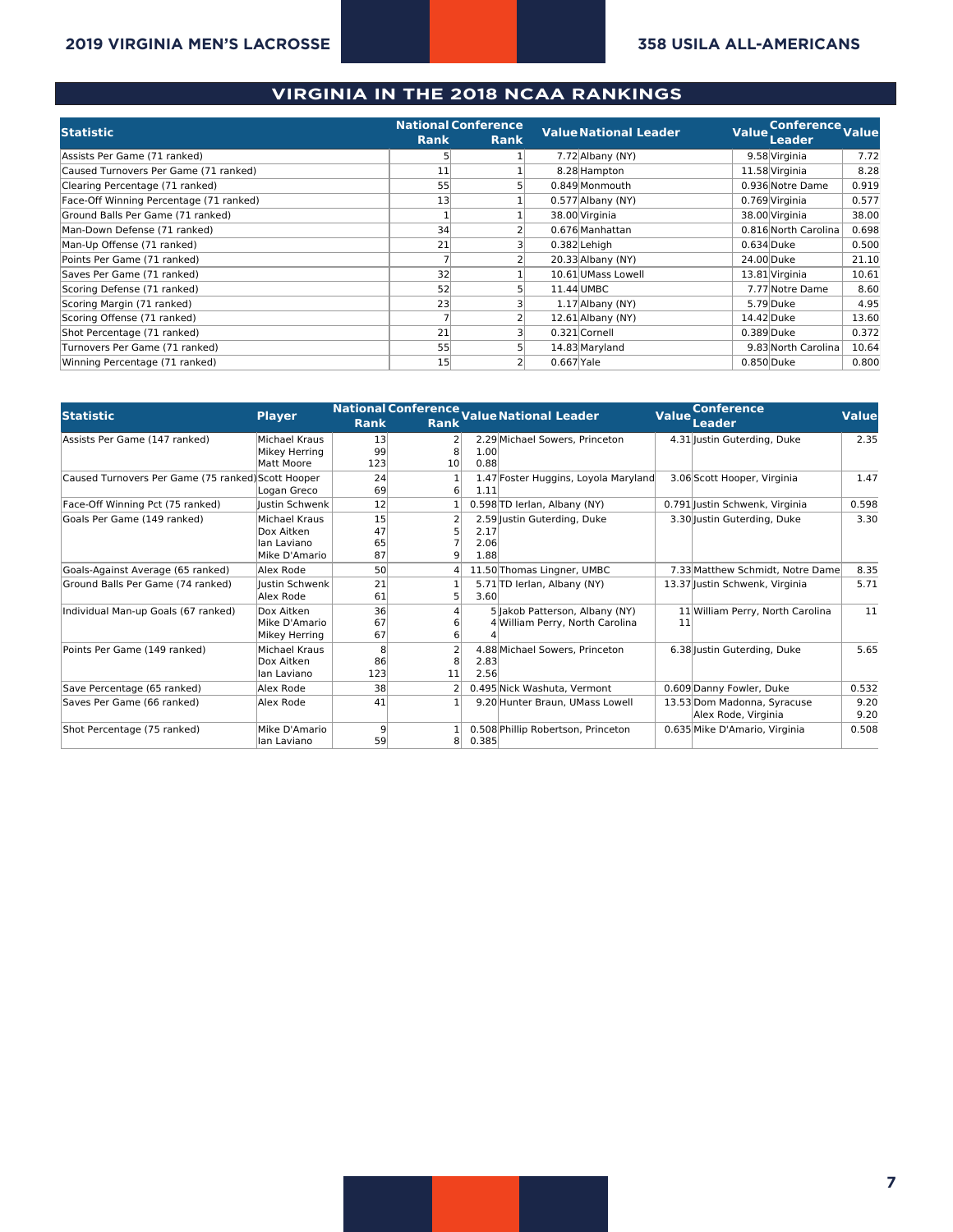## **SEASON/CAREER HIGHS**

## **2009 BULLER • MILLION STATE RESERVE ENCORPCIER FOR A STEWAARATON TROPHY WINNERS**<br>Season Highs

| G    | - |  |
|------|---|--|
| r    | ۰ |  |
| Pts. | ۰ |  |
| GB   | ۰ |  |
|      | ٠ |  |

### **Career Highs**

|      | כמוככו ווועווא |                          |
|------|----------------|--------------------------|
| G    |                | vs. John Hopkins (3/18)  |
| А    |                | vs. Syracuse (3/18)      |
| Pts. |                | vs. John Hopkins (3/18)  |
| GB   |                | vs. Syracuse (3/17)      |
| CΤ   |                | 2x, last vs. Duke (4/17) |

#### **26 JACKSON APPELT • A**

|      | <b>Season Highs</b> |  |  |  |  |
|------|---------------------|--|--|--|--|
| G    |                     |  |  |  |  |
| А    | -                   |  |  |  |  |
| Pts. |                     |  |  |  |  |
| GB   |                     |  |  |  |  |
|      |                     |  |  |  |  |

#### **Career Highs**

| G    | vs. Manhattan (3/18) |
|------|----------------------|
|      |                      |
| Pts. | vs. Manhattan (3/18) |
| GB   |                      |
|      |                      |

#### **48 LUKE BRUGEL • M**

| <b>Season Highs</b> |   |  |
|---------------------|---|--|
| G                   |   |  |
| А                   | - |  |
| Pts.                | ۰ |  |
| GB                  |   |  |
|                     |   |  |
| FaceW -             |   |  |

#### **Career Highs**

| G        |               | vs. Drexel (2/17)                   |
|----------|---------------|-------------------------------------|
| А        |               | 4x, last vs. Cleveland State (4/17) |
| Pts.     |               | vs. Drexel (2/17)                   |
| GB       |               | vs. Duke (4/17)                     |
| $\tau$ т |               |                                     |
|          | FaceW 12 (15) | vs. Drexel (2/17)                   |

#### **25 PATRICK BURKINSHAW • G**

| Season Highs |  |  |  |
|--------------|--|--|--|
| S٧           |  |  |  |
| SV%          |  |  |  |
| GA           |  |  |  |
| Faced        |  |  |  |
| GB           |  |  |  |
|              |  |  |  |

#### **Career Highs**

| SV     | - |  |
|--------|---|--|
| SV%    | - |  |
| GA     | - |  |
| Faced  | ۰ |  |
| GB     | - |  |
| $\sim$ | - |  |

#### **28 JARED CONNERS • D**

| <b>Season Highs</b> |   |  |
|---------------------|---|--|
| G                   |   |  |
| А                   | - |  |
| Pts.                |   |  |
|                     |   |  |
|                     |   |  |

| Career Highs |  |
|--------------|--|
|              |  |
|              |  |

| G    | 2x, last vs. Princeton (2/18)      |
|------|------------------------------------|
| Α    | 4x, last vs. North Carolina (4/18) |
| Pts. | 2x, last vs. Princeton (2/18)      |
| GB   | 2x, last vs. Stony Brook (3/18)    |
| CΤ   | vs. Loyola (2/17)                  |

#### **22 RYAN CONRAD • M**

| Season Highs |  |  |
|--------------|--|--|
| G            |  |  |
|              |  |  |
| Pts.         |  |  |
| GB           |  |  |
|              |  |  |
|              |  |  |

#### **Career Highs**

| G    | 3x, last vs. North Carolina (4/17) |
|------|------------------------------------|
| А    | 5x, last vs. Loyola (2/18)         |
| Pts. | 2x, last vs. North Carolina (4/17) |
| GB   | vs. Cornell (3/17)                 |
| ( 1  | 4x, last vs. Drexel (2/18)         |
|      |                                    |

### **24 PAYTON CORMIER • A**

| Season Highs |  |  |
|--------------|--|--|
| G            |  |  |
|              |  |  |
| Pts.         |  |  |
| GB           |  |  |
|              |  |  |
|              |  |  |

### **Career Highs**

| G    | ۰                        |  |
|------|--------------------------|--|
| А    | $\overline{\phantom{0}}$ |  |
| Pts. | ٠                        |  |
| GB   | ۰                        |  |
|      | $\overline{a}$           |  |

#### **10 XANDER DICKSON • A**

| <b>Season Highs</b> |  |  |  |
|---------------------|--|--|--|
| G                   |  |  |  |
|                     |  |  |  |
| Pts.                |  |  |  |
| GB                  |  |  |  |
|                     |  |  |  |
|                     |  |  |  |

#### **Career Highs**

| G    | -                        |  |
|------|--------------------------|--|
| A    | ۰                        |  |
| Pts. | ٠                        |  |
| GB   |                          |  |
|      | $\overline{\phantom{0}}$ |  |
|      |                          |  |

### **41 THEO DOL • D**

| <b>Season Highs</b> |   |  |  |
|---------------------|---|--|--|
| G                   |   |  |  |
|                     |   |  |  |
| Pts.                | - |  |  |
| GB                  |   |  |  |
|                     | - |  |  |

#### **Career Highs**

| 14 MATT DZIAMA • M |   |  |
|--------------------|---|--|
|                    | - |  |
| GB                 |   |  |
| Pts.               | - |  |
|                    |   |  |
|                    |   |  |

## **14 MATT DZIAMA • M Season Highs**

| - | - |  |
|---|---|--|
|   | - |  |
|   |   |  |
|   | ۰ |  |
| - | - |  |
|   |   |  |

#### **Career Highs**

| G    |                       |
|------|-----------------------|
| А    | <u>vs. VMI (3/16)</u> |
| Pts. | <u>vs. VMI (3/16)</u> |
| GB   | vs. Syracuse (3/16)   |
|      | <u>vs. VMI (3/16)</u> |
|      |                       |

## **34 JOHN FOX • A**

| <b>Season Highs</b> |  |  |
|---------------------|--|--|
| G                   |  |  |
|                     |  |  |
| Pts.                |  |  |
| GB                  |  |  |
|                     |  |  |

#### **Career Highs**

| G    | vs. Drexel (2/16)         |
|------|---------------------------|
| А    | <u>vs. Siena (2/17)</u>   |
| Pts. | 2x, last vs. Siena (2/17) |
| GB   | vs. Saint Joseph's (3/16) |
| CT   | vs. High Point (2/20)     |
|      |                           |

| 37 MITCH GORDON • A |   |  |  |
|---------------------|---|--|--|
| <b>Season Highs</b> |   |  |  |
|                     |   |  |  |
|                     | - |  |  |
| Pts.                |   |  |  |
| GB                  |   |  |  |
|                     | - |  |  |

#### **Career Highs**

| G    | 4x, last vs. Richmond (3/18) |
|------|------------------------------|
| А    | vs. Dartmouth (3/18)         |
| Pts. | vs. Dartmouth (3/18)         |
| GB   | vs. Dartmouth (3/18)         |
| ( 1  | vs. Cleveland State (4/17)   |

#### **44 LOGAN GRECO • D**

|      | Season Highs |  |  |
|------|--------------|--|--|
| G    |              |  |  |
| A    |              |  |  |
| Pts. |              |  |  |
| GB   |              |  |  |
|      |              |  |  |

#### **Career Highs**

| G    |                              |
|------|------------------------------|
| А    |                              |
| Pts. |                              |
| GB   | 2x, last vs. Richmond (3/18) |
|      | 4x, last vs. Duke (4/18)     |

#### **8 CORY HARRIS • M**

| Season Highs |  |  |
|--------------|--|--|
| G            |  |  |
| А            |  |  |
| Pts.         |  |  |
| GB           |  |  |
|              |  |  |
|              |  |  |

#### **Career Highs**

| G    |                              |
|------|------------------------------|
| А    | vs. Cleveland State (4/17)   |
| Pts. | vs. Cleveland State (4/17)   |
| GB   | 2x, last vs. Richmond (3/18) |
| CΤ   |                              |

#### **13 GRIFFIN HARRIS • M**

| Season Highs |  |  |
|--------------|--|--|
| G            |  |  |
| A            |  |  |
| Pts.         |  |  |
| GB           |  |  |
|              |  |  |

#### **Career Highs**

| G  |                      |
|----|----------------------|
|    |                      |
|    |                      |
| GR | vs. Dartmouth (3/18) |
|    |                      |

#### **42 MIKEY HERRING • A**

| <b>Season Highs</b> |   |  |
|---------------------|---|--|
| G                   | - |  |
|                     | - |  |
| Pts.                |   |  |
| GB                  |   |  |
|                     |   |  |

## **Career Highs** vs. Duke (4/18)

| А    | 2x, last vs. High Point (2/18)    |
|------|-----------------------------------|
| Pts. | vs. Cleveland State (4/17)        |
| GB   | 2x, last vs. Robert Morris (4/17) |
| CТ   | vs. Robert Morris (4/17)          |
|      |                                   |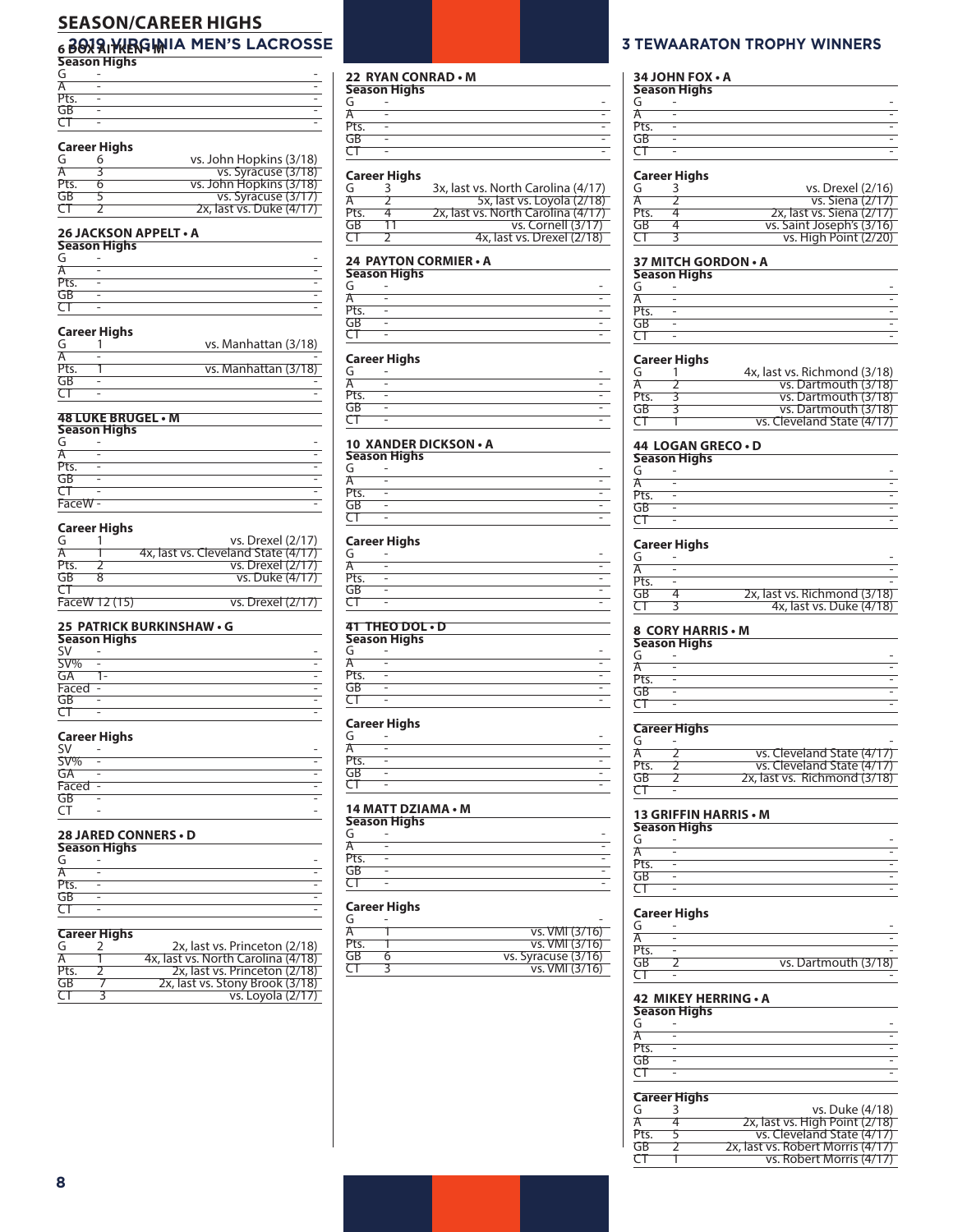## **2019 VIRGINIA MEN'S LACROSSE 358 USILA ALL-AMERICANS**

#### **33 WILLIAM HUDSON • G**

| <b>Season Highs</b> |                     |  |  |
|---------------------|---------------------|--|--|
| <b>SV</b>           |                     |  |  |
| $SV\%$              |                     |  |  |
| GA                  | -                   |  |  |
| Faced -             |                     |  |  |
| GB                  |                     |  |  |
| --                  | <b>Carrer Highs</b> |  |  |

| C1         | - |   |
|------------|---|---|
| $\pi$<br>π | ٠ |   |
| GA         | - |   |
| Faced      | ٠ |   |
| GR         | ۰ | - |

#### **16 KYLE KOLOGY • D**

| Season Highs |   |  |
|--------------|---|--|
| G            |   |  |
| A            | - |  |
| Pts.         |   |  |
| GB           |   |  |
|              |   |  |

## **Career Highs**

| vs. Notre Dame (3/18)          |
|--------------------------------|
| 2x, last vs. High Point (2/18) |
|                                |

### **2 MICHAEL KRAUS • A**

|      | Season Highs |  |  |  |
|------|--------------|--|--|--|
| G    |              |  |  |  |
| A    |              |  |  |  |
| Pts. |              |  |  |  |
| GB   |              |  |  |  |
|      |              |  |  |  |

#### **Career Highs**

| G    |    | 3x, last vs. Stony Brook (3/18) |
|------|----|---------------------------------|
| А    |    | 4x, last vs. Duke (4/18)        |
| Pts. | 10 | vs. Stony Brook (3/18)          |
| GB   |    | vs. Notre Dame (3/18)           |
| CТ   |    | 4x, last vs. Richmond (3/18)    |

#### **40 RYAN LAMB • M**

| <b>Season Highs</b> |   |  |
|---------------------|---|--|
| G                   |   |  |
| A                   | - |  |
| Pts.                |   |  |
| GB                  |   |  |
|                     |   |  |

#### **Career Highs**

| G    | vs. VMI (3/16)             |
|------|----------------------------|
| А    | vs. VMI (3/16)             |
| Pts. | vs.VMI(3/16)               |
| GB   | 2x, last vs. Drexel (2/18) |
| σ    |                            |

#### **23 PETEY LASALLA• M**

| Season Highs |   |  |
|--------------|---|--|
| G            |   |  |
| А            |   |  |
| Pts.         |   |  |
| GB           |   |  |
|              | - |  |

#### **Career Highs**

| G    |   |                          |
|------|---|--------------------------|
| A    | ٠ | ۰                        |
| Pts. |   |                          |
| GB   |   |                          |
|      | - | $\overline{\phantom{a}}$ |

#### **3 IAN LAVIANO • A**

| <b>Season Highs</b> |   |   |  |
|---------------------|---|---|--|
| G                   |   | - |  |
|                     | - |   |  |
| Pts.                |   |   |  |
| GB                  |   |   |  |
|                     |   |   |  |

#### **Career Highs**

| G      | 2x, last vs. Princeton (2/24) |
|--------|-------------------------------|
| Ά      | 2x, last vs. Dartmouth (3/18) |
| Pts.   | vs. Princeton (2/24)          |
| GB     | $vs.$ High Point $(2/20)$     |
| $\tau$ | 3x, last vs. Duke (4/18)      |

## **50 WADE MALONEY • M**

| Season Highs |   |  |
|--------------|---|--|
| G            |   |  |
| Α            |   |  |
| Pts.         |   |  |
| GB           |   |  |
|              | - |  |

#### Career Highs

|      | Carcer ingits |                         |
|------|---------------|-------------------------|
| G    |               | vs. John Hopkins (3/18) |
|      |               | vs. Richmond (3/18)     |
| Pts. |               | vs. Richmond (3/18)     |
| GB   |               | vs. Duke (4/14)         |
|      |               |                         |
|      |               |                         |

#### **7 CHRIS MERLE • M**

| 7 - CHINI 27 MILINLE Y IVI<br>Season Highs |   |  |  |
|--------------------------------------------|---|--|--|
|                                            |   |  |  |
| Α                                          | - |  |  |
| Pts.                                       |   |  |  |
| GB                                         |   |  |  |
|                                            | - |  |  |
|                                            |   |  |  |

#### **Career Highs**

| G    |                               |
|------|-------------------------------|
| А    | vs. Dartmouth (3/18)          |
| Pts. | vs. Dartmouth (3/18)          |
| GB   | 2x, last vs. Princeton (2/18) |
| CT   | 2x, last vs. Dartmouth (3/18) |
|      |                               |

#### **5 MATT MOORE • M/A**

| Season Highs |   |  |  |
|--------------|---|--|--|
| G            |   |  |  |
| А            | - |  |  |
| Pts.         |   |  |  |
| GB           |   |  |  |
|              | - |  |  |
|              |   |  |  |

#### **Career Highs**

| G    | 4x, last vs. North Carolina (4/18) |
|------|------------------------------------|
| А    | 2x, last vs. Richmond (3/18)       |
| Pts. | 2x, last vs. Dartmouth (3/18)      |
| GB   | vs. Vermont (4/18)                 |
| CТ   | 2x, last vs. Vermont (4/18)        |
|      |                                    |

## **18 MILAN MURRAY • M Season Highs**

| G    | - |  |
|------|---|--|
| A    | ٠ |  |
| Pts. | ۰ |  |
| GB   |   |  |
|      | ۰ |  |

#### **Career Highs**

|      | career rugus |                            |
|------|--------------|----------------------------|
| G    |              | vs. Cleveland State (4/17) |
| Ά    |              |                            |
| Pts. |              | vs. Cleveland State (4/17) |
| GB   |              | vs. Richmond (3/18))       |
| CТ   |              | vs. Cleveland State (4/17) |
|      |              |                            |

#### **35 KIAN OLEXO • D Season Highs**

| 5585011 111911 <i>3</i> |  |  |
|-------------------------|--|--|
| G                       |  |  |
| Α                       |  |  |
| Pts.                    |  |  |
| GB                      |  |  |
|                         |  |  |

#### **Career Highs**

| G    | ٠                        | ۰ |
|------|--------------------------|---|
| Α    | -                        | - |
| Pts. | $\overline{\phantom{0}}$ | - |
| GB   |                          | ۰ |
|      |                          | - |
|      |                          |   |

### **49 JACK PEELE • M**

|      | Season Highs |  |
|------|--------------|--|
| G    |              |  |
| А    |              |  |
| Pts. |              |  |
| GB   |              |  |
|      | -            |  |
|      |              |  |

#### **Career Highs**

| G          | - |  |
|------------|---|--|
| Ά          | ٠ |  |
| Pts.<br>GB | ٠ |  |
|            | ٠ |  |
|            | ٠ |  |
|            |   |  |

#### **29 HALL PETERS • D Season Highs**

|      | ----------- <u>-</u> --- |  |
|------|--------------------------|--|
| G    | ۰                        |  |
| А    | -                        |  |
| Pts. | ۰                        |  |
| GB   |                          |  |
|      |                          |  |

#### **Career Highs**

|                      | - |  |
|----------------------|---|--|
| Pts.                 | - |  |
| GB                   |   |  |
|                      | - |  |
| 47 LAWSON PISANI - A |   |  |

| Season Highs |   |  |
|--------------|---|--|
| G            |   |  |
| А            | - |  |
| Pts.         |   |  |
| GB           |   |  |
|              |   |  |

#### **Career Highs**

| G    |                            |
|------|----------------------------|
|      |                            |
| Pts. |                            |
| GR   | vs. Cleveland State (4/17) |
|      |                            |

#### **46 RYAN PRIDE • M**

|                 | <b>Season Highs</b> |  |  |
|-----------------|---------------------|--|--|
| G               |                     |  |  |
|                 |                     |  |  |
| Pts.            |                     |  |  |
| $\overline{GB}$ |                     |  |  |
|                 |                     |  |  |

#### **Career Highs**

| G    |                          | $\overline{\phantom{0}}$ |
|------|--------------------------|--------------------------|
| Α    | $\overline{\phantom{0}}$ | $\overline{\phantom{0}}$ |
| Pts. |                          | -                        |
| GB   |                          | $\overline{\phantom{0}}$ |
|      | ۰                        | -                        |

#### **19 REGAN QUINN • A**

|      | <b>Season Highs</b> |  |  |
|------|---------------------|--|--|
| G    |                     |  |  |
|      | -                   |  |  |
| Pts. | -                   |  |  |
| GB   |                     |  |  |
|      | -                   |  |  |

#### **Careerr Highs**

| G    | vs. Dartmouth (3/18)          |
|------|-------------------------------|
|      | vs. Princeton (2/18)          |
| Pts. | 2x, last vs. Princeton (2/18) |
| GB   | vs. John Hopkins (3/18)       |
|      |                               |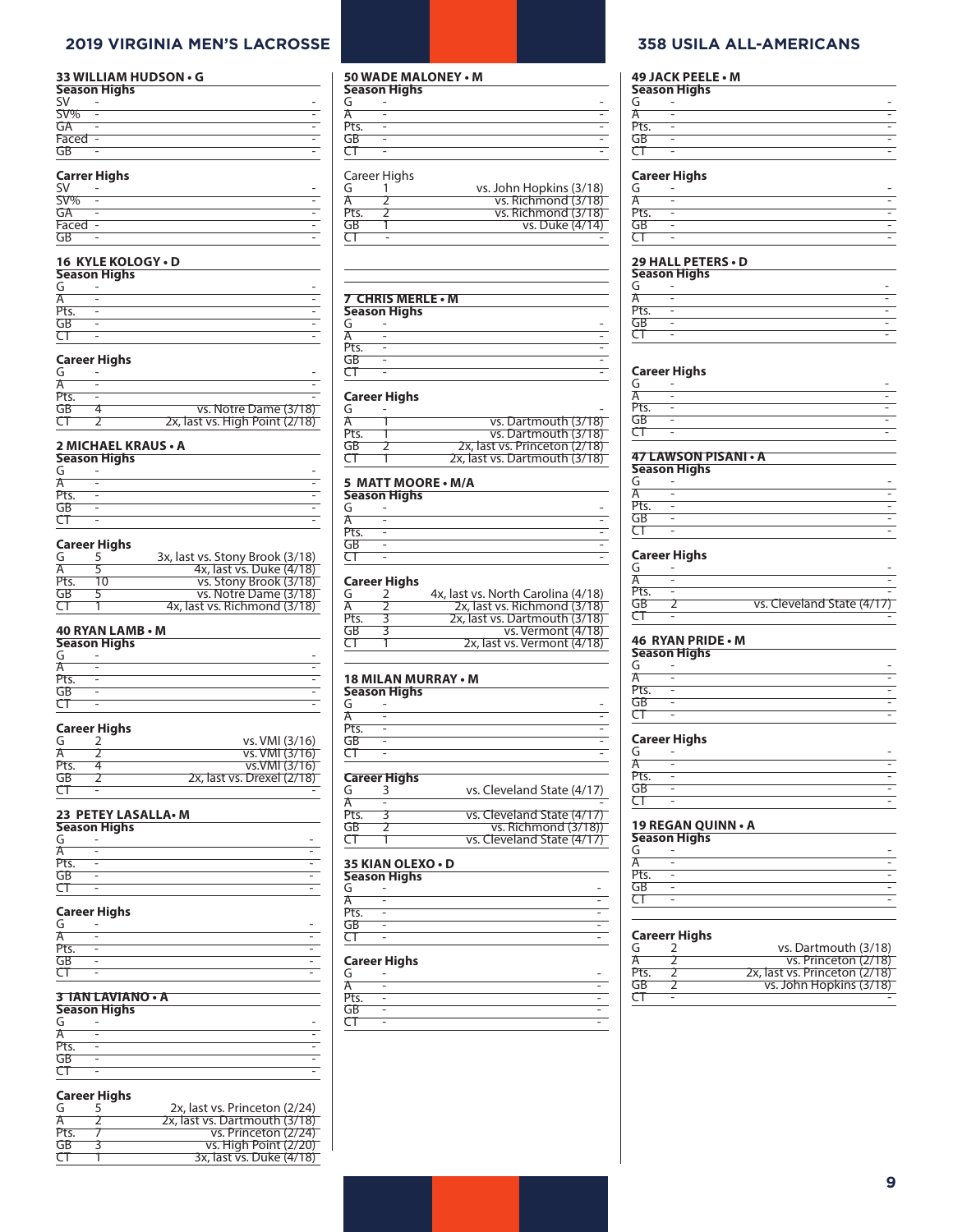### **2019 VIRGINIA MEN'S LACROSSE 3 TEWAARATON TROPHY WINNERS**

#### **30 JACK REILLY • D**

|      | <b>Season Highs</b> |  |  |
|------|---------------------|--|--|
| G    |                     |  |  |
|      | -                   |  |  |
| Pts. | -                   |  |  |
| GB   |                     |  |  |
|      | -                   |  |  |
|      | $- - -$             |  |  |

## **Career Highs**

| G    |                       |
|------|-----------------------|
|      |                       |
| Pts. |                       |
| GB   | vs. High Point (3/17) |
|      |                       |

#### **9 WILL ROCK • D/LSM**

|      | Season Highs |  |
|------|--------------|--|
| G    |              |  |
| А    |              |  |
| Pts. |              |  |
| GB   |              |  |
|      |              |  |
|      |              |  |

#### **Career Highs**

| G        |                                    |
|----------|------------------------------------|
| Ά        | 4x, last vs. Richmond (3/18)       |
| Pts.     | 4x, last vs. Richmond (3/18)       |
| GR       | 2x, last vs. Richmond (3/18)       |
| $\tau$ т | 2x, last vs. North Carolina (4/18) |

## **38 ALEX RODE • G**

|           | <b>Season Highs</b> |  |  |
|-----------|---------------------|--|--|
| <b>SV</b> |                     |  |  |
| SV%       |                     |  |  |
| GA        | -                   |  |  |
| Faced     |                     |  |  |
| GB        | -                   |  |  |
|           |                     |  |  |

#### **Career Highs**

| <b>SV</b> | 15  | vs. Syracuse (3/18)              |
|-----------|-----|----------------------------------|
| $SW\%$    | 65% | vs. High Point (2/18)            |
| GA        | 15. | 2x, last vs. John Hopkins (3/18) |
| Faced 52  |     | 2x, last vs. John Hopkins (3/18) |
| GB        |     | vs. Dartmouth (3/18)             |
| CΤ        |     | vs. John Hopkins (3/18)          |

#### **31 PAUL RODRIGUEZ • A**

|      | Season Highs |  |
|------|--------------|--|
| G    |              |  |
| А    | -            |  |
| Pts. |              |  |
| GB   |              |  |
|      | -            |  |

#### **Career Highs**

| G    |   |  |
|------|---|--|
| А    | ٠ |  |
| Pts. | ٠ |  |
| GB   |   |  |
|      |   |  |
|      |   |  |

## **32 GRAYSON SALLADE • D Season Highs**

|      | Jeason myns |  |
|------|-------------|--|
| G    |             |  |
| А    |             |  |
| Pts. | -           |  |
| GB   |             |  |
|      |             |  |

#### **Career Highs**

| G    | ۰                        |  |
|------|--------------------------|--|
| Α    | -                        |  |
| Pts. |                          |  |
| GB   |                          |  |
|      | $\overline{\phantom{0}}$ |  |

#### **11 CADE SAUSTAD • A**

| <b>Season Highs</b> |              |   |
|---------------------|--------------|---|
| G                   |              |   |
| Α                   | -            |   |
| Pts.                |              |   |
| GB                  | ۰            | - |
|                     | ۰            | ٠ |
|                     | ۰<br>$- - -$ |   |

#### **Career Highs**

| G    | - | ۰ |
|------|---|---|
| Α    |   |   |
| Pts. |   | ۰ |
| GB   |   |   |
|      |   | ۰ |
|      |   |   |

#### **36 JUSTIN SCHWENK • M**

| <b>Season Highs</b> |           |  |
|---------------------|-----------|--|
| G                   |           |  |
| Ā                   |           |  |
| Pts.                |           |  |
| GB                  |           |  |
|                     |           |  |
|                     | FaceW 25- |  |
|                     |           |  |

#### **Career Highs**

| 5x, last vs. High Point (2/18)        |
|---------------------------------------|
| 2x, last vs. High Point (2/18)        |
| vs. High Point (2/20)                 |
| 2x, last vs. Stony Brook (3/18)       |
| 4x, last vs. Duke (4/18)              |
| vs. Princeton (2/18)<br>FaceW 25 (34) |
|                                       |

## **12 JACK SIMMONS • M**

|      | <b>Season Highs</b> |  |  |
|------|---------------------|--|--|
| G    |                     |  |  |
| Α    | -                   |  |  |
| Pts. |                     |  |  |
| GB   |                     |  |  |
|      |                     |  |  |

#### **Career Highs**

| G    | -                  |  |
|------|--------------------|--|
| Α    | -                  |  |
| Pts. |                    |  |
| GB   | -                  |  |
|      | -                  |  |
|      | 30 DAVE CALITIL AL |  |

## **20 DAVE SMITH • M Season Highs**

|         | Jeason myns |  |  |  |
|---------|-------------|--|--|--|
| G       | -           |  |  |  |
| А       | -           |  |  |  |
| Pts.    | ۰           |  |  |  |
| GB      | ۰           |  |  |  |
| ᠊       | ۰           |  |  |  |
| FaceW - |             |  |  |  |
|         |             |  |  |  |

#### **Career Highs**

| G           | 3x, last vs. North Carolina (4/17) |
|-------------|------------------------------------|
| А           | 4x, last vs. Richmond (3/18)       |
| Pts.        | 7x, last vs. Richmond (3/18)       |
| GB          | 2x, last vs. Notre Dame (3/17)     |
| σ٦          | 5x, last vs. Vermont (4/18)        |
| FaceW 5 (7) | vs. VMI (3/16)                     |

|      | 17 GRIFFIN SPOLANSKY • D |  |  |  |  |
|------|--------------------------|--|--|--|--|
|      | <b>Season Highs</b>      |  |  |  |  |
| G    |                          |  |  |  |  |
|      | -                        |  |  |  |  |
| Pts. | -                        |  |  |  |  |
| GB   |                          |  |  |  |  |
|      | -                        |  |  |  |  |

#### **Career Highs**

| G    |                                 |
|------|---------------------------------|
|      |                                 |
| Pts. |                                 |
| GR   | 2x, last vs. Richmond (3/18)    |
|      | 2x, last vs. Stony Brook (3/18) |

## **11 CAMERON STAFFORD • A Season Highs**

| Season Higns |  |  |  |
|--------------|--|--|--|
| G            |  |  |  |
| A            |  |  |  |
| Pts.         |  |  |  |
| GB           |  |  |  |
|              |  |  |  |
|              |  |  |  |

#### **Career Highs**

| G    | бΛ           | vs. Dartmouth (3/16)              |
|------|--------------|-----------------------------------|
| А    | $2^{\prime}$ | vs. Stony Brook (4/16)            |
| Pts. | 60           | vs. Dartmouth (3/16)              |
| GB   | 5 A          | vs. Jacksonville, 2/16)           |
| CТ   |              | 5x, last vs. vs. Dartmouth (3/18) |

### **15 GRIFFIN THOMPSON • G**

|                     | <b>Season Highs</b> |                          |
|---------------------|---------------------|--------------------------|
| <b>SV</b>           |                     |                          |
| $SV$ %              |                     |                          |
| GA                  |                     |                          |
| Faced               |                     |                          |
| GB                  |                     |                          |
|                     |                     |                          |
| <b>Career Highs</b> |                     |                          |
| SV.                 | 18                  | vs. Robert Morris (4/17) |

| SV% 75%    |     | vs. Robert Morris (4/17)   |
|------------|-----|----------------------------|
| GA         | -17 | vs. Johns Hopkins (3/17)   |
| Faced 62   |     | vs. Johns Hopkins (3/17)   |
| GB         | 6.  | 2x, last vs. Loyola (2/18) |
| $\tau\tau$ |     | vs. Robert Morris (4/17)   |

## *Key - Career Highs are Month/Year 2019 Season Highs are Month/Day*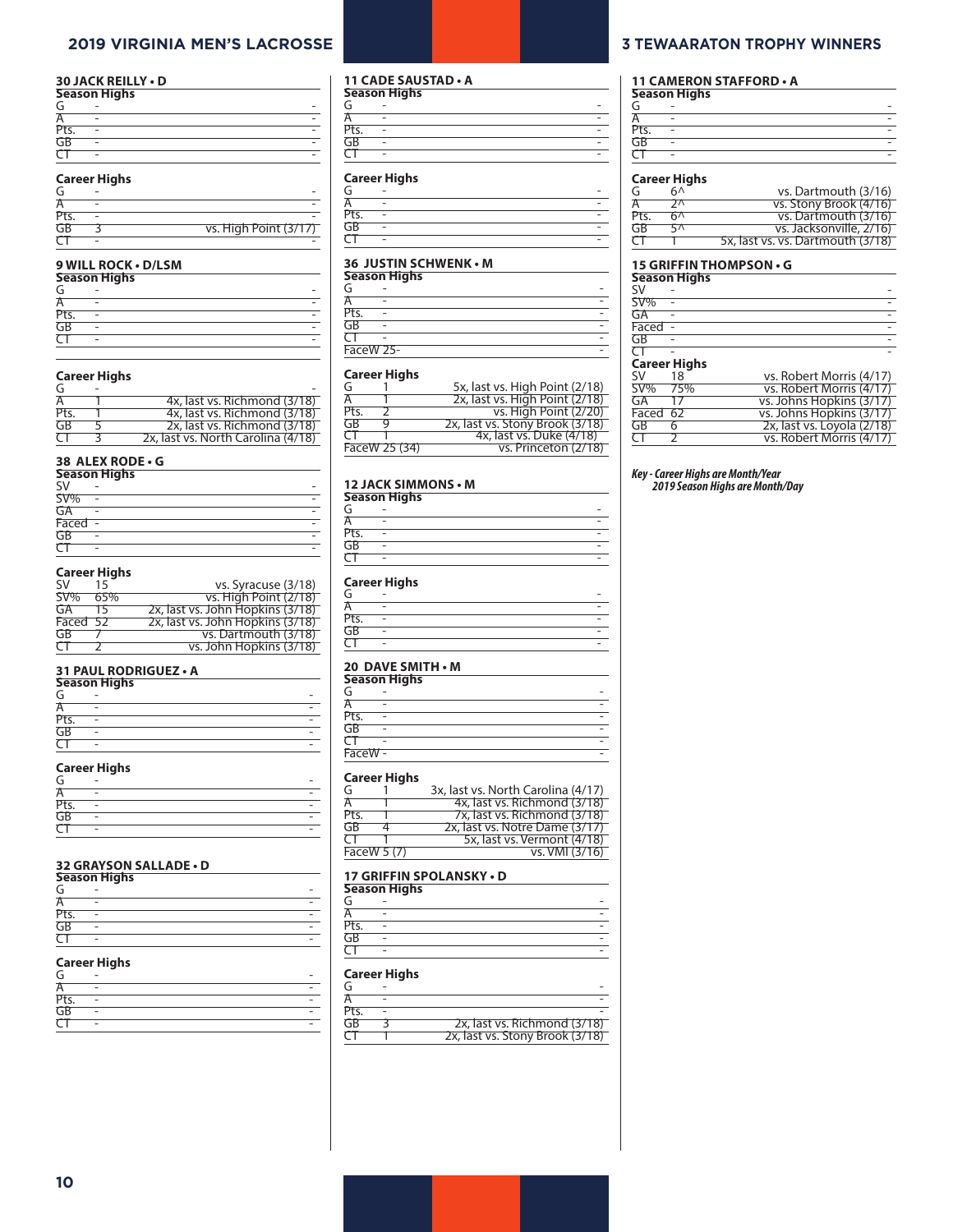## **VIRGINIA INDIVIDUAL STATISTICS**

**2018 Virginia Lacrosse Virginia Overall Individual Statistics All games (as of Feb 06, 2019)**

| ## | Player                  |         |             | gp-gs           | g              | а              | pts            | sh             | sh%   | sog            | sog%                      | gw           | up             | dn             | gb          | t/o            | сt             | faceoff        |                       | pct                      | pen-min   |
|----|-------------------------|---------|-------------|-----------------|----------------|----------------|----------------|----------------|-------|----------------|---------------------------|--------------|----------------|----------------|-------------|----------------|----------------|----------------|-----------------------|--------------------------|-----------|
| 2  | Michael Kraus           |         |             | $17 - 17$       | 44             | 39             | 83             | 152            | .289  | 77             | .507                      | 4            | 2              | $\overline{2}$ | 39          | 35             | 3              | $\overline{a}$ |                       | $\overline{\phantom{a}}$ | $4 - 4.0$ |
| 6  | Dox Aitken              |         |             | $18 - 18$       | 39             | 12             | 51             | 121            | .322  | 68             | .562                      | 2            | 5              | $\mathbf 0$    | 36          | 32             | 5              |                |                       |                          | $8 - 5.0$ |
| 3  | lan Laviano             |         |             | 18-16           | 37             | 9              | 46             | 96             | .385  | 64             | .667                      | 2            | 2              | 1              | 28          | 20             | 4              | $\overline{a}$ |                       | ÷,                       | $7 - 5.0$ |
| 10 | Mike D'Amario           |         |             | $17 - 14$       | 32             | 3              | 35             | 63             | .508  | 51             | .810                      | $\mathbf{1}$ | $\overline{4}$ | $\mathbf{0}$   | 16          | $\overline{7}$ | $\mathbf{1}$   | $\overline{a}$ |                       | $\overline{\phantom{a}}$ | $2 - 1.0$ |
| 5  | <b>Matt Moore</b>       |         |             | $17 - 12$       | 19             | 15             | 34             | 85             | .224  | 52             | .612                      | 2            | 0              | 0              | 25          | 17             | 5              | $\overline{a}$ |                       | ÷,                       | $3 - 2.5$ |
| 42 | <b>Mikey Herring</b>    |         |             | $18-5$          | 12             | 18             | 30             | 31             | .387  | 24             | .774                      | 0            | 4              | $\mathbf 0$    | 11          | 13             | $\mathbf{1}$   |                |                       |                          | $1 - 0.5$ |
| 19 | Regan Quinn             |         |             | $17-8$          | 8              | 5              | 13             | 33             | .242  | 16             | .485                      | 0            | 1              | 0              | 6           | 8              | 0              | $\overline{a}$ |                       | $\overline{a}$           |           |
| 28 | <b>Jared Conners</b>    |         |             | $18-0$          | 6              | 6              | 12             | 14             | .429  | 8              | .571                      | 0            | 0              | $\mathbf 0$    | 59          | 9              | 10             | $\overline{a}$ |                       |                          | $7 - 6.0$ |
| 11 | <b>Cameron Stafford</b> |         |             | $16 - 4$        | 7              | 4              | 11             | 17             | .412  | 13             | .765                      | 0            | 2              | 0              | 4           | 3              | 1              | $\overline{a}$ |                       | ÷                        |           |
|    | 22 Ryan Conrad          |         |             | $5 - 5$         | 4              | 3              | $\overline{7}$ | 12             | .333  | 5              | .417                      | 0            | 0              | $\mathbf 0$    | 23          | 8              | $\overline{2}$ | $\overline{a}$ |                       |                          | $2 - 1.5$ |
|    | 37 Mitch Gordon         |         |             | $6 - 3$         | 3              | 4              | 7              | 13             | .231  | 6              | .462                      | 0            | 1              | 0              | 4           | 0              | 0              | $\overline{a}$ |                       |                          |           |
| 4  | <b>Matt Emery</b>       |         |             | $15 - 6$        | 3              | 3              | 6              | 19             | .158  | 8              | .421                      | 1            | 0              | $\mathbf 0$    | $\mathbf 0$ | 5              | 0              |                |                       |                          | $1 - 0.5$ |
| 9  | <b>Will Rock</b>        |         |             | $18-0$          | 1              | 5              | 6              | 4              | 250   | 2              | .500                      | 0            | 0              | 0              | 48          | $\overline{7}$ | 17             | $\blacksquare$ |                       | ÷,                       | $1 - 1.0$ |
| 20 | Dave Smith              |         |             | $17-0$          | 0              | 4              | 4              | 3              | .000  | 3              | 1.000                     | 0            | 0              | $\mathbf 0$    | 31          | 12             | 5              | $1 - 2$        | .500                  |                          | $3 - 2.0$ |
| 34 | John Fox                |         |             | $18-0$          | 3              | 0              | 3              | 7              | .429  | 3              | .429                      | 0            | 0              | 0              | 17          | 5              | 12             | $\overline{a}$ |                       |                          | $8 - 5.5$ |
| 36 | <b>Justin Schwenk</b>   |         |             | $17-0$          | $\overline{2}$ | 1              | 3              | $\overline{7}$ | .286  | $\overline{4}$ | .571                      | 0            | 0              | $\mathbf{1}$   | 97          | 13             | $\mathbf{1}$   | 242-405        | .598                  |                          | $2 - 1.5$ |
| 50 | <b>Wade Maloney</b>     |         |             | $7 - 0$         | 1              | 2              | 3              | 4              | 250   | 1              | .250                      | 0            | 0              | 0              | 1           | 6              | 0              |                |                       |                          |           |
| 40 | Ryan Lamb               |         |             | $8 - 0$         | $\overline{2}$ | 0              | $\overline{c}$ | 6              | 333   | 4              | .667                      | 0            | 0              | $\mathbf 0$    | 2           | 2              | 0              |                |                       |                          | $1 - 1.0$ |
| 26 | Jackson Appelt          |         |             | $5-0$           | 2              | 0              | $\overline{c}$ | 4              | 500   | 3              | .750                      | 0            | 0              | 0              | 4           | 5              | $\mathbf{1}$   | $\overline{a}$ |                       | ÷,                       |           |
| 18 | <b>Milan Murray</b>     |         |             | $10 - 0$        | 0              | $\overline{2}$ | $\overline{2}$ | 3              | .000  | 0              | .000                      | 0            | 0              | $\mathbf 0$    | 3           | $\overline{2}$ | 0              | $\overline{a}$ |                       |                          |           |
| 47 | Lawson Pisani           |         |             | $7-0$           | 1              | 0              | 1              | 5              | 200   | 2              | .400                      | 0            | 0              | 0              | 1           | 1              | 0              | $\overline{a}$ |                       |                          |           |
|    | 48 Luke Brugel          |         |             | $16-0$          | $\mathbf{1}$   | 0              | $\mathbf{1}$   | $\mathbf{1}$   | 1.000 | $\mathbf{1}$   | 1.000                     | 0            | 0              | $\mathbf 0$    | 13          | 0              | 0              | 39-82          | .476                  |                          |           |
| 8  | Cory Harris             |         |             | $13 - 0$        | 0              | 1              | 1              | 1              | .000  |                | 1 1.000                   | 0            | 0              | 0              | 8           | 3              | 0              |                |                       |                          | $1 - 1.0$ |
| 7  | <b>Chris Merle</b>      |         |             | $16-0$          | 0              | 1              | $\mathbf{1}$   | 1              | .000  |                | 1 1.000                   | 0            | 0              | $\mathbf 0$    | 11          | 3              | 4              |                |                       |                          | $1 - 1.0$ |
| 38 | Alex Rode               |         |             | 15-12           | 0              | 1              | 1              | 0              | .000  | 0              | .000                      | 0            | 0              | 0              | 53          | 11             | 8              | $\overline{a}$ |                       | ÷,                       |           |
|    | 25 Scott Hooper         |         |             | $17 - 17$       | 0              | $\mathbf{1}$   | $\mathbf{1}$   | 0              | .000  | 0              | .000                      | 0            | 0              | $\mathbf 0$    | 39          | 5              | 26             | $\overline{a}$ |                       |                          | $8 - 6.5$ |
| 13 | <b>Griffin Harris</b>   |         |             | $7-0$           | 0              | 0              | 0              | 2              | .000  | 1              | .500                      | 0            | 0              | 0              | 4           | 2              | 0              | $\overline{a}$ |                       | ÷,                       |           |
| 49 | <b>Jack Peele</b>       |         |             | $3 - 0$         | 0              | 0              | $\mathbf 0$    | $\mathbf{1}$   | .000  | 0              | .000                      | 0            | 0              | $\mathbf 0$    | 2           | $\mathbf 0$    | 0              | $\overline{a}$ |                       |                          |           |
| 45 | Zach Ambrosino          |         |             | $12-6$          | 0              | 0              | 0              | 1              | .000  | 1              | 1.000                     | 0            | 0              | 0              | 8           | $\overline{2}$ | 1              | $\overline{a}$ |                       | $\overline{\phantom{a}}$ | $8 - 9.0$ |
| 44 | Logan Greco             |         |             | 18-14           | 0              | 0              | $\mathbf 0$    | 1              | .000  | 0              | .000                      | 0            | 0              | $\mathbf 0$    | 27          | 4              | 20             |                |                       | $\overline{a}$           | $3 - 3.0$ |
| 30 | Jack Reilly             |         |             | $8 - 0$         | 0              | 0              | 0              | 1              | .000  | $\mathbf{1}$   | 1.000                     | 0            | 0              | 0              | 5           | 1              | 0              | $\overline{a}$ |                       | ÷,                       |           |
| 46 | <b>Ryan Pride</b>       |         |             | $1 - 0$         | 0              | 0              | $\mathbf 0$    | 0              | .000  | 0              | .000                      | 0            | 0              | $\mathbf 0$    | 0           | $\mathbf 0$    | 0              | $\overline{a}$ |                       |                          | $1 - 0.5$ |
| 41 | Theo Dol                |         |             | 5-0             | 0              | 0              | 0              | 0              | .000  | 0              | .000                      | 0            | 0              | 0              | 2           | 0              | 2              | $\overline{a}$ |                       | ÷,                       |           |
| 33 | <b>William Hudson</b>   |         |             | $2 - 0$         | 0              | 0              | $\mathbf 0$    | 0              | .000  | 0              | .000                      | 0            | 0              | $\mathbf 0$    | 0           | 0              | 0              | $\overline{a}$ |                       |                          |           |
|    | 24 Chase Campbell       |         |             | $12 - 1$        | 0              | 0              | 0              | 0              | .000  | 0              | .000                      | 0            | 0              | 0              | 3           | 3              | 3              | $\overline{a}$ |                       |                          |           |
| 17 | Griffin Spolansky       |         |             | $6 - 0$         | 0              | $\mathbf 0$    | 0              | 0              | .000  | $\mathbf 0$    | .000                      | 0            | 0              | $\mathbf 0$    | 4           | 0              | 2              |                |                       |                          |           |
| 16 | Kyle Kology             |         |             | 18-16           | 0              | 0              | 0              | 0              | .000  | 0              | .000                      | 0            | 0              | 0              | 20          | 3              | 12             | $\overline{a}$ |                       | Ĭ.                       | $2 - 1.5$ |
|    | 15 Griffin Thompson     |         |             | $9-6$           | 0              | 0              | 0              | 0              | .000  | 0              | .000                      | 0            | $\mathbf 0$    | $\mathbf 0$    | 21          | 6              | $\mathbf{1}$   | $\overline{a}$ |                       |                          |           |
|    | 14 Matt Dziama          |         |             | $7-0$           | 0              | 0              | 0              | 0              | .000  | 0              | .000                      | 0            | 0              | 0              | 9           | 2              | 2              |                |                       |                          | $5 - 3.0$ |
|    | Total                   |         |             | 18              | 227            | 139            | 366            | 708            | .321  | 420            | .593                      | 12           | 21             | $\overline{4}$ | 684         | 267            | 149            | 282-489        | .577                  |                          | 79-62.5   |
|    | Opponents               |         |             | 18              | 206            | 115            | 321            | 670            | .307  | 397            | .593                      | 6            | 24             | 1              | 588         | 251            | 133            | 207-489        | .423                  |                          | 59-50.0   |
|    | ## Goalie               |         |             | gp-gs           |                | min            |                | ga             | gaavg |                | saves                     |              | pct            |                | w           |                |                | t              | shots faced           |                          |           |
|    | 15 Griffin Thompson     |         |             | $9-6$           |                | 331:46         |                | 60             | 10.85 |                | 53                        |              | .469           |                |             | 0              |                | 0              | 204                   |                          |           |
|    | 38 Alex Rode            |         |             | $15 - 12$       |                | 735:55         |                | 142            | 11.58 |                | 138                       |              | .493           |                | 8           | 6              |                | 0              | 460                   |                          |           |
|    | 33 William Hudson       |         |             | $2 - 0$         |                | 16:34          |                | 4              | 14.49 |                | 0                         |              | .000           |                | 0           | 0              |                | 0              |                       | 6                        |           |
|    | Total                   |         |             | 18              |                | 1084:15        |                | 206            | 11.40 |                | 191                       |              | .481           |                | 12          | 6              |                | $\mathbf{0}$   | 670                   |                          |           |
|    | Opponents               |         |             | 18              |                | 1084:15        |                | 227            | 12.56 |                | 193                       |              | .460           |                | 6           | 12             |                | 0              | 708                   |                          |           |
|    | <b>Goals by Period</b>  | 1st 2nd |             | 3rd             | 4th            | OT OT2         |                | Total          |       |                | <b>Saves by Period</b>    |              |                |                |             | 1st 2nd        | 3rd            | 4th            | ОT<br>OT <sub>2</sub> | Total                    |           |
|    | Virginia                | 62      | 52          | 60              | 52             | 0              | 1              | 227            |       |                | Virginia                  |              |                |                |             | 43<br>49       | 62             | 37             | 0<br>0                | 191                      |           |
|    | Opponents               | 56      | 47          | 51              | 52             | 0              | 0              | 206            |       |                | Opponents                 |              |                |                |             | 52<br>52       | 49             | 40             | 0<br>0                | 193                      |           |
|    | <b>Shots by Period</b>  |         | 1st 2nd     | 3rd             |                | OT OT2         |                | Total          |       |                | <b>Attendance Summary</b> |              |                |                |             |                |                | VA             |                       | <b>Opponent</b>          |           |
|    | Virginia                |         |             | 187 179 180     | 4th<br>160     | 1              | 1              | 708            |       |                | Total                     |              |                |                |             |                |                | 23296          |                       | 8945                     |           |
|    | Opponents               |         |             | 175 162 172 161 |                | 0              | 0              | 670            |       |                | Dates/Avg Per Date        |              |                |                |             |                |                | 10/2330        |                       | 7/1278                   |           |
|    |                         |         |             |                 |                |                |                |                |       |                | Neutral Site #/Avq        |              |                |                |             |                |                | 1/3000         |                       |                          |           |
|    | Shots on Goal           |         | 1st 2nd     | 3rd             | 4th            | OT OT2         |                | Total          |       |                |                           |              |                |                |             |                |                |                |                       |                          |           |
|    | Virginia                |         | 114 104 109 |                 | 92             | 0              | $\mathbf{1}$   | 420            |       |                |                           |              |                |                |             |                |                |                |                       |                          |           |

CLEARS: Virginia -- 281-331 .849, Opponents -- 297-351 .846. MAN-UP OPPS: Virginia -- 21-55 .382, Opponents -- 24-74 .324.

Opponents 99 96 113 89 0 0 397

| ×. |  |
|----|--|
|    |  |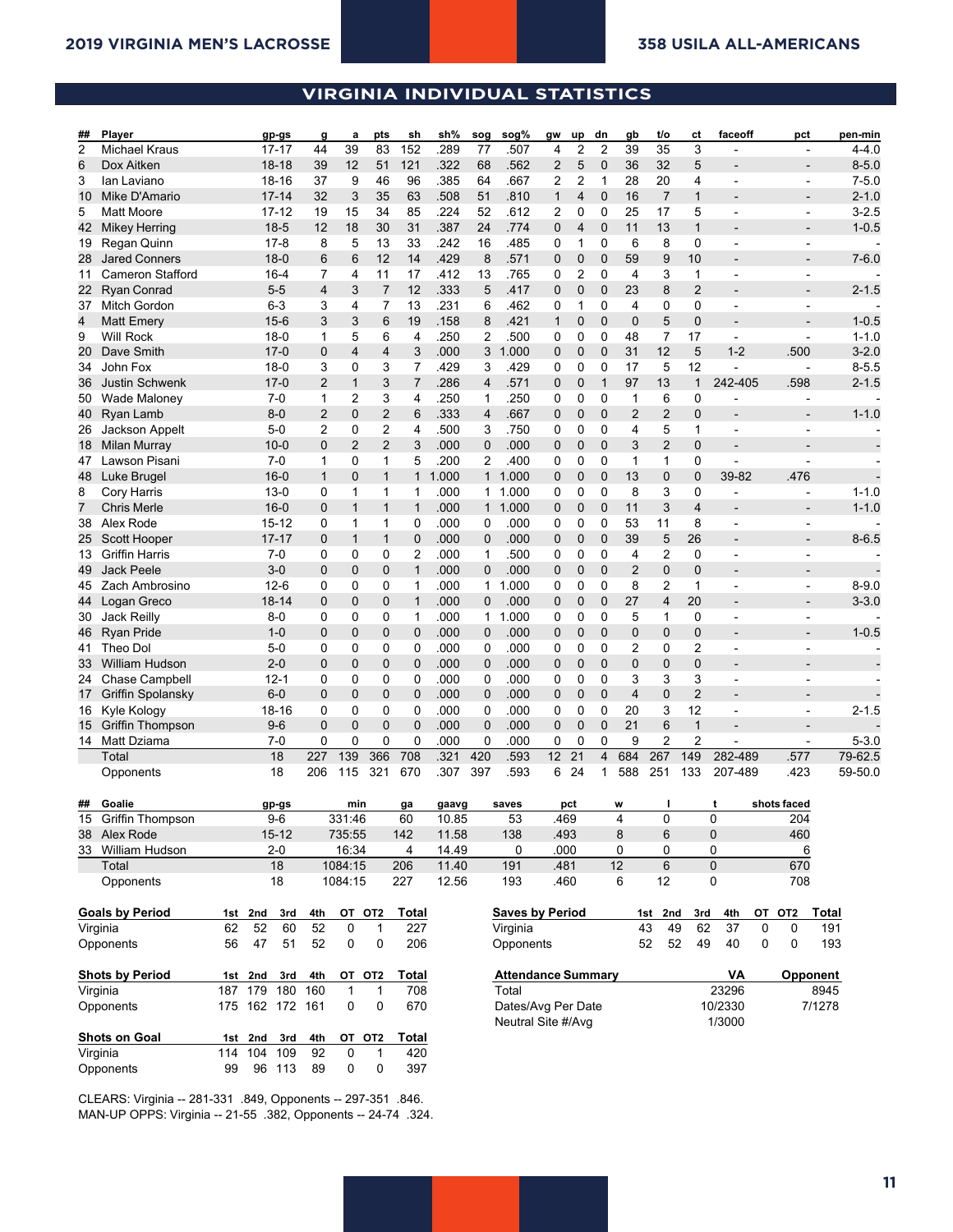## **All games (as of Feb 06, 2019) VIRGINIA TEAM STATISTICS**

Overall: 12-6 Conf: 1-3 Home: 6-4 Away: 5-2 Neut: 1-0

**2018 Virginia Lacrosse Virginia Overall Team Statistics**

| <b>TEAM STATISTICS</b>                                     | <b>VA</b>              | <b>OPP</b>      |                               |
|------------------------------------------------------------|------------------------|-----------------|-------------------------------|
| <b>SHOT STATISTICS</b>                                     |                        |                 |                               |
| Goals-Shot attempts                                        | 227-708                | 206-670         |                               |
| Goals scored per game                                      | 12.61                  | 11.44           |                               |
| Shot pct.                                                  | .321                   | .307            |                               |
| Shots on goal-Attempts                                     | 420-708                | 397-670         |                               |
| SOG pct.                                                   | .593                   | .593            |                               |
| Shots/Game                                                 | 39.3                   | 37.2            |                               |
| <b>Assists</b>                                             | 139                    | 115             |                               |
| <b>MAN-UP OPPORTUNITIES</b>                                |                        |                 |                               |
| Goals-Opportunities                                        | $21 - 55$              | 24-74           |                               |
| <b>Conversion Percent</b>                                  | .382                   | .324            |                               |
| <b>GOAL BREAKDOWN</b>                                      |                        |                 |                               |
| <b>Total Goals</b>                                         | 227                    | 206             |                               |
| Man-up                                                     | 21                     | 24              |                               |
| Man-down                                                   | 4                      | 1               |                               |
| Unassisted                                                 | 88                     | 91              |                               |
| Overtime                                                   | 1                      | 0               |                               |
| Goals scored average                                       | 12.56                  | 11.40           |                               |
| <b>GROUND BALLS</b>                                        | 684                    | 588             |                               |
| <b>TURNOVERS</b>                                           | 267                    | 251             |                               |
| <b>CAUSED TURNOVERS</b>                                    | 149                    | 133             |                               |
| FACEOFFS (W-L)                                             | 282-489                | 207-489         |                               |
| Faceoff W-L Pct.                                           | .577                   | .423            |                               |
| <b>CLEARS</b>                                              | 281-331                | 297-351         |                               |
| Clear Pct.                                                 | .849                   | .846            |                               |
| <b>PENALTIES</b>                                           |                        |                 |                               |
| Number                                                     | 79                     | 59              |                               |
| <b>Minutes</b>                                             | 62:30                  | 50:00           |                               |
| <b>ATTENDANCE</b>                                          |                        |                 |                               |
| Total                                                      | 23296                  | 8945            |                               |
| Dates/Avg Per Date                                         | 10/2330                | 7/1278          |                               |
| Neutral Site #/Avg                                         | 1/3000                 |                 |                               |
| OT OT2<br><b>Total</b><br>3rd<br>4th<br>1st<br>2nd         | <b>Shots by Period</b> | 3rd<br>1st 2nd  | <b>Total</b><br>4th<br>OT OT2 |
| 62<br>52<br>52<br>$\mathbf 0$<br>$\mathbf{1}$<br>227<br>60 | Virginia               | 187 179 180 160 | 1<br>$\mathbf{1}$<br>708      |

| Virginia               | 62  | 52  | 60  | 52  |    |                 | 227   | Virginia             | 187 | 179 | 180 | 160 |    |                 | 708          |
|------------------------|-----|-----|-----|-----|----|-----------------|-------|----------------------|-----|-----|-----|-----|----|-----------------|--------------|
| Opponents              | 56  | 47  | 51  | 52  | 0  |                 | 206   | Opponents            | 175 | 162 | 172 | 161 |    |                 | 670          |
|                        |     |     |     |     |    |                 |       |                      |     |     |     |     |    |                 |              |
| <b>Saves by Period</b> | 1st | 2nd | 3rd | 4th | ΟТ | OT <sub>2</sub> | Total | <b>Shots on Goal</b> | 1st | 2nd | 3rd | 4th | от | OT <sub>2</sub> |              |
| Virginia               | 43  | 49  | 62  | 37  |    |                 | 191   | Virginia             | 114 | 104 | 109 | 92  |    |                 | Total<br>420 |

**Goals by Period**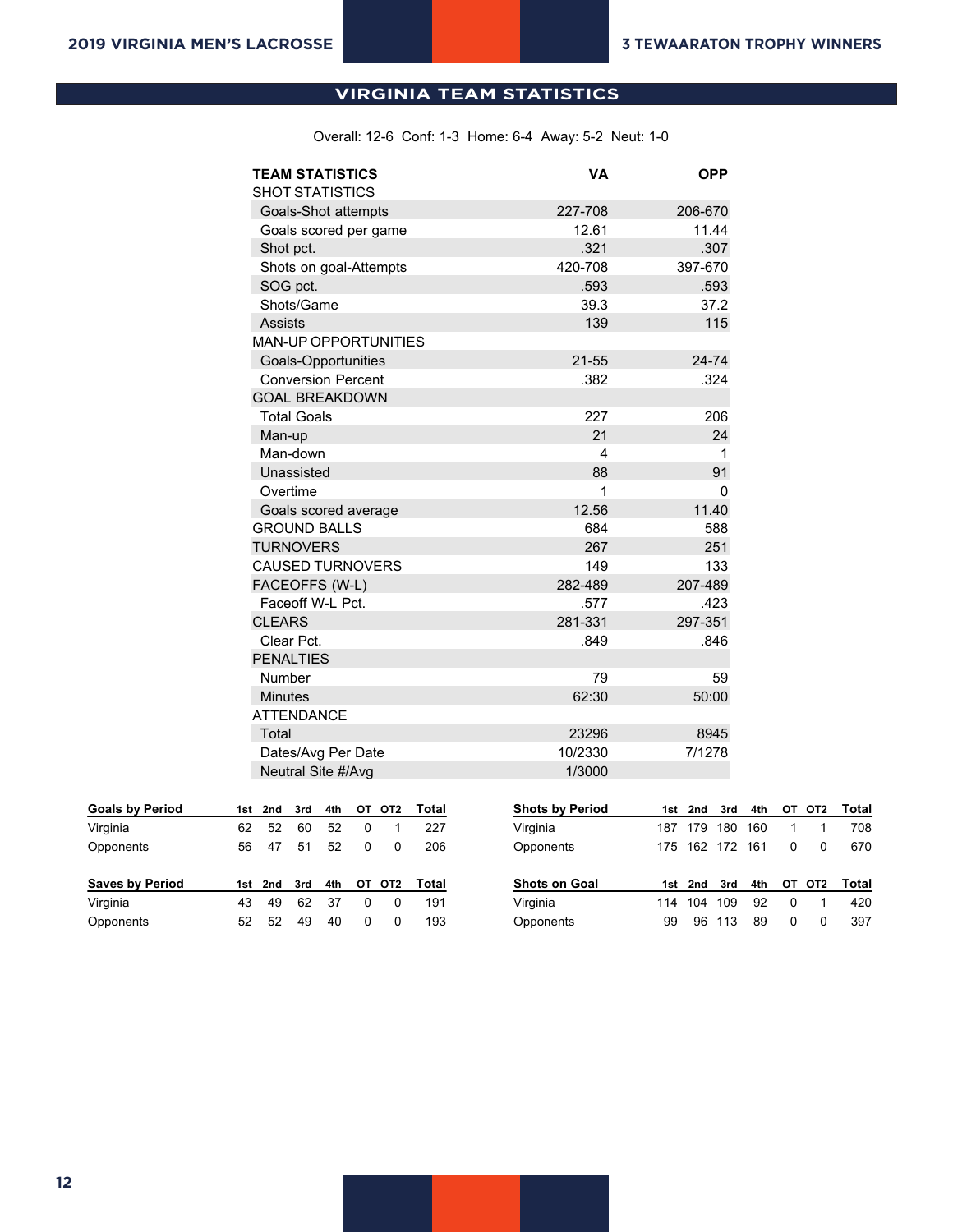|   |               | taccoff |                                                 |                          |                |                         |                      |             |               |                                 |                     |                                     |           |                        |                       |                     |           |                |              |              |                            | <u>가 가 가 되는 것이다. 중 사람들은 종일 중 없는 것이다.</u> |           |              |                                                              |                |                   |             |                       |                       |                     |                      |                                                                                                                                                                                       |                |                                          |              |                                      |                 |                          |
|---|---------------|---------|-------------------------------------------------|--------------------------|----------------|-------------------------|----------------------|-------------|---------------|---------------------------------|---------------------|-------------------------------------|-----------|------------------------|-----------------------|---------------------|-----------|----------------|--------------|--------------|----------------------------|------------------------------------------|-----------|--------------|--------------------------------------------------------------|----------------|-------------------|-------------|-----------------------|-----------------------|---------------------|----------------------|---------------------------------------------------------------------------------------------------------------------------------------------------------------------------------------|----------------|------------------------------------------|--------------|--------------------------------------|-----------------|--------------------------|
|   |               |         |                                                 |                          |                |                         |                      |             |               |                                 |                     |                                     |           |                        |                       |                     |           |                |              |              |                            |                                          |           |              | ฃ๒๛๚๛๛๛๛๚๛๛๛๛๛๛๛๛๛๛๛๛๛๛๛๛๛๛๛๛๛๛๛๛                            |                |                   |             |                       |                       |                     |                      |                                                                                                                                                                                       |                |                                          |              |                                      |                 |                          |
|   |               |         |                                                 |                          |                |                         |                      |             |               |                                 |                     |                                     |           |                        |                       |                     |           |                |              |              |                            |                                          |           |              | 地のれのあけけるけ4%22775863512663122078300040319                     |                |                   |             |                       |                       |                     |                      |                                                                                                                                                                                       |                |                                          |              | မှူေ၀                                |                 |                          |
|   |               |         |                                                 |                          |                |                         |                      |             |               |                                 |                     |                                     |           |                        |                       |                     |           |                |              |              |                            |                                          |           |              |                                                              |                |                   |             |                       |                       |                     |                      |                                                                                                                                                                                       |                |                                          |              | 000                                  |                 |                          |
|   |               | ㅎ       |                                                 |                          |                |                         |                      |             |               |                                 |                     |                                     |           |                        |                       |                     |           |                |              |              |                            |                                          |           |              |                                                              |                |                   |             |                       |                       |                     |                      |                                                                                                                                                                                       |                |                                          |              | 4 6 0                                |                 |                          |
|   |               |         |                                                 |                          |                | saunos.                 |                      |             |               |                                 |                     |                                     |           |                        |                       |                     |           |                |              |              |                            |                                          |           |              | 000000000000000000000000000000                               |                |                   |             |                       |                       |                     |                      |                                                                                                                                                                                       |                |                                          | 3            | ∞∞⇔                                  |                 |                          |
|   |               |         |                                                 |                          |                |                         |                      |             |               |                                 |                     |                                     |           |                        |                       |                     |           |                |              |              |                            |                                          |           |              | oooooo-ooooooooooooooooooo                                   |                |                   |             |                       |                       |                     |                      |                                                                                                                                                                                       |                |                                          |              |                                      |                 |                          |
|   |               |         |                                                 |                          |                |                         |                      |             |               |                                 |                     |                                     |           |                        |                       |                     |           |                |              |              |                            |                                          |           |              |                                                              |                |                   |             |                       |                       |                     |                      |                                                                                                                                                                                       |                |                                          |              | <u>ដ្ឋាខ្នុងខ្លួ</u>                 |                 |                          |
|   |               |         |                                                 |                          |                |                         |                      |             |               |                                 |                     |                                     |           |                        |                       |                     |           |                |              |              |                            |                                          |           |              | จทีซีอีละละสะสหสัยของเวรา ครรม ครรดครอด เ                    |                |                   |             |                       |                       |                     |                      | <u>-</u> 0000N00m                                                                                                                                                                     |                |                                          |              | $\frac{\text{guess}}{\text{156}}$    |                 |                          |
|   | CAREER        |         |                                                 |                          |                |                         |                      |             |               |                                 |                     | <b>ม</b> ีชิยลอิษฐล์และสรธนครองอด ส |           |                        |                       |                     |           |                |              |              |                            |                                          |           |              | r NOOOOOOOOOOON                                              |                |                   |             |                       |                       |                     |                      |                                                                                                                                                                                       |                |                                          |              |                                      |                 |                          |
|   |               |         |                                                 |                          |                |                         |                      |             |               |                                 |                     |                                     |           |                        |                       |                     |           |                |              |              |                            |                                          |           |              | draward procoocol and completed a consequence                |                |                   |             |                       |                       |                     |                      |                                                                                                                                                                                       |                |                                          |              | $\frac{9889}{12.58}$                 |                 |                          |
|   |               |         |                                                 |                          |                |                         |                      |             |               |                                 |                     |                                     |           |                        |                       |                     |           |                |              |              |                            |                                          |           |              | <mark>๚</mark> ඁඎඁඎ෪෮෪෨෧෪෪෪෫ඁ෨෪෬෪෫෧෪෬෫෧෮෫෬෮෮෮෮෮෮෮෮෮෮෮෮෮෮෮෮෮෮ |                |                   |             |                       |                       |                     |                      |                                                                                                                                                                                       |                |                                          |              | $rac{9}{20}$ $rac{6}{2}$ $rac{4}{4}$ |                 |                          |
|   |               | $9P-95$ |                                                 |                          |                |                         |                      |             |               |                                 |                     |                                     |           |                        |                       |                     |           |                |              |              |                            |                                          |           |              |                                                              |                |                   |             |                       |                       |                     |                      |                                                                                                                                                                                       |                |                                          |              |                                      |                 |                          |
|   |               |         |                                                 |                          |                |                         |                      |             |               |                                 |                     |                                     |           |                        |                       |                     |           |                |              |              |                            |                                          |           |              |                                                              |                |                   |             |                       |                       |                     |                      |                                                                                                                                                                                       |                |                                          | minutes      | 834:55<br>735:53<br>24:33            |                 |                          |
|   |               | pen-min | d 8 V V 4 4 7<br>4 7 7 4 7 9 7<br>9 0 0 0 7 7 8 |                          |                |                         |                      |             | O.<br>7-6.    | r.<br>$2-1$                     |                     |                                     |           |                        | といいする<br>セームもよ<br>セート |                     | O.<br>그   |                |              |              |                            | $\frac{1}{1}$<br>1.1.0                   |           | نۍ<br>8-6.   |                                                              |                | $-8.0$<br>$8.3.0$ |             | بت<br>$\overline{C}$  |                       |                     | ب .                  | $\sim$                                                                                                                                                                                |                | 5-3.0<br>79-62.5<br>59-50.0              |              | <b>a</b><br>80년<br>80년               |                 |                          |
|   |               | faceoff |                                                 |                          |                |                         |                      |             |               |                                 |                     |                                     |           |                        |                       |                     |           |                |              |              |                            |                                          |           |              |                                                              |                |                   |             |                       |                       |                     |                      |                                                                                                                                                                                       |                | 282-489<br>207-489                       | 흚            |                                      |                 | 00000                    |
|   |               |         |                                                 |                          |                |                         |                      |             |               |                                 |                     |                                     |           |                        |                       |                     |           |                |              |              |                            |                                          |           |              |                                                              |                |                   |             |                       |                       |                     |                      |                                                                                                                                                                                       |                | wn4-n-ob-yoorna-oorooodw800-800wowna-yaa |              |                                      |                 | 00000                    |
|   |               |         |                                                 |                          |                |                         |                      |             |               |                                 |                     |                                     |           |                        |                       |                     |           |                |              |              |                            |                                          |           |              |                                                              |                |                   |             |                       |                       |                     |                      |                                                                                                                                                                                       |                |                                          |              |                                      |                 | ဝဖဝဖပ္                   |
|   |               |         |                                                 |                          |                |                         |                      |             |               |                                 |                     |                                     |           |                        |                       |                     |           |                |              |              |                            |                                          |           |              |                                                              |                |                   |             |                       |                       |                     |                      |                                                                                                                                                                                       |                |                                          | з            |                                      |                 | ⊲ ∞ ⊝ ည ဖ                |
|   |               |         |                                                 |                          |                |                         |                      |             |               |                                 |                     |                                     |           |                        |                       |                     |           |                |              |              |                            |                                          |           |              |                                                              |                |                   |             |                       |                       |                     |                      |                                                                                                                                                                                       |                |                                          |              |                                      |                 | <u>ମ</u> ୍ବତ୍ତ୍ୱ କ୍ରିକ୍ଟ |
|   |               |         |                                                 |                          |                |                         |                      |             |               |                                 |                     |                                     |           |                        |                       |                     |           |                |              |              |                            |                                          |           |              |                                                              |                |                   |             |                       |                       |                     |                      |                                                                                                                                                                                       |                |                                          |              |                                      |                 |                          |
|   |               | ā       |                                                 |                          |                |                         |                      |             |               |                                 |                     |                                     |           |                        |                       |                     |           |                |              |              |                            |                                          |           |              |                                                              |                |                   |             |                       |                       |                     |                      |                                                                                                                                                                                       |                |                                          | ္တ           |                                      |                 | <b>ត្តី</b> ឌូនូ ១ខ្ល    |
| ≃ | <b>SEASON</b> | sh%     |                                                 |                          |                |                         |                      |             |               |                                 |                     |                                     |           |                        |                       |                     |           |                |              |              |                            |                                          |           |              |                                                              |                |                   |             | 88                    |                       | ខ្លីខ្លី            |                      |                                                                                                                                                                                       |                | <u>gggggyy</u>                           |              |                                      |                 | かいせい<br>おおおおお            |
|   |               | 듦       | $\overline{\mathcal{B}}$ ភ្នួខ្លួន្ទងន្នដ្ឋ     |                          |                |                         |                      |             |               |                                 |                     | $\mathbf{a}$ ഇ                      |           |                        |                       |                     |           |                |              |              |                            |                                          |           |              |                                                              |                |                   |             |                       |                       |                     |                      | 000000                                                                                                                                                                                |                | 708<br>670                               | <b>Doree</b> |                                      |                 |                          |
|   |               |         | 85483822                                        |                          |                |                         |                      |             |               | ⋍                               |                     |                                     |           |                        | ©© I MMM N N N        |                     |           |                |              |              |                            |                                          |           |              | 000000000000                                                 |                |                   |             |                       |                       |                     |                      |                                                                                                                                                                                       |                | 887                                      | 워            | 8<br>142                             |                 | 206                      |
|   |               |         |                                                 |                          |                |                         |                      |             |               |                                 |                     | တိတ်စယ်ဂ်စ်ဂူဇာနယ်နယ်ကုန်ဝ          |           |                        |                       |                     |           |                |              |              |                            |                                          |           |              |                                                              |                |                   |             |                       |                       |                     |                      | 0000000000                                                                                                                                                                            |                | $\frac{39}{15}$                          |              | 331:46                               | 735:55<br>16:34 | 1084:15<br>1084:15       |
|   |               |         | ≄≌ਅਯੋਨ∞                                         |                          |                |                         |                      |             |               |                                 |                     |                                     |           |                        | ⇔∞∾                   |                     |           |                |              |              |                            |                                          |           |              | 000000000                                                    |                |                   |             |                       |                       | 0000                |                      |                                                                                                                                                                                       |                | 227                                      | minutes      |                                      |                 |                          |
|   |               | $9p-95$ | $7-17$                                          |                          |                | 18-19<br>18-19<br>19-12 | $18-5$<br>$17-8$     |             |               | 8646<br>6469                    |                     |                                     |           |                        |                       | $7-0$               |           |                |              |              |                            |                                          |           |              | 。するいておけることです。<br>。このことのことにいい。                                | $12 - 6$       | $18-14$<br>$8-0$  |             | $Q-$<br>$5-0$         |                       | $2 - 0$<br>$12 - 1$ | $6 - 0$<br>$18 - 16$ |                                                                                                                                                                                       | $rac{6}{7}$ -0 | <u>44</u><br>44                          | $9P-95$      | <b>န</b> ၃၀<br>စစ်ပုံ                |                 | $\frac{8}{6}$            |
|   |               | Player  | Michael Kraus                                   | an Laviano<br>Dox Aitken | Viike D'Amario | <b>Vlatt Moore</b>      | <b>Vikey Herring</b> | Regan Quinn | lared Conners | Cameron Stafford<br>Ryan Conrad | <b>Vitch Gordon</b> | Vlatt Emery                         | Will Rock | Dave Smith<br>John Fox | Justin Schwenk        | <b>Nade Maloney</b> | Ryan Lamb | Jackson Appelt | Milan Murray | awson Pisani | -uke Brugel<br>Cory Harris | Chris Merle                              | Alex Rode | Scott Hooper | Griffin Harris<br>lack Peele                                 | Zach Ambrosino | Logan Greco       | lack Reilly | Ryan Pride<br>heo Dol | <b>William Hudson</b> | Chase Campbel       | Griffin Spolansky    | Griffin Thompson<br><vle kology<="" td=""><td>Matt Dziama</td><td>Opponents</td><td>Goalie</td><td>Griffin Thompson<br/>Alex Rode</td><td>William Hudson</td><td>Opponents</td></vle> | Matt Dziama    | Opponents                                | Goalie       | Griffin Thompson<br>Alex Rode        | William Hudson  | Opponents                |
|   |               |         |                                                 |                          |                |                         |                      |             |               |                                 |                     |                                     |           |                        |                       |                     |           |                |              |              |                            |                                          |           |              |                                                              |                |                   |             |                       |                       |                     |                      |                                                                                                                                                                                       |                | <b>leto</b>                              |              |                                      |                 | Total                    |
|   |               |         | #∣പഗന                                           |                          |                |                         |                      |             |               |                                 |                     |                                     |           |                        |                       |                     |           |                |              |              |                            |                                          |           |              | 0.29852524983869980480788099438945831565                     |                |                   |             |                       |                       |                     |                      |                                                                                                                                                                                       |                |                                          |              | $\sharp$  កងនង                       |                 |                          |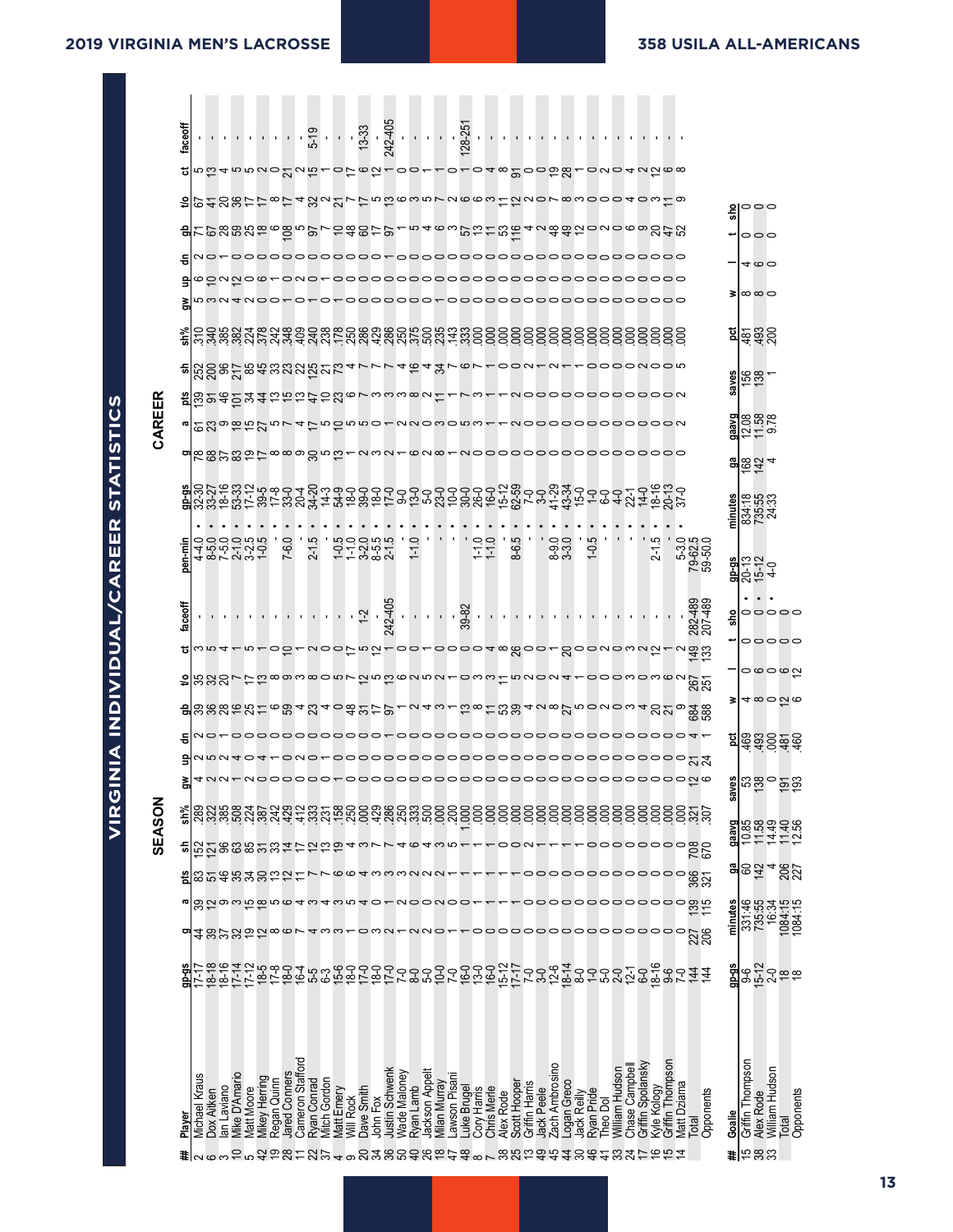## **VIRGINIA GAME-BY-GAME**

**2018 Virginia Lacrosse**

| Date         | Opponent             | Score     | G   | А              | Pts | Sh  | Sog | <b>GW</b>    | UP             | DN | GB  | то  | CТ  | Faceoff     | Pen-Min   |
|--------------|----------------------|-----------|-----|----------------|-----|-----|-----|--------------|----------------|----|-----|-----|-----|-------------|-----------|
| Feb 10, 2018 | LOYOLA               | $13 - 12$ | 13  | 9              | 22  | 44  | 23  |              | 2              | 0  | 41  | 18  | 8   | 18-29       | $2 - 1.5$ |
| Feb 17, 2018 | Drexel               | $13 - 8$  | 13  | 6              | 19  | 44  | 23  |              |                | 0  | 34  | 12  | 12  | $17 - 25$   | $6 - 3.5$ |
| Feb 20, 2018 | <b>High Point</b>    | 18-12     | 18  | 10             | 28  | 47  | 33  |              | 0              | 2  | 38  | 12  | 8   | 19-34       | $6 - 5.5$ |
| Feb 24, 2018 | <b>PRINCETON</b>     | $18 - 15$ | 18  | 12             | 30  | 48  | 32  | 1            | $\mathbf{0}$   | 2  | 46  | 15  | 6   | 26-36       | $6 - 5.5$ |
| Mar 04, 2018 | <b>SYRACUSE</b>      | $11 - 12$ | 11  | 8              | 19  | 30  | 21  | 0            |                | 0  | 41  | 19  | 3   | $11 - 27$   | $3 - 2.0$ |
| Mar 06, 2018 | Manhattan            | $8-5$     | 8   | 3              | 11  | 38  | 26  |              | $\mathbf{0}$   | 0  | 33  | 7   | 8   | $9 - 16$    | $8 - 5.0$ |
| Mar 10, 2018 | Stony Brook          | $15 - 14$ | 15  | 8              | 23  | 43  | 25  |              | 4              | 0  | 43  | 19  |     | 22-30       | $6 - 8.0$ |
| Mar 17, 2018 | Notre Dame           | $7-9$     | 7   | $\overline{2}$ | 9   | 30  | 14  | $\Omega$     |                | 0  | 29  | 15  |     | $9 - 19$    | $3 - 1.5$ |
| Mar 20, 2018 | <b>DARTMOUTH</b>     | $12 - 6$  | 12  | 10             | 22  | 40  | 24  | 1            | 0              | 0  | 45  | 12  | 14  | $13 - 21$   | $1 - 1.0$ |
| Mar 24, 2018 | <b>JOHNS HOPKINS</b> | $13 - 15$ | 13  | 8              | 21  | 39  | 23  | $\mathbf{0}$ | $\overline{2}$ | 0  | 36  | 18  | 6   | $17 - 32$   | $4 - 3.0$ |
| Mar 31, 2018 | <b>RICHMOND</b>      | $14 - 10$ | 14  | 8              | 22  | 40  | 21  |              | 0              | 0  | 46  | 16  | 11  | $17 - 27$   | $3 - 2.0$ |
| Apr 07, 2018 | North Carolina       | $15 - 12$ | 15  | 9              | 24  | 38  | 27  |              |                | 0  | 34  | 10  | 9   | $12 - 28$   | $4 - 3.5$ |
| Apr 14, 2018 | <b>DUKE</b>          | $13 - 18$ | 13  | 10             | 23  | 39  | 23  | 0            | 4              | 0  | 33  | 13  | 8   | 14-35       | $4 - 2.0$ |
| Apr 21, 2018 | Vermont              | $10-9$    | 10  | 8              | 18  | 41  | 29  | 1            |                | 0  | 29  | 13  | 6   | $15 - 23$   | $4 - 2.0$ |
| Apr 27, 2018 | <b>SYRACUSE</b>      | $11 - 10$ | 11  | 7              | 18  | 34  | 16  |              |                | 0  | 37  | 17  | 7   | 18-25       | $4 - 3.5$ |
| Apr 29, 2018 | <b>NOTRE DAME</b>    | $7 - 17$  | 7   | 5              | 12  | 35  | 15  | 0            |                | 0  | 41  | 25  | 14  | $15 - 26$   | $5 - 4.5$ |
| May 01, 2018 | VMI                  | $17-8$    | 17  | 11             | 28  | 44  | 26  |              |                | 0  | 44  | 13  |     | 16-27       | $3 - 2.5$ |
| May 12, 2018 | Loyola               | $12 - 14$ | 12  | 5              | 17  | 34  | 19  | $\mathbf{0}$ |                | 0  | 34  | 13  | 8   | 14-29       | $7 - 6.0$ |
| Virginia     |                      | 227-206   | 227 | 139            | 366 | 708 | 420 | 12           | 21             | 4  | 684 | 267 | 149 | 282-489     | 79-62.5   |
|              |                      |           | 206 | 115            | 321 | 670 | 397 | 6            | 24             |    | 588 | 251 |     | 133 207-489 | 59-50.0   |

#### TEAM PER-GAME Games played: 18 Shots per game: 39.33; Goals per game: 12.61 Assists per game: 7.72; Points per game: 20.33 Shot pct: .321; SOG pct: .593 Faceoff W-L pct: .577; Clear pct.: 0.849

| Date         | Opponent             | Score     | <b>Minutes</b> | GА  | GAAvg Saves |     | Save% | W            | L            | т            | Faced |
|--------------|----------------------|-----------|----------------|-----|-------------|-----|-------|--------------|--------------|--------------|-------|
| Feb 10, 2018 | LOYOLA               | $13 - 12$ | 64:15          | 12  | 11.21       | 15  | .556  | 1            | 0            | 0            | 49    |
| Feb 17, 2018 | Drexel               | $13 - 8$  | 60:00          | 8   | 9.66        | 9   | .529  | 1            | 0            | 0            | 36    |
| Feb 20, 2018 | <b>High Point</b>    | $18 - 12$ | 60:00          | 12  | 10.42       | 11  | .478  | 1            | 0            | $\mathbf{0}$ | 40    |
| Feb 24, 2018 | <b>PRINCETON</b>     | $18 - 15$ | 60:00          | 15  | 11.55       | 10  | .400  | $\mathbf{1}$ | $\mathbf{0}$ | $\mathbf{0}$ | 43    |
| Mar 04, 2018 | <b>SYRACUSE</b>      | $11 - 12$ | 60:00          | 12  | 11.64       | 15  | .556  | 0            | 1            | 0            | 43    |
| Mar 06, 2018 | Manhattan            | $8-5$     | 60:00          | 5   | 10.54       | 12  | .706  | 1            | $\mathbf{0}$ | $\mathbf{0}$ | 29    |
| Mar 10, 2018 | Stony Brook          | 15-14     | 60:00          | 14  | 11.03       | 15  | .517  | 1            | 0            | 0            | 46    |
| Mar 17, 2018 | Notre Dame           | $7-9$     | 60:00          | 9   | 10.78       | 6   | .400  | $\theta$     | 1            | $\mathbf{0}$ | 25    |
| Mar 20, 2018 | <b>DARTMOUTH</b>     | $12 - 6$  | 60:00          | 6   | 10.25       | 8   | .571  | 1            | 0            | 0            | 23    |
| Mar 24, 2018 | <b>JOHNS HOPKINS</b> | $13 - 15$ | 60:00          | 15  | 10.72       | 14  | .483  | 0            | 1            | 0            | 52    |
| Mar 31, 2018 | <b>RICHMOND</b>      | $14 - 10$ | 60:00          | 10  | 10.66       | 13  | .565  | 1            | 0            | 0            | 32    |
| Apr 07, 2018 | North Carolina       | $15 - 12$ | 60:00          | 12  | 10.77       | 10  | .455  | 1            | 0            | $\mathbf{0}$ | 34    |
| Apr 14, 2018 | <b>DUKE</b>          | 13-18     | 60:00          | 18  | 11.32       | 9   | .333  | 0            | 1            | 0            | 43    |
| Apr 21, 2018 | Vermont              | $10-9$    | 60:00          | 9   | 11.16       | 10  | .526  | 1            | $\mathbf{0}$ | $\mathbf{0}$ | 34    |
| Apr 27, 2018 | <b>SYRACUSE</b>      | $11 - 10$ | 60:00          | 10  | 11.08       | 10  | .500  | 1            | 0            | 0            | 38    |
| Apr 29, 2018 | <b>NOTRE DAME</b>    | $7 - 17$  | 60:00          | 17  | 11.45       | 9   | .346  | 0            | 1            | $\mathbf{0}$ | 38    |
| May 01, 2018 | VMI                  | $17-8$    | 60:00          | 8   | 11.25       | 4   | .333  | 1            | 0            | 0            | 25    |
| May 12, 2018 | Loyola               | $12 - 14$ | 60:00          | 14  | 11.40       | 11  | .440  | 0            | 1            | $\mathbf{0}$ | 40    |
| Totals       |                      | 227-206   | 1084:15        | 206 | 11.40       | 191 | .481  | 12           | 6            | 0            | 670   |
|              |                      |           | 1084:15        | 227 | 11.40       | 193 | .460  | 6            | 12           | $\mathbf{0}$ | 708   |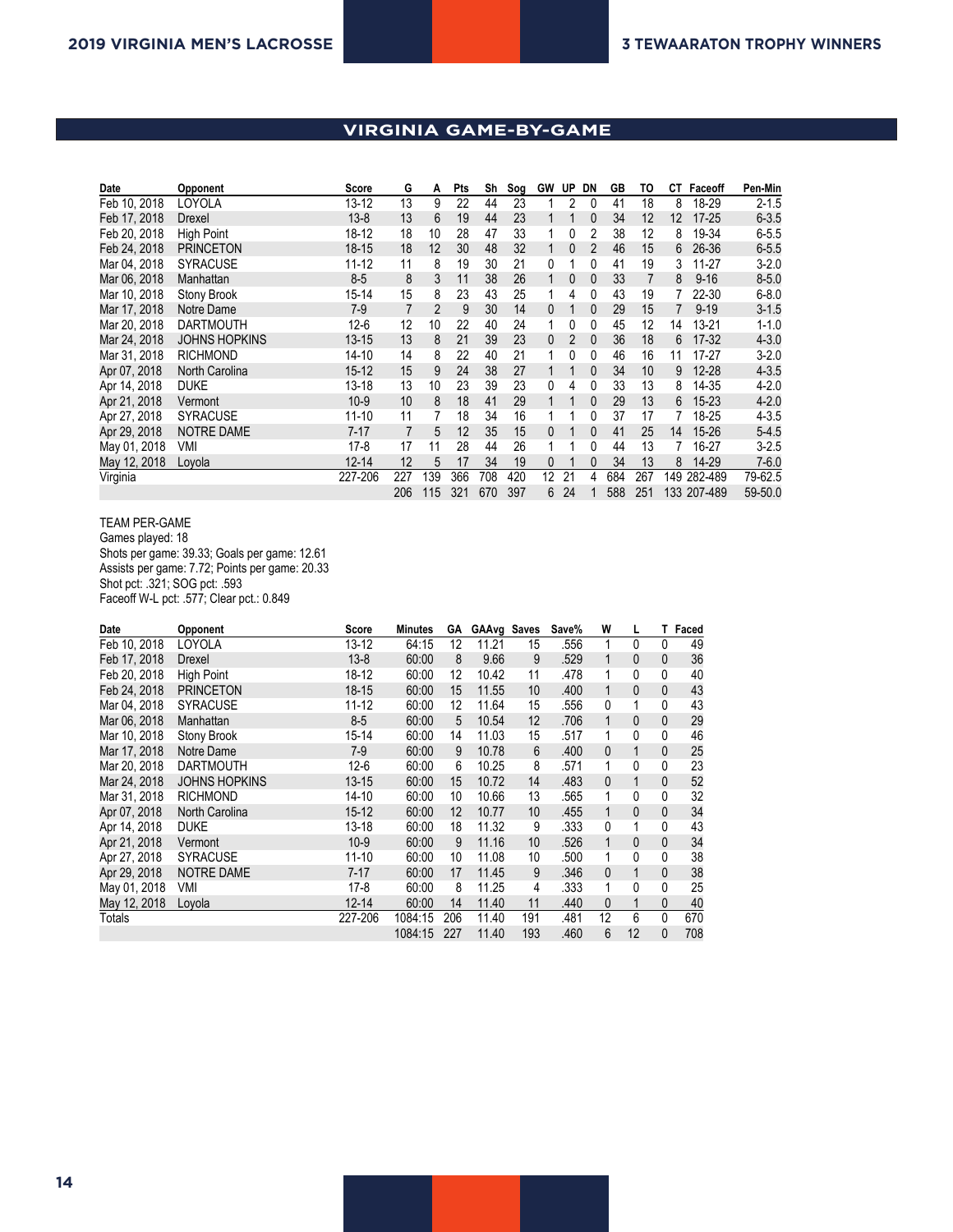## **OPPONENTS GAME-BY-GAME**

| Date         | Opponent             | Score     | G   | A   | Pts | Sh  | Sog | <b>GW</b>    | UP             | DN           | GB  | TO  | СT  | Faceoff     | Pen-Min   |
|--------------|----------------------|-----------|-----|-----|-----|-----|-----|--------------|----------------|--------------|-----|-----|-----|-------------|-----------|
| Feb 10, 2018 | LOYOLA               | $13 - 12$ | 12  | 5   | 17  | 49  | 27  | 0            | 0              | 0            | 30  | 17  | 8   | 11-29       | $2 - 1.5$ |
| Feb 17, 2018 | Drexel               | $13 - 8$  | 8   | 6   | 14  | 36  | 17  | $\mathbf{0}$ |                | 0            | 30  | 16  | 5   | $8 - 25$    | $3 - 2.0$ |
| Feb 20, 2018 | <b>High Point</b>    | 18-12     | 12  | 6   | 18  | 40  | 23  | 0            | 3              | 0            | 28  | 12  | 6   | 15-34       | $4 - 3.0$ |
| Feb 24, 2018 | <b>PRINCETON</b>     | $18 - 15$ | 15  | 10  | 25  | 43  | 25  | $\theta$     | $\overline{2}$ | 0            | 40  | 8   | 7   | 10-36       | $1 - 0.5$ |
| Mar 04, 2018 | <b>SYRACUSE</b>      | $11 - 12$ | 12  | 7   | 19  | 43  | 27  |              |                | 0            | 38  | 9   | 12  | 16-27       | $2 - 1.5$ |
| Mar 06, 2018 | Manhattan            | $8-5$     | 5   | 3   | 8   | 29  | 17  | $\Omega$     | $\overline{2}$ | 0            | 26  | 13  | 3   | $7 - 16$    | $5 - 3.0$ |
| Mar 10, 2018 | Stony Brook          | 15-14     | 14  | 8   | 22  | 46  | 29  | 0            | 3              | 0            | 29  | 14  | 15  | $8 - 30$    | $5 - 7.0$ |
| Mar 17, 2018 | Notre Dame           | $7-9$     | 9   | 5   | 14  | 25  | 15  | 1            | $\mathbf{0}$   | $\mathbf{0}$ | 33  | 15  | 9   | $10-19$     | $6 - 5.0$ |
| Mar 20, 2018 | <b>DARTMOUTH</b>     | $12-6$    | 6   |     |     | 23  | 14  | 0            | 0              | 0            | 31  | 18  | 5   | $8 - 21$    | $2 - 1.5$ |
| Mar 24, 2018 | <b>JOHNS HOPKINS</b> | $13 - 15$ | 15  |     | 22  | 52  | 29  |              | $\overline{2}$ | 0            | 36  | 11  | 8   | 15-32       | $5 - 3.5$ |
| Mar 31, 2018 | <b>RICHMOND</b>      | $14 - 10$ | 10  |     | 17  | 32  | 23  | 0            | 3              | 0            | 33  | 16  | 8   | $10 - 27$   | $0 - 0.0$ |
| Apr 07, 2018 | North Carolina       | $15 - 12$ | 12  | 9   | 21  | 34  | 22  | $\theta$     | $\overline{2}$ | $\mathbf{0}$ | 31  | 11  | 4   | 16-28       | $3 - 5.0$ |
| Apr 14, 2018 | <b>DUKE</b>          | $13 - 18$ | 18  | 10  | 28  | 43  | 27  |              | 2              | 0            | 44  | 15  | 4   | 21-35       | $7 - 5.0$ |
| Apr 21, 2018 | Vermont              | $10-9$    | 9   | 6   | 15  | 34  | 19  | $\mathbf{0}$ | $\mathbf{0}$   | $\mathbf{0}$ | 20  | 14  | 5   | $8 - 23$    | $3 - 2.5$ |
| Apr 27, 2018 | <b>SYRACUSE</b>      | $11 - 10$ | 10  | 6   | 16  | 38  | 20  | 0            | $\Omega$       |              | 35  | 10  |     | $7-25$      | $3 - 2.5$ |
| Apr 29, 2018 | <b>NOTRE DAME</b>    | $7 - 17$  | 17  | 7   | 24  | 38  | 26  |              | 3              | $\Omega$     | 45  | 23  | 11  | $11 - 26$   | $2 - 1.0$ |
| May 01, 2018 | VMI                  | $17-8$    | 8   | 4   | 12  | 25  | 12  | 0            | 0              | 0            | 28  | 17  | 6   | 11-27       | $2 - 2.0$ |
| May 12, 2018 | Lovola               | $12 - 14$ | 14  | 8   | 22  | 40  | 25  |              | $\mathbf{0}$   | 0            | 31  | 12  | 10  | 15-29       | $4 - 3.5$ |
| Opponent     |                      | 206-227   | 206 | 115 | 321 | 670 | 397 | 6            | 24             |              | 588 | 251 | 133 | 207-489     | 59-50.0   |
|              |                      |           | 227 | 139 | 366 | 708 | 420 | 12           | 21             | 4            | 684 | 267 |     | 149 282-489 | 79-62.5   |

#### OPPONENT PER-GAME

Games played: 18 Shots per game: 37.22; Goals per game: 11.44 Assists per game: 6.39; Points per game: 17.83 Shot pct: .307; SOG pct: .593 Faceoff W-L pct: .423; Clear pct.: 0.849

| Date         | Opponent             | Score     | <b>Minutes</b> | GА  | GAAvg Saves |     | Save% | W            | L            | T. | Faced |
|--------------|----------------------|-----------|----------------|-----|-------------|-----|-------|--------------|--------------|----|-------|
| Feb 10, 2018 | LOYOLA               | 13-12     | 64:15          | 13  | 12.14       | 10  | .435  | 0            | 1            | 0  | 44    |
| Feb 17, 2018 | Drexel               | $13 - 8$  | 60:00          | 13  | 12.56       | 10  | .435  | $\mathbf{0}$ | 1            | 0  | 44    |
| Feb 20, 2018 | <b>High Point</b>    | 18-12     | 60:00          | 18  | 14.33       | 15  | .455  | 0            | 1            | 0  | 47    |
| Feb 24, 2018 | <b>PRINCETON</b>     | $18 - 15$ | 60:00          | 18  | 15.23       | 14  | .438  | $\mathbf{0}$ | 1            | 0  | 48    |
| Mar 04, 2018 | <b>SYRACUSE</b>      | 11-12     | 60:00          | 11  | 14.40       | 10  | .476  | 1            | 0            | 0  | 30    |
| Mar 06, 2018 | Manhattan            | $8-5$     | 60:00          | 8   | 13.34       | 18  | .692  | $\mathbf{0}$ | 1            | 0  | 38    |
| Mar 10, 2018 | Stony Brook          | 15-14     | 60:00          | 15  | 13.58       | 10  | .400  | 0            | 1            | 0  | 43    |
| Mar 17, 2018 | Notre Dame           | $7-9$     | 60:00          | 7   | 12.76       | 7   | .500  | 1            | $\mathbf{0}$ | 0  | 30    |
| Mar 20, 2018 | <b>DARTMOUTH</b>     | $12 - 6$  | 60:00          | 12  | 12.68       | 12  | .500  | 0            | 1            | 0  | 40    |
| Mar 24, 2018 | <b>JOHNS HOPKINS</b> | $13 - 15$ | 60:00          | 13  | 12.71       | 10  | .435  | 1            | $\mathbf{0}$ | 0  | 39    |
| Mar 31, 2018 | <b>RICHMOND</b>      | 14-10     | 60:00          | 14  | 12.83       | 7   | .333  | 0            | 1            | 0  | 40    |
| Apr 07, 2018 | North Carolina       | $15 - 12$ | 60:00          | 15  | 13.01       | 12  | .444  | $\mathbf{0}$ | 1            | 0  | 38    |
| Apr 14, 2018 | <b>DUKE</b>          | 13-18     | 60:00          | 13  | 13.01       | 10  | .435  | 1            | 0            | 0  | 39    |
| Apr 21, 2018 | Vermont              | $10-9$    | 60:00          | 10  | 12.79       | 19  | .655  | $\mathbf{0}$ | 1            | 0  | 41    |
| Apr 27, 2018 | <b>SYRACUSE</b>      | 11-10     | 60:00          | 11  | 12.67       | 5   | .312  | 0            | 1            | 0  | 34    |
| Apr 29, 2018 | <b>NOTRE DAME</b>    | $7 - 17$  | 60:00          | 7   | 12.32       | 8   | .533  | 1            | $\mathbf{0}$ | 0  | 35    |
| May 01, 2018 | VMI                  | $17-8$    | 60:00          | 17  | 12.59       | 9   | .346  | 0            | 1            | 0  | 44    |
| May 12, 2018 | Loyola               | $12 - 14$ | 60:00          | 12  | 12.56       |     | .368  | 1            | $\mathbf{0}$ | 0  | 34    |
| Opponent     |                      | 206-227   | 1084:15        | 227 | 12.56       | 193 | .460  | 6            | 12           | 0  | 708   |
|              |                      |           | 1084:15        | 206 | 12.56       | 191 | .481  | 12           | 6            | 0  | 670   |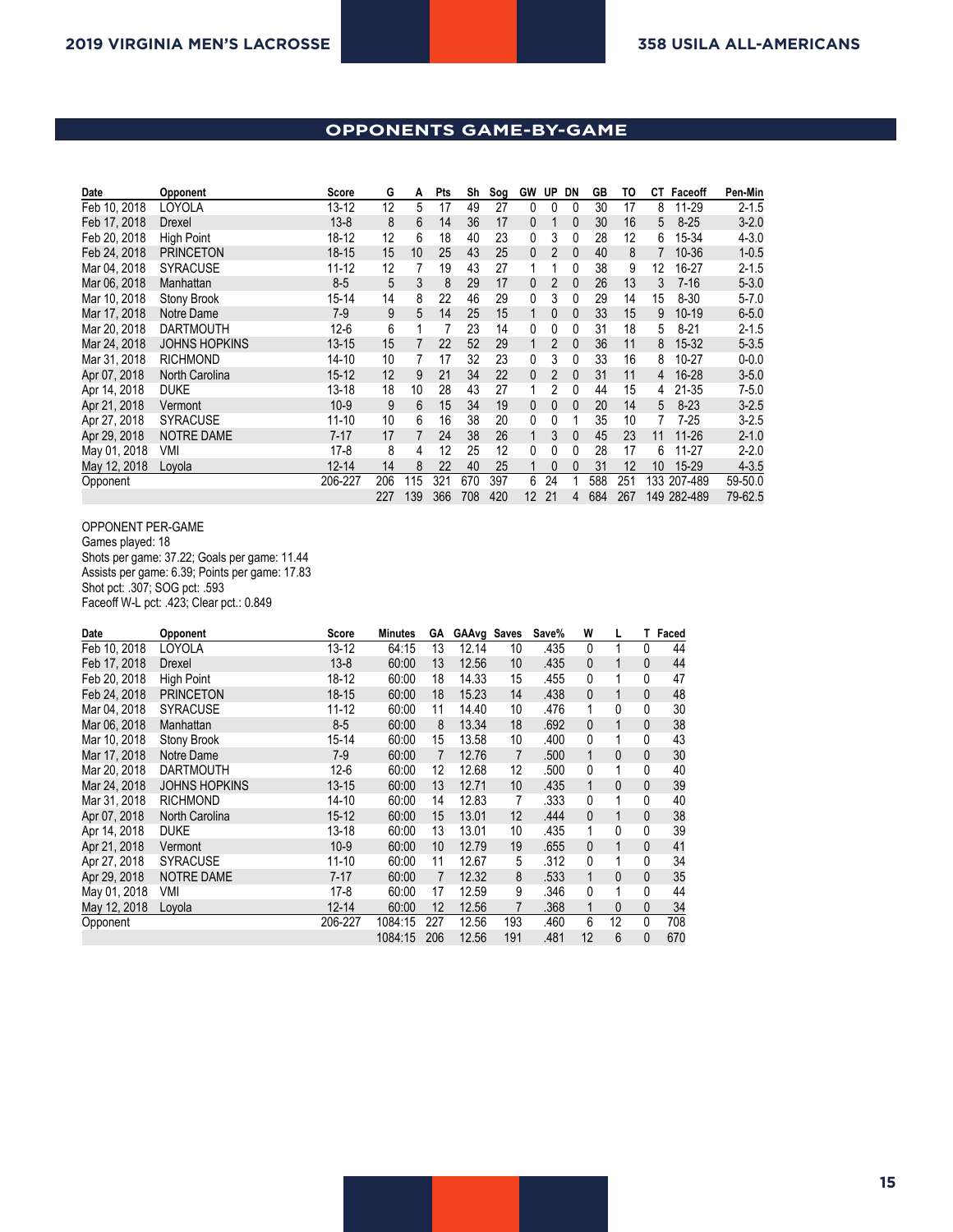### **Virginia - INDIVIDUAL GAME HIGHS VIRGINIA INDIVIDUAL GAME HIGHS**

**2018 Virginia Lacrosse**

**All games (as of Feb 06, 2019)**

| <b>POINTS</b>          | 10 | Michael Kraus at Stony Brook (Mar 10)   |
|------------------------|----|-----------------------------------------|
|                        | 9  | Michael Kraus vs Duke (Apr 14)          |
| <b>GOALS</b>           | 6  | Dox Aitken vs Johns Hopkins (Mar 24)    |
|                        | 5  | Michael Kraus at Stony Brook (Mar 10)   |
|                        | 5  | Ian Laviano vs Princeton (Feb 24)       |
|                        | 5  | Michael Kraus at High Point (Feb 20)    |
|                        | 5  | Ian Laviano vs Loyola (Feb 10)          |
| <b>ASSISTS</b>         | 5  | Michael Kraus vs Duke (Apr 14)          |
|                        | 5  | Michael Kraus vs Johns Hopkins (Mar 24) |
|                        | 5  | Michael Kraus at Stony Brook (Mar 10)   |
| <b>SHOTS</b>           | 13 | Michael Kraus at Stony Brook (Mar 10)   |
|                        | 13 | Michael Kraus vs Princeton (Feb 24)     |
| SHOTS ON GOAL          | 8  | Dox Aitken vs Johns Hopkins (Mar 24)    |
|                        | 8  | Michael Kraus at Stony Brook (Mar 10)   |
|                        | 8  | Michael Kraus vs Princeton (Feb 24)     |
|                        | 8  | Dox Aitken at High Point (Feb 20)       |
| <b>SAVES</b>           | 15 | Alex Rode vs Syracuse (Mar 04)          |
|                        | 15 | Griffin Thompson vs Loyola (Feb 10)     |
| <b>GROUND BALLS</b>    | 10 | Ryan Conrad vs Princeton (Feb 24)       |
|                        | 9  | Justin Schwenk vs Syracuse (Apr 27)     |
|                        | 9  | Justin Schwenk at Stony Brook (Mar 10)  |
|                        | 9  | Justin Schwenk at High Point (Feb 20)   |
| <b>CAUSED TURNOVER</b> | 5  | Scott Hooper at Notre Dame (Mar 17)     |
|                        | 5  | Scott Hooper at Drexel (Feb 17)         |
| <b>FACEOFFS WON</b>    | 25 | Justin Schwenk vs Princeton (Feb 24)    |
|                        | 20 | Justin Schwenk at Stony Brook (Mar 10)  |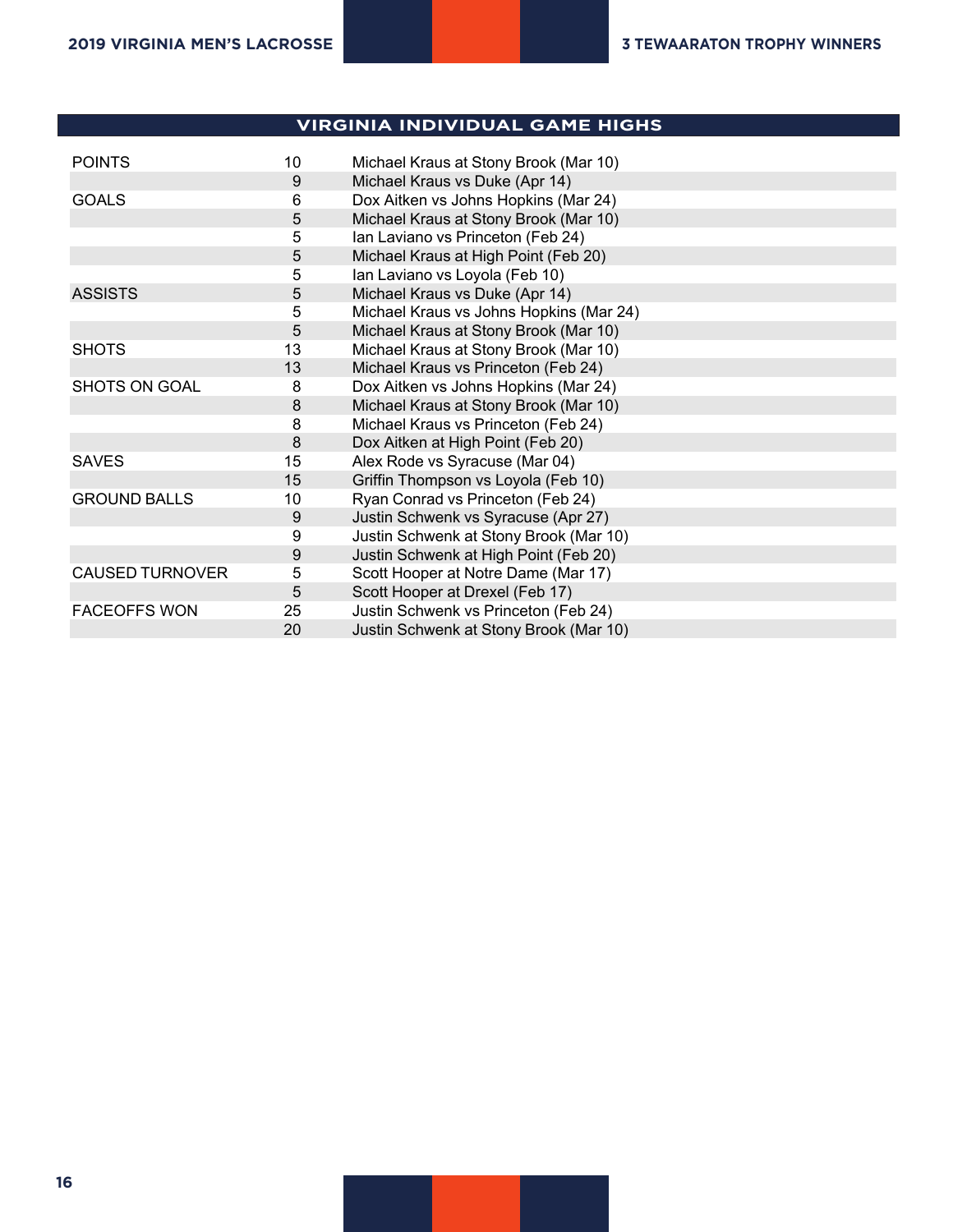## **Virginia - OPPONENT INDIVIDUAL GAME HIGHS OPPONENT INDIVIDUAL GAME HIGHS**

| <b>POINTS</b>          | 9              | Justin Guterding vs Duke (Apr 14)         |
|------------------------|----------------|-------------------------------------------|
|                        | $6\phantom{1}$ | Joel Tinney vs Johns Hopkins (Mar 24)     |
| <b>GOALS</b>           | 4              | Kevin Lindley at Loyola (May 12)          |
|                        | 4              | Justin Guterding vs Duke (Apr 14)         |
|                        | 4              | Kyle Marr vs Johns Hopkins (Mar 24)       |
|                        | 4              | Mikey Wynne at Notre Dame (Mar 17)        |
|                        | 4              | Tucker Dordevic vs Syracuse (Mar 04)      |
| <b>ASSISTS</b>         | 5              | Justin Guterding vs Duke (Apr 14)         |
|                        | 4              | Joel Tinney vs Johns Hopkins (Mar 24)     |
|                        | 4              | Michael Sowers vs Princeton (Feb 24)      |
| <b>SHOTS</b>           | 16             | Austin Sims vs Princeton (Feb 24)         |
|                        | 11             | Pat Spencer at Loyola (May 12)            |
|                        | 11             | Pat Spencer vs Loyola (Feb 10)            |
| <b>SHOTS ON GOAL</b>   | $\overline{7}$ | Mitch Goldberg vs Richmond (Mar 31)       |
|                        | 6              | Kyle Marr vs Johns Hopkins (Mar 24)       |
|                        | 6              | Tucker Dordevic vs Syracuse (Mar 04)      |
|                        | 6              | Austin Sims vs Princeton (Feb 24)         |
|                        | 6              | Pat Spencer vs Loyola (Feb 10)            |
| <b>SAVES</b>           | 19             | Nick Washuta vs Vermont (Apr 21)          |
|                        | 18             | Michael Zingaro at Manhattan (Mar 06)     |
| <b>GROUND BALLS</b>    | 8              | John Sexton vs Notre Dame (Apr 29)        |
|                        | $\bf 8$        | John Sexton at Notre Dame (Mar 17)        |
|                        | 8              | Davis Sampere at High Point (Feb 20)      |
| <b>CAUSED TURNOVER</b> | 5              | John Sexton at Notre Dame (Mar 17)        |
|                        | 3              | Ryder Harkins at Loyola (May 12)          |
|                        | $\mathfrak{Z}$ | Ryland Rees at Stony Brook (Mar 10)       |
|                        | $\mathbf{3}$   | Harrison Matsuoka at Stony Brook (Mar 10) |
|                        | 3              | Foster Huggins vs Loyola (Feb 10)         |
| <b>FACEOFFS WON</b>    | 16             | Charles Kelly at North Carolina (Apr 07)  |
|                        | 16             | Dan Varello vs Syracuse (Mar 04)          |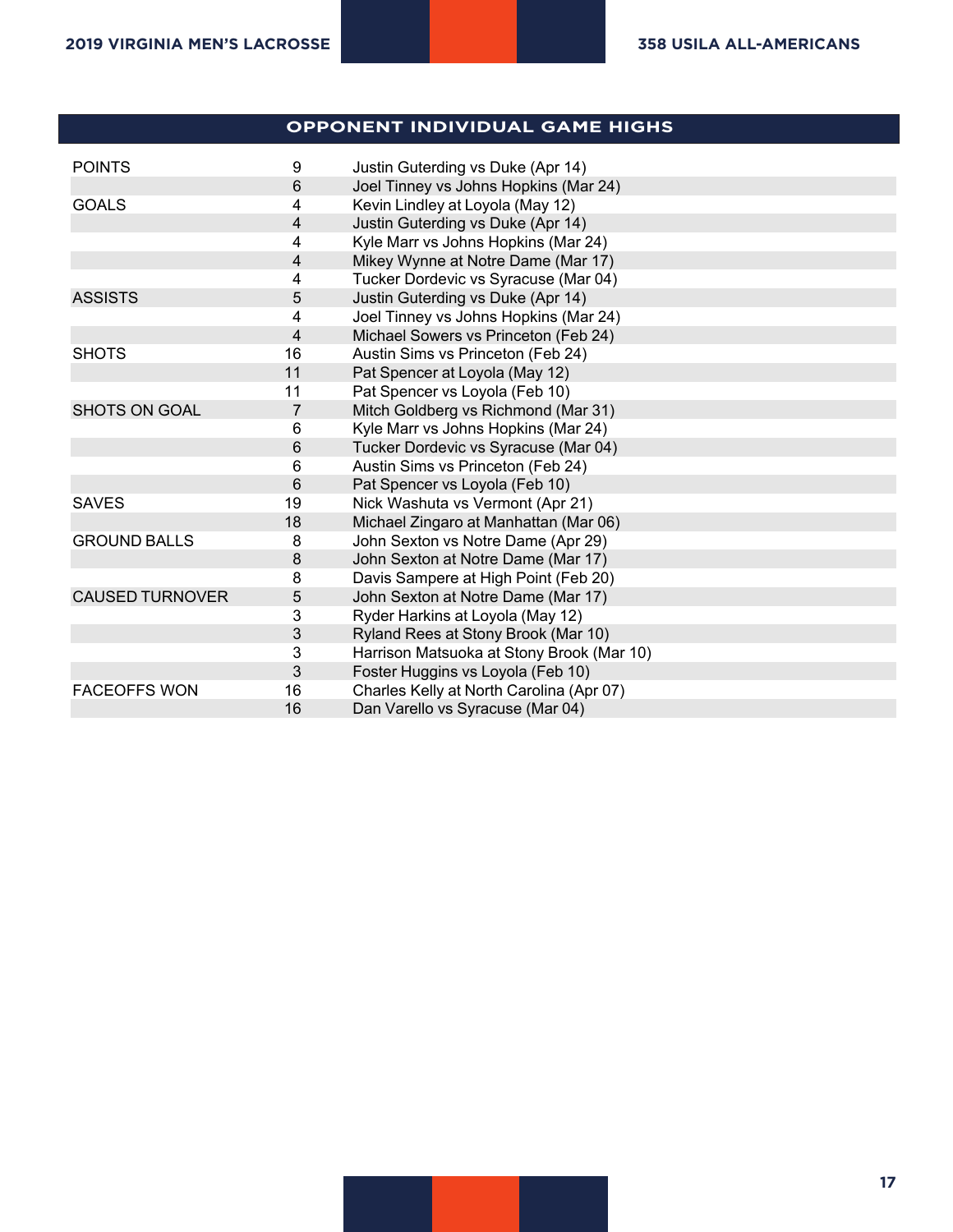#### **Virginia Team High/Low Analysis TEAM GAME HIGHS**

#### **Virginia - TEAM GAME HIGHS**

| <b>POINTS</b>           | 30         |           | vs Princeton (Feb 24)                           |
|-------------------------|------------|-----------|-------------------------------------------------|
|                         | 28         |           | vs VMI (May 01)                                 |
|                         | 28         |           | at High Point (Feb 20)                          |
| <b>GOALS</b>            | 18         |           | vs Princeton (Feb 24)                           |
|                         | 18         |           | at High Point (Feb 20)                          |
| <b>ASSISTS</b>          | 12         |           | vs Princeton (Feb 24)                           |
|                         | 11         |           | vs VMI (May 01)                                 |
| <b>SHOTS</b>            | 48         |           | vs Princeton (Feb 24)                           |
|                         | 47         |           | at High Point (Feb 20)                          |
| <b>SHOT PERCENT</b>     | .395       | $(15-38)$ | at North Carolina (Apr 07)                      |
|                         | .386       | $(17-44)$ | vs VMI (May 01)                                 |
| <b>SHOTS ON GOAL</b>    | 33         |           | at High Point (Feb 20)                          |
|                         | 32         |           | vs Princeton (Feb 24)                           |
| ON GOAL PERCENT         | .711       | $(27-38)$ | at North Carolina (Apr 07)                      |
|                         | .707       | $(29-41)$ | vs Vermont (Apr 21)                             |
| <b>SAVES</b>            | 15         |           | at Stony Brook (Mar 10)                         |
|                         | 15         |           | vs Syracuse (Mar 04)                            |
|                         | 15         |           | vs Loyola (Feb 10)                              |
| <b>GROUND BALLS</b>     | 46         |           | vs Richmond (Mar 31)                            |
|                         | 46         |           | vs Princeton (Feb 24)                           |
| <b>FACEOFF PERCENT</b>  | .733       | $(22-30)$ | at Stony Brook (Mar 10)                         |
|                         | .722       | $(26-36)$ | vs Princeton (Feb 24)                           |
| <b>TURNOVERS</b>        | 25         |           | vs Notre Dame (Apr 29)                          |
|                         | 19         |           | at Stony Brook (Mar 10)                         |
|                         | 19         |           | vs Syracuse (Mar 04)                            |
| <b>CAUSED TURNOVERS</b> | 14         |           | vs Notre Dame (Apr 29)                          |
|                         | 14         |           | vs Dartmouth (Mar 20)                           |
|                         |            |           |                                                 |
|                         |            |           | <b>Opponent - GAME HIGHS</b>                    |
| <b>POINTS</b>           | 28         |           | vs Duke (Apr 14)                                |
|                         | 25         |           | vs Princeton (Feb 24)                           |
| <b>GOALS</b>            | 18         |           | vs Duke (Apr 14)                                |
|                         | 17         |           | vs Notre Dame (Apr 29)                          |
| <b>ASSISTS</b>          | 10         |           | vs Duke (Apr 14)                                |
|                         | 10         |           | vs Princeton (Feb 24)                           |
| <b>SHOTS</b>            | 52         |           | vs Johns Hopkins (Mar 24)                       |
|                         | 49         |           | vs Loyola (Feb 10)                              |
| <b>SHOT PERCENT</b>     | .447       | $(17-38)$ | vs Notre Dame (Apr 29)                          |
|                         | .419       | $(18-43)$ | vs Duke (Apr 14)                                |
| SHOTS ON GOAL           | 29         |           | vs Johns Hopkins (Mar 24)                       |
|                         | 29         |           | at Stony Brook (Mar 10)                         |
| ON GOAL PERCENT         | .719       | $(23-32)$ | vs Richmond (Mar 31)                            |
|                         | .684       | $(26-38)$ | vs Notre Dame (Apr 29)                          |
| <b>SAVES</b>            | 19         |           | vs Vermont (Apr 21)                             |
|                         | 18         |           | at Manhattan (Mar 06)                           |
| <b>GROUND BALLS</b>     | 45         |           | vs Notre Dame (Apr 29)                          |
|                         | 44         |           | vs Duke (Apr 14)                                |
| <b>FACEOFF PERCENT</b>  | .600       | $(21-35)$ | vs Duke (Apr 14)                                |
|                         |            |           |                                                 |
|                         |            |           | vs Syracuse (Mar 04)                            |
| <b>TURNOVERS</b>        | .593<br>23 | $(16-27)$ |                                                 |
|                         | 18         |           | vs Notre Dame (Apr 29)<br>vs Dartmouth (Mar 20) |

12 vs Syracuse (Mar 04)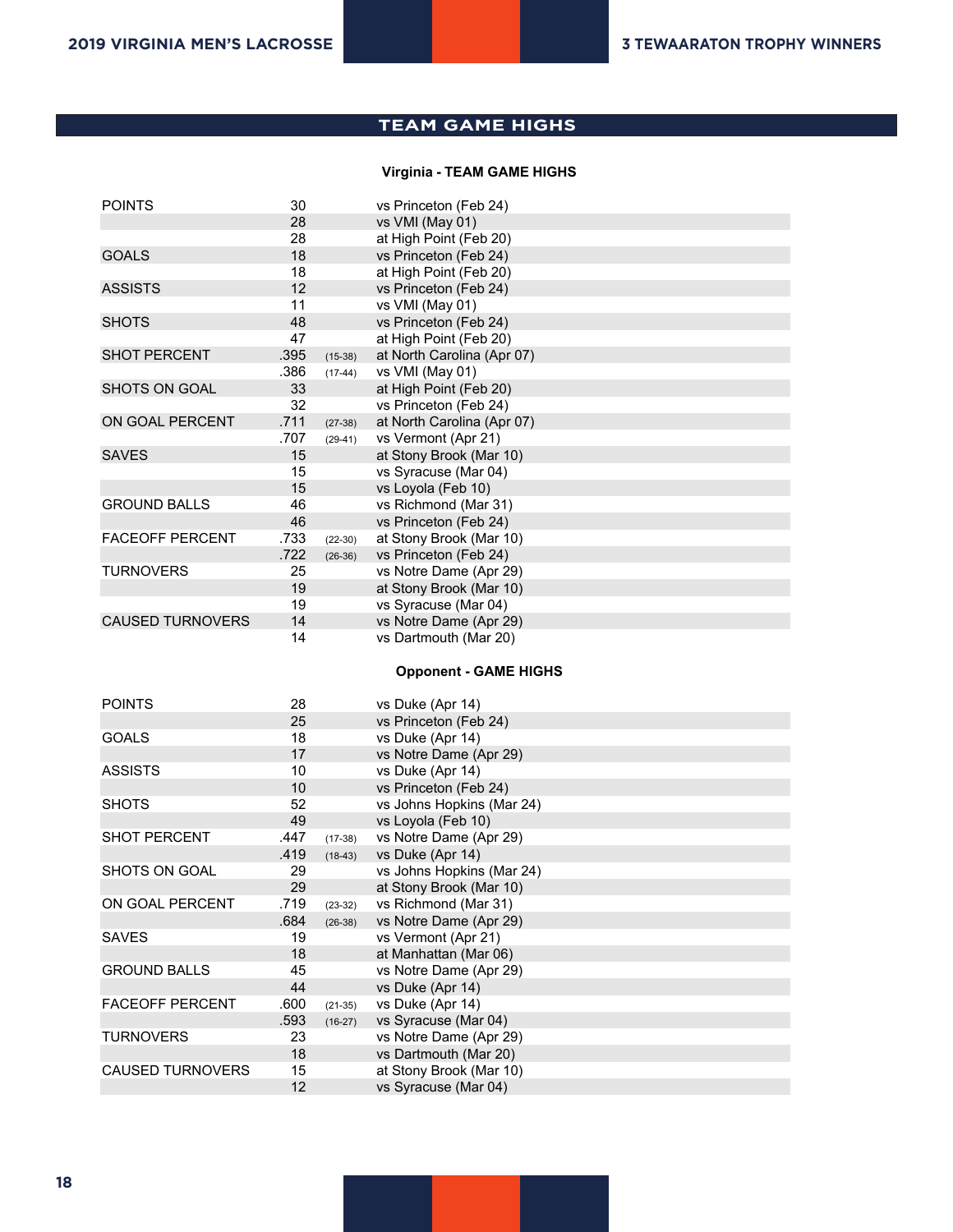## **TEAM GAME LOWS**

### **Virginia - GAME LOWS**

| <b>POINTS</b>           | 9              | at Notre Dame (Mar 17)     |  |
|-------------------------|----------------|----------------------------|--|
|                         | 11             | at Manhattan (Mar 06)      |  |
| <b>GOALS</b>            | 7              | at Notre Dame (Mar 17)     |  |
|                         | $\overline{7}$ | vs Notre Dame (Apr 29)     |  |
| <b>ASSISTS</b>          | 2              | at Notre Dame (Mar 17)     |  |
|                         | 3              | at Manhattan (Mar 06)      |  |
| <b>SHOTS</b>            | 30             | vs Syracuse (Mar 04)       |  |
|                         | 30             | at Notre Dame (Mar 17)     |  |
| SHOTS ON GOAL           | 14             | at Notre Dame (Mar 17)     |  |
|                         | 15             | vs Notre Dame (Apr 29)     |  |
| <b>SAVES</b>            | 4              | vs VMI (May 01)            |  |
|                         | 6              | at Notre Dame (Mar 17)     |  |
| <b>GROUND BALLS</b>     | 29             | at Notre Dame (Mar 17)     |  |
|                         | 29             | vs Vermont (Apr 21)        |  |
| <b>TURNOVERS</b>        | 7              | at Manhattan (Mar 06)      |  |
|                         | 10             | at North Carolina (Apr 07) |  |
| <b>CAUSED TURNOVERS</b> | 3              | vs Syracuse (Mar 04)       |  |
|                         | 6              | vs Princeton (Feb 24)      |  |
|                         | 6              | vs Johns Hopkins (Mar 24)  |  |
|                         | 6              | vs Vermont (Apr 21)        |  |
|                         |                |                            |  |

#### **Opponent - GAME LOWS**

| <b>POINTS</b>           |                | vs Dartmouth (Mar 20)      |
|-------------------------|----------------|----------------------------|
|                         | 8              | at Manhattan (Mar 06)      |
| <b>GOALS</b>            | 5              | at Manhattan (Mar 06)      |
|                         | 6              | vs Dartmouth (Mar 20)      |
| <b>ASSISTS</b>          | 1              | vs Dartmouth (Mar 20)      |
|                         | 3              | at Manhattan (Mar 06)      |
| <b>SHOTS</b>            | 23             | vs Dartmouth (Mar 20)      |
|                         | 25             | at Notre Dame (Mar 17)     |
|                         | 25             | vs VMI (May 01)            |
| SHOTS ON GOAL           | 12             | vs VMI (May 01)            |
|                         | 14             | vs Dartmouth (Mar 20)      |
| <b>SAVES</b>            | 5              | vs Syracuse (Apr 27)       |
|                         | 7              | at Notre Dame (Mar 17)     |
|                         | $\overline{7}$ | vs Richmond (Mar 31)       |
|                         |                | at Loyola (May 12)         |
| <b>GROUND BALLS</b>     | 20             | vs Vermont (Apr 21)        |
|                         | 26             | at Manhattan (Mar 06)      |
| <b>TURNOVERS</b>        | 8              | vs Princeton (Feb 24)      |
|                         | 9              | vs Syracuse (Mar 04)       |
| <b>CAUSED TURNOVERS</b> | 3              | at Manhattan (Mar 06)      |
|                         | 4              | at North Carolina (Apr 07) |
|                         | $\overline{4}$ | vs Duke (Apr 14)           |
|                         |                |                            |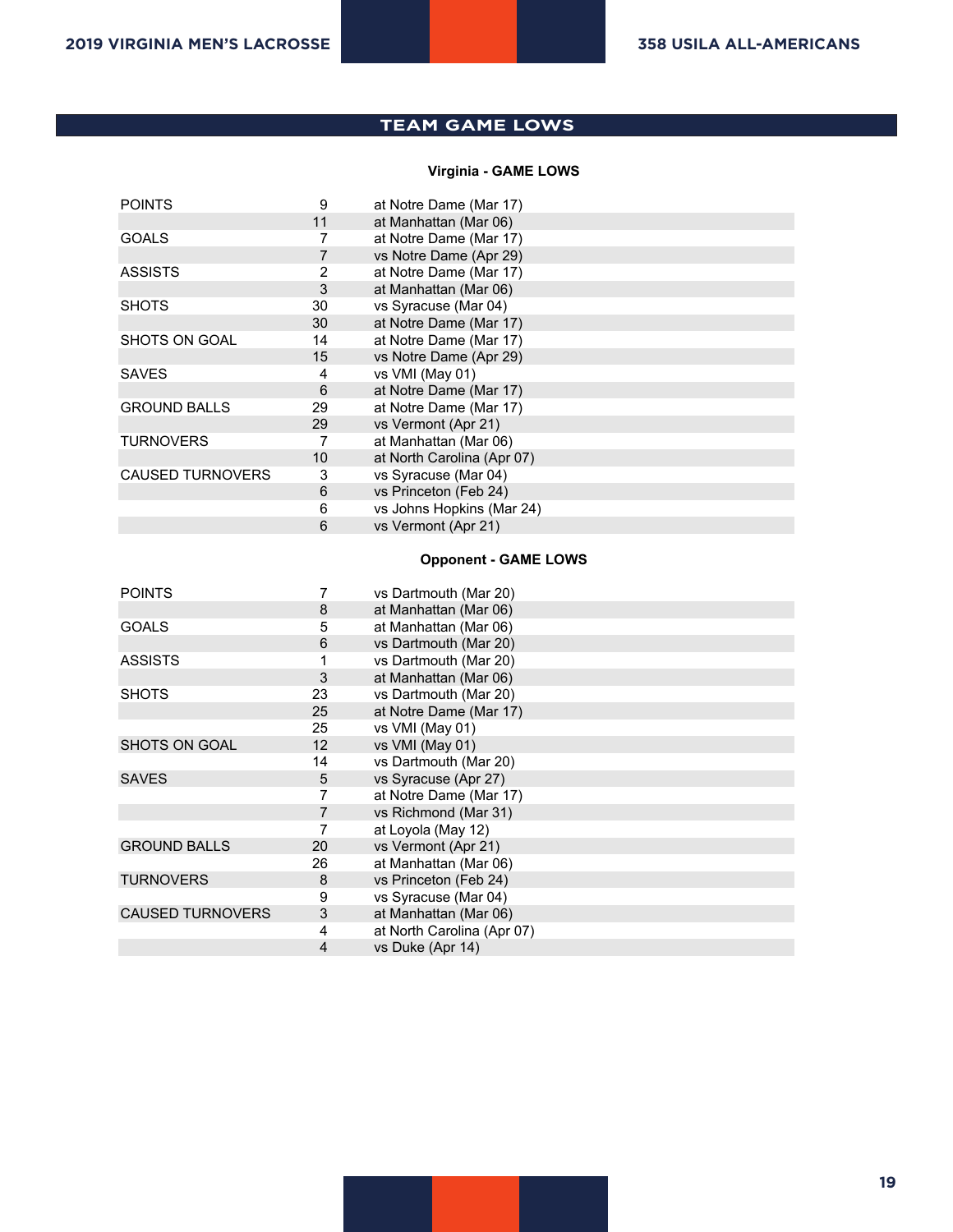| Date          | Opponent                                               | <b>Score</b> | Goals   | Assists    | <b>Shots</b> | On Goal | සී      | <b>P</b> | Faceoff | Clears                                  | Penalties           |
|---------------|--------------------------------------------------------|--------------|---------|------------|--------------|---------|---------|----------|---------|-----------------------------------------|---------------------|
|               | Feb 10 LOYOLA                                          | $13 - 12$    | 13/12   | 9/5        | 44/49        | 23/27   | 1/30    | 18/17    | 18/11   | 21-24/18-20                             | $2 - 1.5/2 - 1.5$   |
| Feb 17 Drexel |                                                        | $13 - 8$     | 13/8    | 8/6        | 44/36        | 23/17   | 34/30   | 12/16    | 17/8    | 12-16/16-17                             | $6 - 3.5/3 - 2.0$   |
|               | Feb 20 High Point                                      | $18 - 12$    | 18/12   | 10/6       | 17/40        | 33/23   | 38/28   | 12/12    | 19/15   | 8-19/14-16                              | $6 - 5.5/4 - 3.0$   |
|               | Feb 24 PRINCETON                                       | $18 - 15$    | 18/15   | 12/10      | 48/43        | 32/25   | 46/40   | 15/8     | 26/10   | 13-13/14-16                             | $6 - 5.5/1 - 0.5$   |
|               | Mar 04 SYRACUSE                                        | $11 - 12$    | 11/12   | <b>S/7</b> | 30/43        | 21/27   | 41/38   | 19/9     | 11/16   | 19-23/19-20                             | $3 - 2.0 / 2 - 1.5$ |
|               | Vlar 06 Manhattan                                      | $8-5$        | 8/5     | 3/3        | 38/29        | 26/17   | 33/26   | 7/13     | 9/7     | 20-20/19-20                             | $8 - 5.0 / 5 - 3.0$ |
|               | Mar 10 Stony Brook                                     | $15 - 14$    | 15/14   | 8/8        | 43/46        | 25/29   | 43/29   | 19/14    | 22/8    | 12-14/15-17                             | 6-8.0/5-7.0         |
|               | Mar 17 Notre Dame                                      | $7-9$        | 7/9     | 2/5        | 30/25        | 14/15   | 29/33   | 15/15    | 9/10    | 12-18/14-16                             | $3 - 1.5/6 - 5.0$   |
|               | Mar 20 DARTMOUTH                                       | $12-6$       | 12/6    | 10/1       | 40/23        | 24/14   | 45/31   | 12/18    | 13/8    | 19-22/17-20                             | $1 - 1.0/2 - 1.5$   |
|               | SN<br>Mar 24 JOHNS HOPKI                               | $13 - 15$    | 13/15   | 8/7        | 39/52        | 23/29   | 36/36   | 18/11    | 17/15   | 13-17/14-20                             | $4 - 3.0 / 5 - 3.5$ |
|               | Mar 31 RICHMOND                                        | $14 - 10$    | 14/10   | 8/7        | 40/32        | 21/23   | 46/33   | 16/16    | 17/10   | 17-21/14-18                             | 3-2.0/0-0.0         |
|               |                                                        | $15 - 12$    | 15/12   | 9/9        | 38/34        | 27/22   | 34/31   | 10/11    | 12/16   | 15-19/20-24                             | 4-3.5/3-5.0         |
|               |                                                        | $13 - 18$    | 13/18   | 10/10      | 39/43        | 23/27   | 33/44   | 13/15    | 14/21   | 14-16/17-21                             | $4 - 2.0/7 - 5.0$   |
|               | Apr 07 North Carolina<br>Apr 14 DUKE<br>Apr 21 Vermont | $10-9$       | 10/9    | 8/6        | 41/34        | 29/19   | 29/20   | 13/14    | 15/8    | 19-22/18-23                             | 4-2.0/3-2.5         |
|               | Apr 27 SYRACUSE<br>Apr 29 NOTRE DAME                   | $11 - 10$    | 11/10   | 7/6        | 34/38        | 16/20   | 37/35   | 17/10    | 18/7    | 11-13/18-20                             | 4-3.5/3-2.5         |
|               |                                                        | $7-7$        | 7/17    | 5/7        | 35/38        | 15/26   | 41/45   | 25/23    | 15/11   | $15-19/20-24$                           | $5-4.5/2-1.0$       |
| May 01 VMI    |                                                        | $17-8$       | 17/8    | 11/4       | 44/25        | 26/12   | 44/28   | 13/17    | 16/11   | 14-15/10-17                             | $3 - 2.5/2 - 2.0$   |
|               | May 12 Loyola                                          | $12 - 14$    | 12/14   | 5/8        | 34/40        | 19/25   | 34/31   | 13/12    | 14/15   | 17-20/20-22                             | 7-6.0/4-3.5         |
| <b>Totals</b> |                                                        | 277-206      | 227/206 | 139/115    | 708/670      | 420/397 | 684/588 | 267/251  |         | 282/207 281-331/297-351 79-62.5/59-50.0 |                     |

Note: Game totals are displayed in the format TEAM/OPPONENT for each category Note: Game totals are displayed in the format TEAM/OPPONENT for each category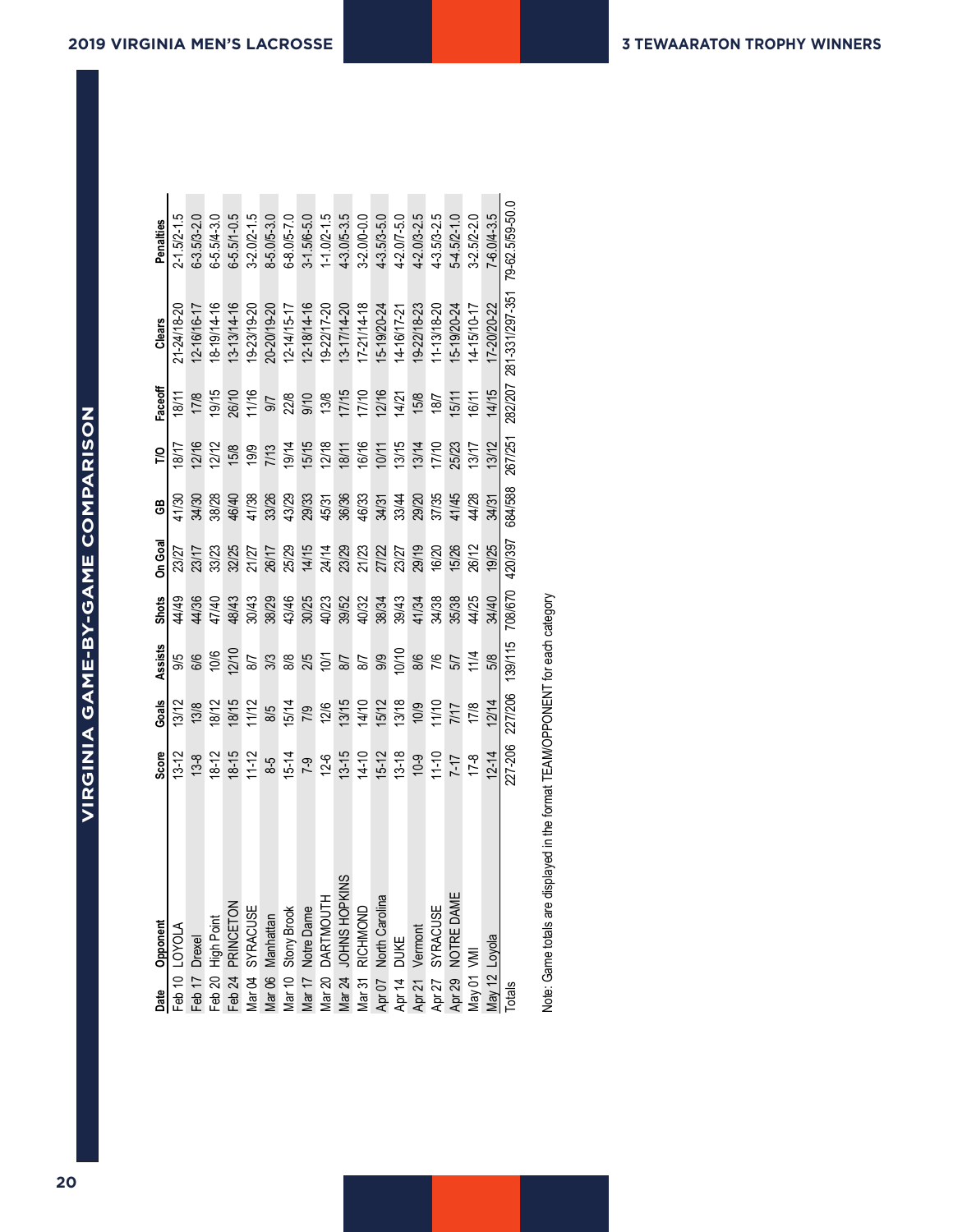#### **Virginia Game Results All games (as of Feb 06, 2019) VIRGINIA 2018 RESULTS**

|         | <b>Date</b> | Opponent              |                 | <b>Score</b> | Overall      | Conf        | Site                 | Att. | Goalie                 |
|---------|-------------|-----------------------|-----------------|--------------|--------------|-------------|----------------------|------|------------------------|
|         | Feb 10      | #13 LOYOLA            | WO <sub>2</sub> | $13 - 12$    | $1 - 0 - 0$  | $0 - 0 - 0$ | Charlottesville, Va. | 3164 | Griffin Thompson (1-0) |
|         | Feb 17      | at Drexel             | W               | $13 - 8$     | $2 - 0 - 0$  | $0 - 0 - 0$ | Philadelphia, Pa.    | 1051 | Griffin Thompson (2-0) |
|         | Feb 20      | at High Point         | W               | $18-12$      | $3 - 0 - 0$  | $0 - 0 - 0$ | High Point, N.C.     | 1211 | Alex Rode (1-0)        |
|         | Feb 24      | <b>PRINCETON</b>      | W               | $18 - 15$    | $4 - 0 - 0$  | $0 - 0 - 0$ | Charlottesville, Va. | 1882 | Alex Rode (2-0)        |
|         | Mar 04      | #12 SYRACUSE          | L               | $11 - 12$    | $4 - 1 - 0$  | $0 - 1 - 0$ | Charlottesville, Va. | 2981 | Alex Rode (2-1)        |
|         | Mar 06      | at Manhattan          | W               | $8 - 5$      | $5 - 1 - 0$  | $0 - 1 - 0$ | Riverdale, N.Y.      | 431  | Griffin Thompson (3-0) |
|         | Mar 10      | at Stony Brook        | W               | $15 - 14$    | $6 - 1 - 0$  | $0 - 1 - 0$ | Stony Brook, N.Y.    | 1404 | Griffin Thompson (4-0) |
|         | Mar 17      | at #4 Notre Dame      | L               | $7-9$        | $6 - 2 - 0$  | $0 - 2 - 0$ | Notre Dame, Ind.     | 2071 | Alex Rode (2-2)        |
|         | Mar 20      | <b>DARTMOUTH</b>      | W               | $12-6$       | $7 - 2 - 0$  | $0 - 2 - 0$ | Charlottesville, Va. | 809  | Alex Rode (3-2)        |
|         | Mar 24      | #9 JOHNS HOPKINS      | L               | $13 - 15$    | $7 - 3 - 0$  | $0 - 2 - 0$ | Charlottesville, Va. | 2710 | Alex Rode (3-3)        |
|         | Mar 31      | <b>RICHMOND</b>       | W               | $14 - 10$    | $8 - 3 - 0$  | $0 - 2 - 0$ | Charlottesville, Va. | 2441 | Alex Rode (4-3)        |
| $\star$ | Apr 07      | at #20 North Carolina | W               | $15 - 12$    | $9 - 3 - 0$  | $1 - 2 - 0$ | Chapel Hill, N.C.    | 370  | Alex Rode (5-3)        |
|         | Apr 14      | #3 DUKE               | L               | $13 - 18$    | $9 - 4 - 0$  | $1 - 3 - 0$ | Charlottesville, Va. | 2681 | Alex Rode (5-4)        |
| ٨       | Apr 21      | vs Vermont            | W               | $10-9$       | $10 - 4 - 0$ | $1 - 3 - 0$ | New Canaan, Conn.    | 3000 | Alex Rode (6-4)        |
|         | Apr 27      | #12 SYRACUSE          | W               | $11 - 10$    | $11 - 4 - 0$ | $1 - 3 - 0$ | Charlottesville, Va. | 2615 | Alex Rode (7-4)        |
|         | Apr 29      | #16 NOTRE DAME        | L               | $7 - 17$     | $11 - 5 - 0$ | $1 - 3 - 0$ | Charlottesville, Va. | 3139 | Alex Rode (7-5)        |
|         | May 01      | VMI                   | W               | $17-8$       | $12 - 5 - 0$ | $1 - 3 - 0$ | Charlottesville, Va. | 874  | Alex Rode (8-5)        |
| %       | May 12      | at #6 Loyola          | Г               | $12 - 14$    | $12 - 6 - 0$ | $1 - 3 - 0$ | Baltimore, Md.       | 2407 | Alex Rode (8-6)        |

^ - IMLCA Game of the Week (New Canaan, Conn.)

! - ACC Championship (Charlottesville, Va.)

% - NCAA Tournament

| <b>Team Record</b> | W-L-T   | <b>Attendance</b> | <b>Dates</b> | Total | Average |
|--------------------|---------|-------------------|--------------|-------|---------|
| Overall:           | $12-6$  | Total:            | 18           | 35241 | 1958    |
| Conference:        | $1 - 3$ | Home:             | 10           | 23296 | 2330    |
| Home:              | $6 - 4$ | Away:             |              | 8945  | 1278    |
| Away:              | $5 - 2$ | Neutral:          |              | 3000  | 3000    |
| Neutral:           | $1 - 0$ |                   |              |       |         |

Overtime: 1-0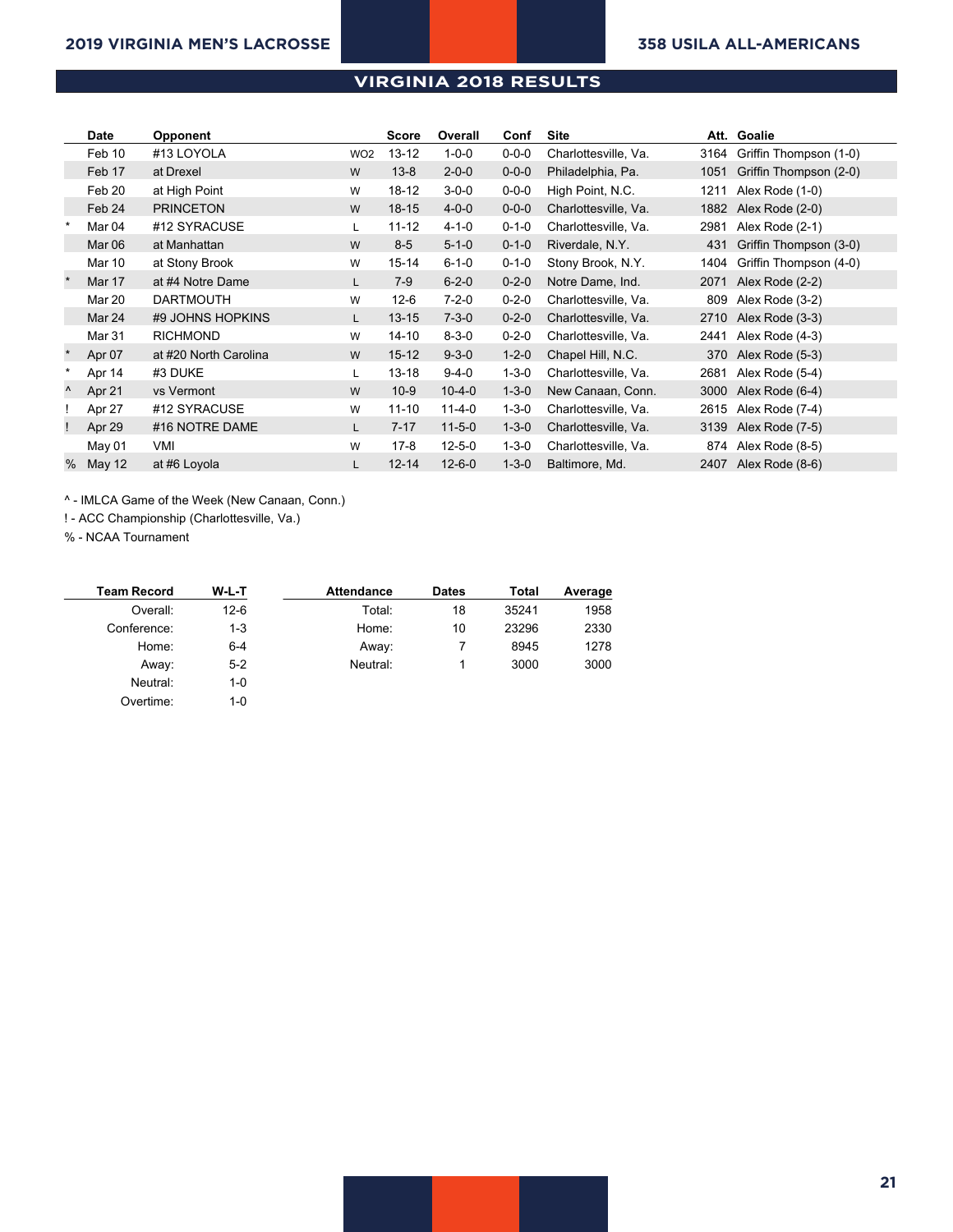| しトニュく<br>リニンニン               |  |
|------------------------------|--|
|                              |  |
| <b>IRGINIA GOALS-ASSISTS</b> |  |
|                              |  |
|                              |  |
|                              |  |
|                              |  |

**All games (as of Feb 06, 2019)**

| HARRIS, GR         |                | <b>DNP</b>  | BNP                        |             |                                       |             |                           |                                   |                         |             | 3333222                                                                                   |                   |                                     | $rac{p}{68}$           |                  | $0 - 0 - 0$          | $-0-0$                | $\approx$   |    | APPELT.JAC        | e<br>So     | BNP               | BNP         | $rac{p}{68}$               |             |             |             |             |                            |             |                                           |                                                         |                | BNP               | <b>S</b>       | BNP                                | $1 - 0 - 1$   | BNP                |
|--------------------|----------------|-------------|----------------------------|-------------|---------------------------------------|-------------|---------------------------|-----------------------------------|-------------------------|-------------|-------------------------------------------------------------------------------------------|-------------------|-------------------------------------|------------------------|------------------|----------------------|-----------------------|-------------|----|-------------------|-------------|-------------------|-------------|----------------------------|-------------|-------------|-------------|-------------|----------------------------|-------------|-------------------------------------------|---------------------------------------------------------|----------------|-------------------|----------------|------------------------------------|---------------|--------------------|
| AFFORD,C           | $-9 - 1$       | $1 - 0 - 1$ |                            |             |                                       |             |                           |                                   |                         |             | 9999998997999<br>99997979977899<br>99997977                                               |                   |                                     |                        |                  | $0 - 0 - 0$<br>1-1-2 |                       | $0 - 0 - 0$ | 25 | HOOPER,SCO        | $0 - 0 - 0$ | $0 - 0 - 0$       | $0 - 0 - 0$ | $0 - 0 - 0$                |             |             |             |             |                            |             |                                           |                                                         |                | $0 - 0 - 0$       | $0 - 0 - 0$    |                                    | $0 - 0 - 0$   | $0 - 0 - 0$        |
| D'AMARIO           | $-0-1$         | $2 - 0 - 2$ | $2 - 0 - 2$<br>$2 - 1 - 3$ |             | $3 - 1 - 4$                           |             |                           |                                   |                         |             |                                                                                           |                   |                                     |                        |                  |                      | $4 - 0 - 4$           | $1 - 0 - 1$ |    | CAMPBEI           |             | $0 - 0 - 0$       | $0 - 0 - 0$ | $0 - 0 - 0$                |             |             |             |             | 332222                     |             |                                           |                                                         |                | BNP               | $0 - 0 - 0$    | $0 - 0 - 0$                        | $0 - 0 - 0$   | $\frac{1}{2}$      |
| ROCK, WI           | $-1 - 1$       | $0 - 0 - 0$ | $0 - 0 - 0$                | $0 - 0 - 0$ | $0 - 1 - 1$                           |             |                           |                                   | 0-0-0<br>0-1-1<br>0-1-1 |             |                                                                                           | $0 - 0 - 0$       | $0 - 0 - 0$                         | $0 - 1 - 1$<br>$0 - 0$ |                  | $0 - 0 - 0$          | $-0-1$                | $0 - 0 - C$ |    | <b>CONRAD,RY</b>  | $0 - 2 - 2$ | $1 - 0 - 1$       | $1 - 2$     | $1 - 0 - 1$<br>$1 - 0 - 1$ |             | DNP         | <b>BNP</b>  | 오로<br>이     |                            | $\approx$   |                                           | $\frac{1}{2}$ $\frac{1}{2}$ $\frac{1}{2}$ $\frac{1}{2}$ |                | BNP               | å              | $\approx$                          | È             | È                  |
| HARRIS,COR         |                | BNP         | BNP                        | $rac{1}{2}$ |                                       |             | 우 0-0-0<br>0-0-0<br>0 0-0 |                                   |                         |             |                                                                                           | $0 - 0 - 0$       | $0 - 0 - 0$                         | $0 - 1 - 1$            | $0 - 0 - 0$      | $0 - 0 - 0$          | $rac{p}{\alpha}$      | $0 - 0 - 0$ |    | <b>SMITH,DAVI</b> | e<br>Na     | $0 - 0 - 0$       |             | 0-0-0<br>0-1-1<br>0-0-0    |             | $0 - 0 - 0$ | $0 - 0 - 0$ |             | $0 - 0 - 0$<br>$0 - 1 - 1$ | $0 - 0 - 0$ | 0-1-1<br>0-0-0<br>0-1-1                   |                                                         |                | $0 - 0 - 0$       | $0 - 0 - 0$    | $0 - 0 - 0$                        | $0 - 0 - 0$   | $0 - 0 - 0$        |
| ERLE,CH            | $-0-0$         |             |                            |             |                                       |             |                           |                                   |                         |             | 9 9 9 9 9 9 9 7 8 9 8 9 9 9<br>9 9 9 9 9 9 9 7 8 9 8 9 9 9<br>9 9 9 9 9 9 9 9 8 9 9 9 9   |                   |                                     |                        |                  | $0 - 0 - 0$          |                       | $0 - 0 - 0$ |    | INN, REG          | <b>BNP</b>  | $1 - 2$           |             |                            |             |             |             |             | 77792777977<br>77992777977 |             |                                           |                                                         |                |                   |                |                                    | $0 - 0 - 0$   | $1 - 0 - 1$        |
| AITKEN,DOX         | $1 - 2 - 3$    | $4 - 0 - 4$ | $3 - 0 - 3$                |             |                                       |             |                           |                                   |                         |             | つちのようとるというというようでしょうかいかいかいかいかいかいかい                                                         |                   |                                     |                        |                  | $0 - 0 - 0$          | $1 - 0 - 1$           | $4 - 0 - 4$ |    | <b>MURRAY, M</b>  | Ì           | $rac{p}{\alpha}$  | eka         | $0 - 0 - 0$                | DNP         | DNP         |             |             | 0-0-0<br>0-0-0<br>0-0-0    |             | 2520                                      |                                                         |                | $0 - 0 - 0$       | $0 - 0 - 0$    | $0 - 0 - 0$                        | $0 - 2 - 2$   | $\approx$          |
| <b>MOORE, MAT</b>  | $2 - 3$        | $1 - 2$     | $1 - 0 - 1$                | $2 - 0 - 2$ | $0 - 1 - 1$                           |             | $2 - 0 - 2$<br>1-1-2      |                                   |                         |             |                                                                                           |                   |                                     |                        | $0-1-1$<br>4-1-5 | $0 - 3 - 3$          | $\frac{P}{\tilde{C}}$ | $2 - 1 - 3$ |    | POLANSKY          | <b>BNP</b>  | BNP               | $0 - 0 - 0$ | aka<br>B                   |             |             | 3320        |             |                            |             | B <sub>S</sub> <sub>S</sub><br>BSS<br>BSS |                                                         |                | DNP               | BNP            | BNP                                | <b>SP</b>     | $\frac{p}{\alpha}$ |
| ERY, MAT           |                | $0 - 0 - 0$ | $1 - 1 - 2$                | $0 - 0 - 0$ | $0 - 0 - 0$                           | $0 - 0 - 0$ | $0 - 0 - 0$               | $0 - 0 - 0$                       | $0 - 0 - 0$             |             | aka<br>Dika                                                                               | <b>DNP</b>        | $0 - 0 - 0$                         | $0 - 0 - 0$            | $0 - 0 - 0$      | $0 - 0 - 0$          | $2 - 2 - 4$           | $0 - 0 - 0$ |    | KOLOGY.KY         | $0 - 0 - 0$ | $0 - 0 - 0$       | $0 - 0 - 0$ | $0 - 0 - 0$                |             | $0 - 0 - 0$ | $0 - 0 - 0$ | $0 - 0 - 0$ |                            | $0 - 0 - 0$ | $0 - 0 - 0$                               | $0 - 0 - 0$                                             | $0 - 0 - 0$    | $0 - 0 - 0$       | $0 - 0 - 0$    | $0 - 0 - 0$                        | $0 - 0 - 0$   | $0 - 0 - 0$        |
| <b>LAVIANO</b>     | $5 - 1 - 6$    | $0 - 0 - 0$ | $4 - 0 - 4$                |             |                                       |             |                           |                                   |                         |             | 7 2 2 7 0 4 3 2 3 4 5 6 7 7<br>2 9 0 0 0 2 9 7 0 7 0 0 0 0<br>5 2 2 3 2 9 2 9 1 0 0 0 0 0 |                   |                                     |                        |                  | $0 - 1 - 1$          | $3 - 1 - 4$           | $2 - 1 - 3$ |    | <b>HOMPSON</b>    | $0 - 0 - 0$ |                   | $0 - 0 - 0$ | 음<br>이후                    |             |             |             |             | $38888888888$              |             |                                           |                                                         |                |                   | $\overline{5}$ |                                    |               |                    |
| <b>KRAUS, MICH</b> | $1 - 2 - 3$    | $0 - 1 - 1$ | $5 - 2 - 7$                | $4 - 3 - 7$ | $2 - 1 - 3$                           | $1 - 2 - 3$ | $5 - 5 - 10$              | $4 - 0 - 4$                       | $1 - 1 - 2$             | $2 - 5 - 7$ | $4 - 1 - 5$<br>3-4-7                                                                      |                   | $4 - 5 - 9$                         | $2 - 1 - 3$            | $2 - 3 - 5$      | $3 - 1 - 4$          | e<br>So               | $1 - 2 - 3$ |    | DZIAMA, MAT       | 9kg         | BNP               | <b>SP</b>   | <b>DNP</b>                 | $0 - 0 - 0$ | $0 - 0 - 0$ | $0 - 0 - 0$ | $0 - 0 - 0$ | $0 - 0 - 0$                | $0 - 0 - 0$ | $0 - 0 - 0$                               | DNP                                                     | <b>BMD</b>     | BNP               | BNP            | BNP                                | $\frac{1}{2}$ | BNP                |
| Score              | ≥<br>$13 - 12$ | ≥<br>$13-8$ | $\geq$<br>$18 - 12$        | $18-15$ W   | $\overline{\phantom{a}}$<br>$11 - 12$ |             | $8-5$ W<br>15-14 W        | $\overline{\phantom{0}}$<br>$7-9$ | $\geq$<br>$12-6$        | $13-15 L$   | 14-10 W                                                                                   | $15-12$ W         | $\overline{\phantom{a}}$<br>$13-18$ | $W$ 6-01               | 11-10 W          | $7 - 17$             | ≥<br>$17-8$           | $12 - 14$   |    | Score             | $13-12$ W   | ≥<br>$13 - 8$     | 18-12 W     | $18-15$ W                  | $11 - 121$  | $8-5$ W     | $15-14$ W   | $1 - 9 - 1$ | $12-6$ W                   | $13-15 L$   | 14-10 W                                   | $15-12$ W                                               | $13-18$ L      | $\geq$<br>$10-9$  | 11-10 W        | $\overline{\phantom{0}}$<br>$7-17$ | ≥<br>$17-8$   | $12 - 14$          |
| Date               | Feb 10         | Feb 17      | Feb 20                     | Feb 24      | Mar 04                                | Mar 06      | Mar 10                    | Mar 17                            | Mar <sub>20</sub>       | Mar 24      | Mar 31                                                                                    | Apr <sub>07</sub> | Apr 14                              | Apr 21                 | Apr 27           | Apr 29               | Nay 01                | May 12      |    | Date              | Feb 10      | Feb <sub>17</sub> | Feb 20      | Feb 24                     | Mar 04      | Mar 06      | Mar 10      | Mar 17      | Mar 20                     | Mar 24      | Mar 31                                    | Apr <sub>07</sub>                                       | Apr 14         | Apr21             | Apr 27         | Apr 29                             | May 01        | May 12             |
| Opponent           | LOYOLA         | at DREXEI   | at HPU                     | PRIN        | 5U                                    | at MANM     | at STONY                  | at ND                             | DART                    | $\exists$   | RICH                                                                                      | at NC             | $\overline{a}$                      | vs VERMONT             |                  | $\epsilon$           | <b>NVI</b>            | at LOYOLA   |    | Opponent          | LOYOLA      | at DREXEI         | at HPU      | PRIN                       | 5U          | at MANM     | at STONY    | at ND       | DART                       | $\exists$   | <b>RICH</b>                               | at NC                                                   | $\overline{a}$ | <b>vs VERMONT</b> | SU             | $\overline{z}$                     | <b>NNI</b>    | at LOYOLA          |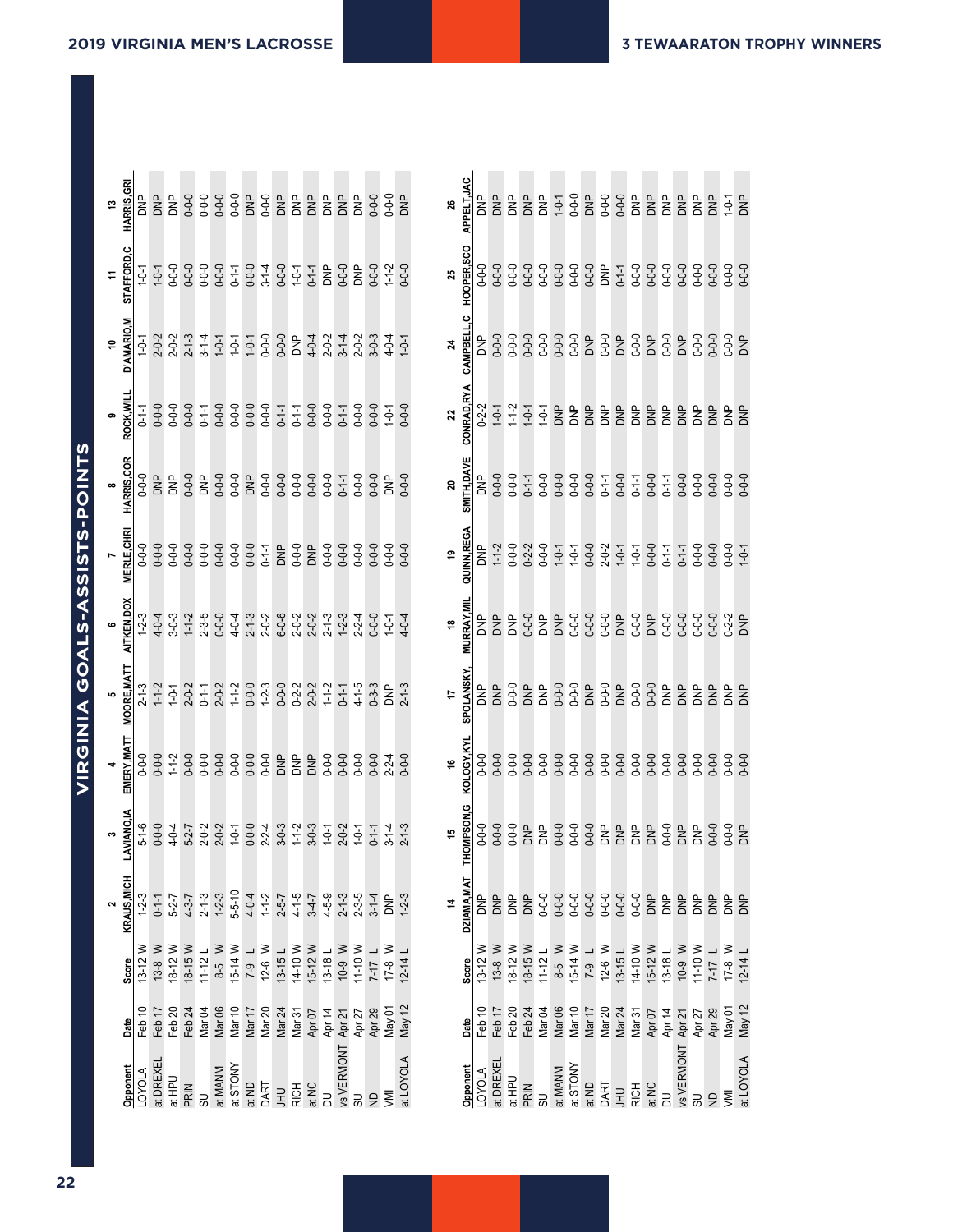**Virginia Game-by-Game Goals-Assists-Points**

|                            |                   | $\begin{array}{l} \texttt{300} \\ \texttt{41} \\ \texttt{62} \\ \texttt{73} \\ \texttt{83} \\ \texttt{94} \\ \texttt{10} \\ \texttt{21} \\ \texttt{32} \\ \texttt{43} \\ \texttt{74} \\ \texttt{85} \\ \texttt{96} \\ \texttt{11} \\ \texttt{12} \\ \texttt{13} \\ \texttt{14} \\ \texttt{15} \\ \texttt{16} \\ \texttt{17} \\ \texttt{18} \\ \texttt{19} \\ \texttt{19} \\ \texttt{19} \\ \texttt{19} \\ \texttt{19} \\ \texttt{$ |                   |  |  |                                                                                                                                                                                                                                                                                                                                                                |  |  |  |                               |                                                                                                                                                                                                                                                                                                                                                                                                                                            |
|----------------------------|-------------------|------------------------------------------------------------------------------------------------------------------------------------------------------------------------------------------------------------------------------------------------------------------------------------------------------------------------------------------------------------------------------------------------------------------------------------|-------------------|--|--|----------------------------------------------------------------------------------------------------------------------------------------------------------------------------------------------------------------------------------------------------------------------------------------------------------------------------------------------------------------|--|--|--|-------------------------------|--------------------------------------------------------------------------------------------------------------------------------------------------------------------------------------------------------------------------------------------------------------------------------------------------------------------------------------------------------------------------------------------------------------------------------------------|
| 42<br>HERRING.M'           |                   |                                                                                                                                                                                                                                                                                                                                                                                                                                    |                   |  |  |                                                                                                                                                                                                                                                                                                                                                                |  |  |  |                               |                                                                                                                                                                                                                                                                                                                                                                                                                                            |
|                            |                   |                                                                                                                                                                                                                                                                                                                                                                                                                                    |                   |  |  |                                                                                                                                                                                                                                                                                                                                                                |  |  |  |                               |                                                                                                                                                                                                                                                                                                                                                                                                                                            |
|                            |                   |                                                                                                                                                                                                                                                                                                                                                                                                                                    |                   |  |  |                                                                                                                                                                                                                                                                                                                                                                |  |  |  |                               |                                                                                                                                                                                                                                                                                                                                                                                                                                            |
|                            |                   |                                                                                                                                                                                                                                                                                                                                                                                                                                    |                   |  |  |                                                                                                                                                                                                                                                                                                                                                                |  |  |  |                               |                                                                                                                                                                                                                                                                                                                                                                                                                                            |
| $\frac{37}{37}$ GORDON.MIT |                   |                                                                                                                                                                                                                                                                                                                                                                                                                                    |                   |  |  |                                                                                                                                                                                                                                                                                                                                                                |  |  |  |                               |                                                                                                                                                                                                                                                                                                                                                                                                                                            |
|                            |                   |                                                                                                                                                                                                                                                                                                                                                                                                                                    |                   |  |  |                                                                                                                                                                                                                                                                                                                                                                |  |  |  |                               | $\begin{array}{l} \mathbf{S} & \mathbf{S} & \mathbf{S} \\ \mathbf{S} & \mathbf{S} & \mathbf{S} \\ \mathbf{S} & \mathbf{S} & \mathbf{S} \\ \mathbf{S} & \mathbf{S} & \mathbf{S} \\ \mathbf{S} & \mathbf{S} & \mathbf{S} \\ \mathbf{S} & \mathbf{S} & \mathbf{S} \\ \mathbf{S} & \mathbf{S} & \mathbf{S} \\ \mathbf{S} & \mathbf{S} & \mathbf{S} \\ \mathbf{S} & \mathbf{S} & \mathbf{S} \\ \mathbf{S} & \mathbf{S} & \mathbf{S} \\ \mathbf$ |
|                            |                   |                                                                                                                                                                                                                                                                                                                                                                                                                                    |                   |  |  |                                                                                                                                                                                                                                                                                                                                                                |  |  |  |                               |                                                                                                                                                                                                                                                                                                                                                                                                                                            |
| 33<br>HU <u>DSON, WI</u> P |                   |                                                                                                                                                                                                                                                                                                                                                                                                                                    |                   |  |  |                                                                                                                                                                                                                                                                                                                                                                |  |  |  |                               |                                                                                                                                                                                                                                                                                                                                                                                                                                            |
|                            |                   |                                                                                                                                                                                                                                                                                                                                                                                                                                    |                   |  |  |                                                                                                                                                                                                                                                                                                                                                                |  |  |  |                               |                                                                                                                                                                                                                                                                                                                                                                                                                                            |
|                            | <b>CONNERS,JA</b> | $0 - 0 - 0$                                                                                                                                                                                                                                                                                                                                                                                                                        |                   |  |  |                                                                                                                                                                                                                                                                                                                                                                |  |  |  |                               |                                                                                                                                                                                                                                                                                                                                                                                                                                            |
|                            | <b>Score</b>      |                                                                                                                                                                                                                                                                                                                                                                                                                                    |                   |  |  |                                                                                                                                                                                                                                                                                                                                                                |  |  |  |                               | なおなゆけるかてななはななかけだけない おおをかける かいじん かいじん けいしゃ はいかん しゅうじゅう けいきん せいしゅう しょうかく                                                                                                                                                                                                                                                                                                                                                                     |
|                            | Date              | Feb 10                                                                                                                                                                                                                                                                                                                                                                                                                             | Feb <sub>17</sub> |  |  |                                                                                                                                                                                                                                                                                                                                                                |  |  |  |                               | Feb 20 3 4 5 5 7 8 9 7 7 8 9 7 7 8 9 7 7 8 9 7 7 8 9 7 7 8 9 7 7 8 9 7 7 8 9 7 7 8 9 7 7 8 9 7 7 8 9 7 7 8 9 7<br>Feb 24 5 6 7 8 7 8 7 8 7 8 7 8 9 7 7 8 9 7 7 8 9 7 7 8 9 7 8 9 7 8 9 7 8 9 7 8 9 7 8 9 7 8 9 7 8 9 7 8 9 7 8 9                                                                                                                                                                                                           |
|                            | pponent           | <b>AIOAC</b>                                                                                                                                                                                                                                                                                                                                                                                                                       | <b>DREXEL</b>     |  |  | $\begin{array}{l} \texttt{H} \texttt{HD} \\ \texttt{PR} \\ \texttt{SD} \\ \texttt{SD} \\ \texttt{H} \\ \texttt{H} \texttt{M} \texttt{S} \texttt{TO} \\ \texttt{M} \\ \texttt{H} \texttt{S} \texttt{TO} \\ \texttt{P} \texttt{P} \\ \texttt{R} \texttt{H} \\ \texttt{H} \texttt{N} \\ \texttt{N} \texttt{P} \\ \texttt{N} \texttt{C} \\ \texttt{N} \end{array}$ |  |  |  | /s VERMONT<br>SU<br>ND<br>VMI | <b>LLOYOLA</b>                                                                                                                                                                                                                                                                                                                                                                                                                             |

|                                                                                                                                                                        |        |                                                                                                      | 45<br>AMBROSINO,<br>$\frac{0-0.0}{0}$ |                  |                    |                          |                       | ິລ                                                                           |
|------------------------------------------------------------------------------------------------------------------------------------------------------------------------|--------|------------------------------------------------------------------------------------------------------|---------------------------------------|------------------|--------------------|--------------------------|-----------------------|------------------------------------------------------------------------------|
| pponent                                                                                                                                                                | Date   | Score                                                                                                |                                       | 46<br>PRIDE,RYAN | $47$<br>PISANI,LAW | <b>48<br/>BRUGEL,LUK</b> | 49<br>PEELE,JACK      | <b>MALONEY, WA</b>                                                           |
| <b>AIOKO</b>                                                                                                                                                           | Feb 10 | 13-12 W                                                                                              |                                       |                  | $\overline{5}$     |                          |                       |                                                                              |
| <b>ttDREXEL</b>                                                                                                                                                        | Feb 17 |                                                                                                      |                                       |                  |                    |                          |                       |                                                                              |
|                                                                                                                                                                        | Feb 20 |                                                                                                      |                                       |                  |                    |                          |                       |                                                                              |
| at HPU<br>PRIN<br>SU                                                                                                                                                   |        |                                                                                                      |                                       |                  |                    |                          |                       |                                                                              |
|                                                                                                                                                                        |        |                                                                                                      |                                       |                  |                    |                          |                       |                                                                              |
|                                                                                                                                                                        |        |                                                                                                      |                                       |                  |                    |                          |                       |                                                                              |
|                                                                                                                                                                        |        |                                                                                                      |                                       |                  |                    |                          |                       |                                                                              |
|                                                                                                                                                                        |        |                                                                                                      |                                       |                  |                    |                          |                       |                                                                              |
|                                                                                                                                                                        |        |                                                                                                      |                                       |                  |                    |                          |                       |                                                                              |
|                                                                                                                                                                        |        |                                                                                                      |                                       |                  |                    |                          |                       |                                                                              |
|                                                                                                                                                                        |        |                                                                                                      |                                       |                  |                    |                          |                       |                                                                              |
| at MANM<br>at STONY<br>at SLD<br>at DA H D H D H D H<br>at N C H D H D H D H D D H D D H D D H D D H D D D H D D D D H D D D D D D D H D D D D H D D D D H D D D H D H |        | おかかけ すいこく かんせい けいかん おかかけ きかくない かんかい かいけい けいせい こうかい しゅうけい こうしょう かんしょう こうしょう しょう こうじょう こうじょう こうじょう こうし |                                       |                  |                    |                          | $2888883838888888838$ |                                                                              |
|                                                                                                                                                                        |        |                                                                                                      |                                       |                  |                    |                          |                       |                                                                              |
| 's VERMON                                                                                                                                                              |        |                                                                                                      |                                       |                  |                    |                          |                       |                                                                              |
| $\frac{1}{2}$ $\frac{1}{2}$ $\frac{1}{2}$                                                                                                                              |        |                                                                                                      |                                       |                  |                    |                          |                       |                                                                              |
|                                                                                                                                                                        |        |                                                                                                      |                                       |                  |                    |                          |                       |                                                                              |
|                                                                                                                                                                        |        |                                                                                                      |                                       |                  |                    |                          |                       |                                                                              |
| <b>ALOVOLA</b>                                                                                                                                                         |        |                                                                                                      |                                       |                  |                    |                          |                       | E E E E S E E E E C N 3 S E E S S E E<br>E E E E S E E E E C N 3 S E E S S E |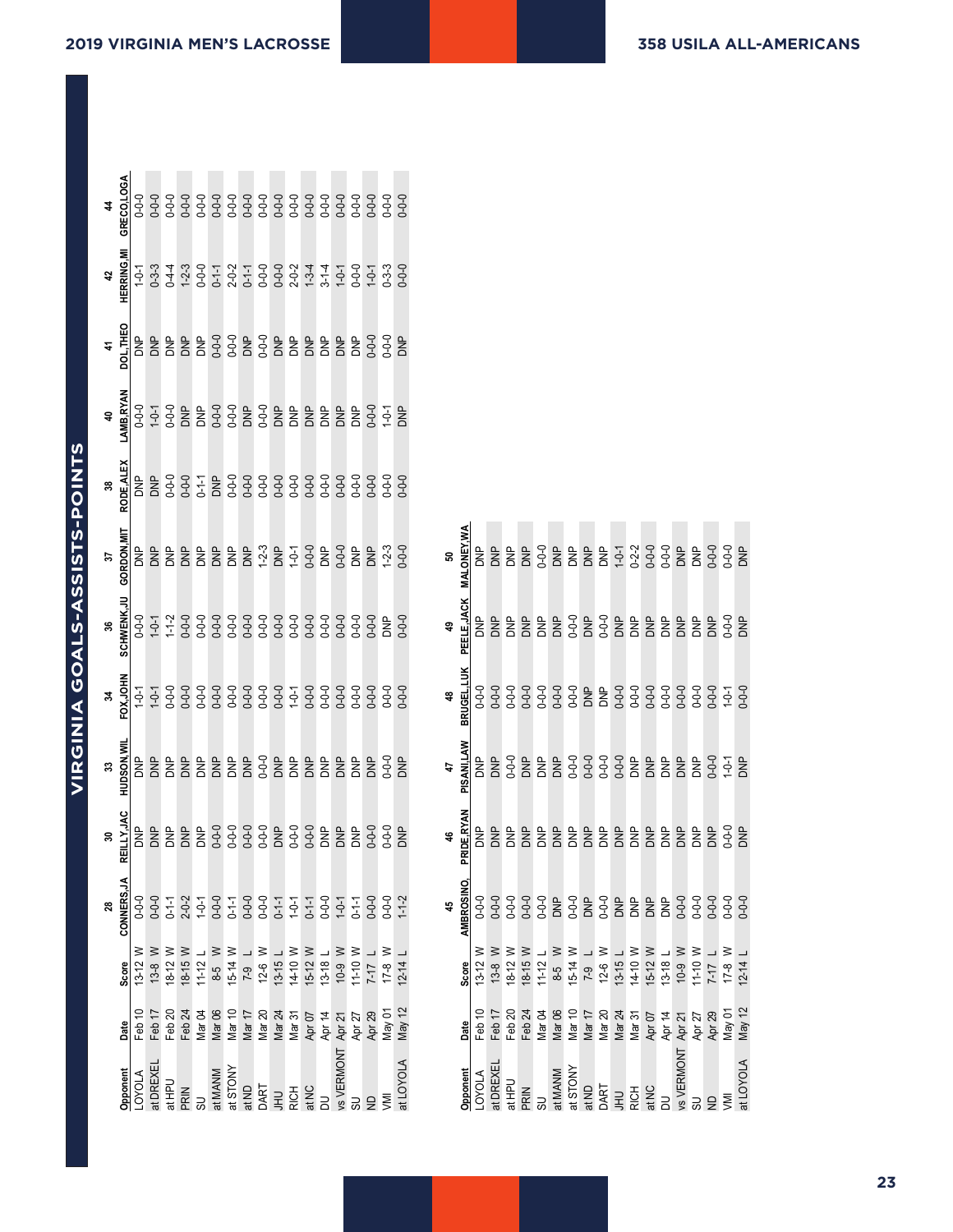## **VIRGINIA CATEGORY LEADERS**

| ##             | <b>Points</b>             | <b>GP</b>       | G   | A              | Pts        | <b>Shots</b> |
|----------------|---------------------------|-----------------|-----|----------------|------------|--------------|
| 2              | Michael Kraus             | 17              | 44  | 39             | 83         | 152          |
| 6              | Dox Aitken                | 18              | 39  | 12             | 51         | 121          |
| 3              | lan Laviano               | 18              | 37  | 9              | 46         | 96           |
| $10-10$        | Mike D'Amario             | 17              | 32  | 3              | 35         | 63           |
| 5              | <b>Matt Moore</b>         | 17              | 19  | 15             | 34         | 85           |
|                |                           |                 |     |                |            |              |
| ##             | Goals                     | <b>GP</b>       | G   | A              | Pts        | <b>Shots</b> |
| $\overline{2}$ | Michael Kraus             | 17              | 44  | 39             | 83         | 152          |
| 6              | Dox Aitken                | 18              | 39  | 12             | 51         | 121          |
| 3              | lan Laviano               | 18              | 37  | 9              | 46         | 96           |
| $10-10$        | Mike D'Amario             | 17              | 32  | 3              | 35         | 63           |
| 5              | <b>Matt Moore</b>         | 17              | 19  | 15             | 34         | 85           |
| ##             | <b>Assists</b>            | GP              | G   | Α              | <b>Pts</b> | <b>Shots</b> |
| $\overline{2}$ | Michael Kraus             | 17              | 44  | 39             | 83         | 152          |
| 42             | <b>Mikey Herring</b>      | 18              | 12  | 18             | 30         | 31           |
| 5              | Matt Moore                | 17              | 19  | 15             | 34         | 85           |
| 6              | Dox Aitken                | 18              | 39  | 12             | 51         | 121          |
| 3              | lan Laviano               | 18              | 37  | 9              | 46         | 96           |
|                |                           |                 |     |                |            |              |
| ##             | <b>Ground Balls</b>       | <b>GP</b>       |     | No.            |            |              |
| 36             | Justin Schwenk            | 17              |     | 97             |            |              |
| 28             | <b>Jared Conners</b>      | 18              |     | 59             |            |              |
| 38             | Alex Rode                 | 15              |     | 53             |            |              |
| 9              | Will Rock                 | 18              |     | 48             |            |              |
| 25             | Scott Hooper              | 17              |     | 39             |            |              |
| ##             | <b>Game-winning Goals</b> | GP              |     | No.            |            |              |
| $\overline{c}$ | Michael Kraus             | 17              |     | 4              |            |              |
| 5              | Matt Moore                | 17              |     | $\overline{c}$ |            |              |
| 3              | lan Laviano               | 18              |     | 2              |            |              |
| 6              | Dox Aitken                | 18              |     | 2              |            |              |
| 10             | Mike D'Amario             | 17              |     | 1              |            |              |
|                |                           |                 |     |                |            |              |
| ##             | <b>Man-Up Goals</b>       | GP              |     | No.            |            |              |
| 6              | Dox Aitken                | $\overline{18}$ |     | 5              |            |              |
| 10             | Mike D'Amario             | 17              |     | 4              |            |              |
| 42             | <b>Mikey Herring</b>      | 18              |     | 4              |            |              |
| 2              | <b>Michael Kraus</b>      | 17              |     | 2              |            |              |
| 3              | lan Laviano               | 18              |     | $\overline{2}$ |            |              |
| ##             | <b>Man-Down Goals</b>     | GР              |     | No.            |            |              |
| 2              | <b>Michael Kraus</b>      | 17              |     |                |            |              |
| 3              | lan Laviano               | 18              |     | 1              |            |              |
| 36             | Justin Schwenk            | 17              |     | 1              |            |              |
|                |                           |                 |     |                |            |              |
| ##             | Faceoff Pct.              | GР              | Won | Att            |            | Pct.         |
| 36             | Justin Schwenk            | 17              | 242 | 405            |            | .598         |
| 48             | Luke Brugel               | 16              | 39  | 82             |            | .476         |

|                      | Shots                        | GP        | G              |                 |                          |            |       |
|----------------------|------------------------------|-----------|----------------|-----------------|--------------------------|------------|-------|
| ##<br>$\overline{2}$ | Michael Kraus                | 17        | 44             | 39              | Α<br><b>Shots</b><br>152 | Shot%      | .289  |
|                      |                              |           |                |                 | 121                      |            |       |
| 6                    | Dox Aitken                   | 18        | 39             | 12              |                          |            | .322  |
| 3                    | lan Laviano                  | 18        | 37             |                 | 9<br>96                  |            | .385  |
| 5                    | <b>Matt Moore</b>            | 17        | 19             | 15              | 85                       |            | .224  |
| 10                   | Mike D'Amario                | 17        | 32             |                 | 3<br>63                  |            | .508  |
| ##                   | Shot Pct.                    | <b>GP</b> | G              |                 | <b>Shots</b><br>Α        | Shot%      |       |
| 48                   | Luke Brugel                  | 16        | 1              |                 | 0                        | 1<br>1.000 |       |
| 10                   | Mike D'Amario                | 17        | 32             |                 | 3<br>63                  |            | .508  |
| 26                   | Jackson Appelt               | 5         | $\overline{2}$ |                 | 0                        | 4          | .500  |
| 28                   | <b>Jared Conners</b>         | 18        | 6              |                 | 6<br>14                  |            | .429  |
| 34                   | John Fox                     | 18        | 3              |                 | 0                        | 7          | .429  |
| ##                   | <b>Shots on Goal</b>         | GP        | G              | A               | <b>Shots</b>             | <b>SOG</b> | SOG%  |
| $\overline{2}$       | Michael Kraus                | 17        | 44             | $\overline{39}$ | 152                      | 77         | .507  |
| 6                    | Dox Aitken                   | 18        | 39             | 12              | 121                      | 68         | .562  |
| 3                    | lan Laviano                  | 18        | 37             | 9               | 96                       | 64         | .667  |
| 5                    | Matt Moore                   | 17        | 19             | 15              | 85                       | 52         | .612  |
| 10                   | Mike D'Amario                | 17        | 32             | 3               | 63                       | 51         | .810  |
| ##                   | <b>Shots on Goal Pct.</b>    | <b>GP</b> | G              | А               | <b>Shots</b>             | <b>SOG</b> | SOG%  |
| 20                   | Dave Smith                   | 17        | 0              | 4               | 3                        | 3          | 1.000 |
| 30                   | Jack Reilly                  | 8         | 0              | 0               | 1                        | 1          | 1.000 |
| 7                    | <b>Chris Merle</b>           | 16        | 0              | 1               | 1                        | 1          | 1.000 |
| 45                   | Zach Ambrosino               | 12        | 0              | 0               | 1                        | 1          | 1.000 |
| 48                   | Luke Brugel                  | 16        | 1              | 0               | 1                        | 1          | 1.000 |
| ##                   | <b>Caused Turnovers</b>      | GР        |                | No.             |                          |            |       |
| 25                   | Scott Hooper                 |           | 17             | 26              |                          |            |       |
| 44                   | Logan Greco                  |           | 18             | 20              |                          |            |       |
| 9                    | Will Rock                    |           | 18             | 17              |                          |            |       |
| 34                   | John Fox                     |           | 18             | 12              |                          |            |       |
| 16                   | Kyle Kology                  |           | 18             | 12              |                          |            |       |
|                      |                              |           |                |                 |                          |            |       |
| ##<br>34             | <b>Penalties</b><br>John Fox | GР        | 18             | No.<br>8        |                          |            |       |
|                      | Dox Aitken                   |           | 18             | 8               |                          |            |       |
| 6<br>45              | Zach Ambrosino               |           | 12             | 8               |                          |            |       |
|                      |                              |           |                |                 |                          |            |       |
| 25                   | Scott Hooper                 | 17        |                | 8<br>7          |                          |            |       |
| 28                   | <b>Jared Conners</b>         |           | 18             |                 |                          |            |       |
| ##                   | <b>Penalty Minutes</b>       | GР        |                | No.             |                          |            |       |
| 45                   | Zach Ambrosino               |           | 12             | 9.0             |                          |            |       |
| 25                   | Scott Hooper                 |           | 17             | 6.5             |                          |            |       |
| 28                   | <b>Jared Conners</b>         |           | 18             | 6.0             |                          |            |       |
| 34                   | John Fox                     |           | 18             | 5.5             |                          |            |       |
| 6                    | Dox Aitken                   |           | 18             | 5.0             |                          |            |       |